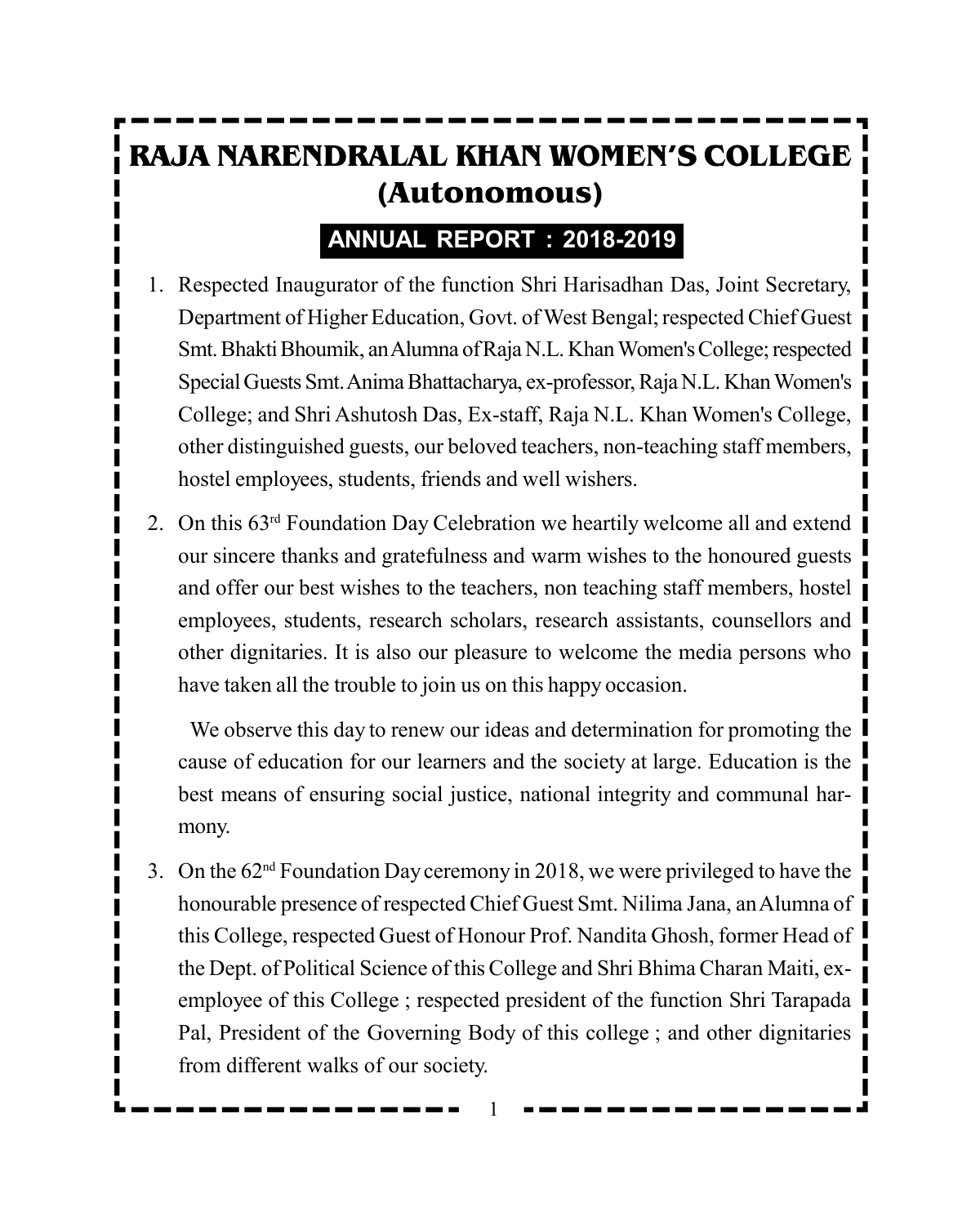#### **4. Short History :**

Raja N. L. Khan Women's College was established in the historical Gope Palace of Midnapore in the year 1957. Gope Palace, during the period of Raja Debendralal Khan, was the important nucleus of freedom movement and was graced by stalwarts like 'Gandhiji', 'Subhas Chandra Bose', 'Jawaharlal Neheru' and 'Smt. Indira Gandhi'. The father of the Nation "Mahatma Gandhi" lived in this palace for several days, in the year 1921 & 1925. The college was established with the blessings and initiative of the then Chief Minister of West Bengal—Dr. Bidhan Chandra Roy who had shown a keen interest to set up Women's College in this district to promote education and enlightenment among women. The benevolent determination and goodwill of the then MLA of Midnapore, Late Anjali Khan and her husband Late Amarendralal Khan transformed this dream into a reality. The College was inaugurated by Sri Debendranath Bandopadhay, District Magistrate of Midnapore district on 22nd August, 1957. The college was initially, named as Midnapore Women's College and renamed as Raja N.L. Khan Women's College by Dr. Bidhan Chandra Roy on 10<sup>th</sup> October, 1961. Initially, it had only 9 students and only one building, now the college has blossomed into one of the most prestigious institutions of not only the district but also of the state as well. The institute has an excellent team of trained professionals who are dedicated to the core, at making students motivated to excel in the various fields. Since its inception, the college has been having the honour to welcome a galaxy of dignitaries into its premises. Former Higher Education Ministers Prof. Satyasadhan Chakrabory & Prof. Sudarsan Roy Choudhuri, Mr. Ashok Mohan Chakraborty, former Chief Secretary, Govt. of W.B., Mr. Satish Chandra Tewari, Principal Secretary, Higher Education Department, Govt. of W.B. visited the college on a couple of occasions and offered their valuable counsel and aids towards its development.

Dr. Asis Banerjee, Chairman, Standing Committee of Education Cell of West Bengal Legislative Assembly & his team visited this college and praised about this college in the "1<sup>st</sup> Report of Standing Committee on Higher Education 2011-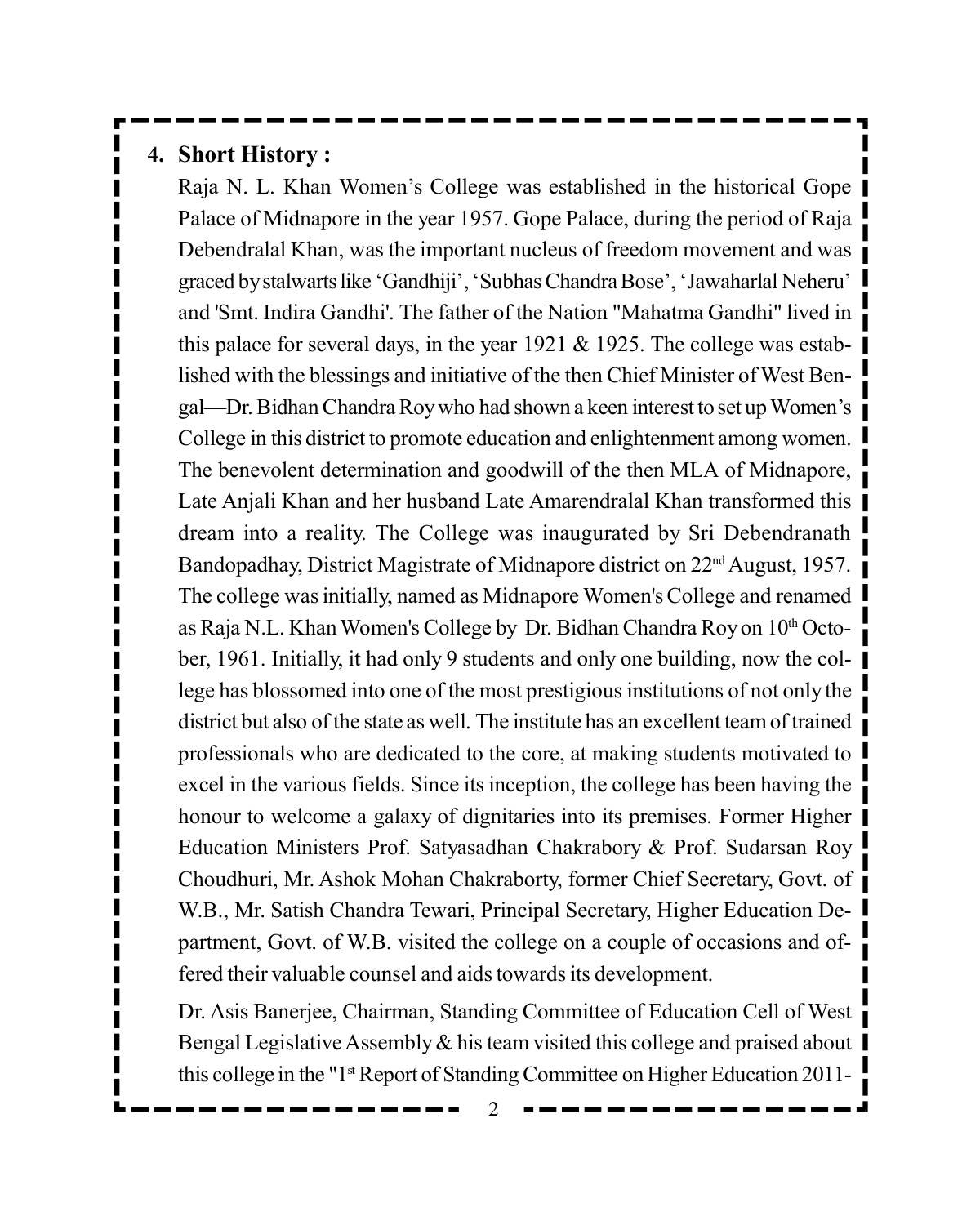12 of 15th Legislative Assembly." Dr. Arunoday Saha, Hon'ble Vice Chancellor of Tripura University visited this college in 2012.

Christ of Mauch, German historian, presently director of Rachel Carson Center for Environment & Society in Munich, Germany, visited this college in 2012. Recently Prof P.P. Chakraborty, Director IIT Kharagpur, Prof S. Bhattacharya, Director, IACS, Jadavpur, Dr. D Chattopadhaya, V.C. Amity University, Prof. Abhijit Chakraborty, Vice-Chairman of West Bengal State Council of Higher Education and former officiating Vice-Chancellor of Jadavpur University ; Prof. Sugata Marjit, Hon'ble former Chairman of West Bengal State Council of Higher Education ; Prof. Ranjan Chakrabarti, Hon'ble Vice-Chancellor of Vidyasagar University ; Mrs. Madhumita Roy, Secretary, Higher Education deptt., Govt. of West Bengal, Dr. Ashish Ghosh ; Jt. DPl, Higher Education Govt. of West Bengal ; Dr. Shamita Manna, Hon'ble Vice-Chancellor ; Sidho-Kanho-Birsha University, Purulia; Swami Tyagarupanandaji Maharaj, Principal, Ramkrishna Mission Vidyamandir, Belur ; Swami Shivapremanandaji Maharaj, Barishtha Sannyashi, Ramkrishna Math Yogodyan, Kakurgachi ; Prof. Sovanlal Dutta Gupta, Surendra Nath Banerjee Chair Professor, Department of Political Science, Calcutta University ; Prof. Partha Pratim Basu, Department of International Relation, Jadavpur University ; Prof. Debasis Chakraborty, Retd. Prof., Department of Political Science, Raja Rammohan Roy College, Calcutta University ; Dr. Tarun Pradhan, Associate Prof. Rabindra Bharati University ; Dr. D.N. Tewari, Head and Professor, Department of Philosophy, Benaras Hindu University ; Dr. Abhijit Roy, Reader, Department of Dance, Rabindra Bharati University ; Smt. Snigdha Pal, Dancer and Dance Critic ; Dr. Amalesh Mukhopadhya, Adviser, DST-INSPIRE, Govt. of India ; Dr. Sasibala Sing, Director, DIPAS, DRDO, New Delhi ; Prof. Puspendu Das, Professor, Department of Physical & Inorganic Chemistry, Indian Institute of Science, Bangalore, Smt. Sandhya Roy, MP, Midnapur ; Shri Mrigen Maity, MLA, Midnapur & Chairman, MKDA ; Shri Dinen Roy, MLA, Kharagpur, Chairman Food Processing & Horticulture Corporation, Shri Pradyot Ghosh, MLA, Narayangarh, Shri Asish Chakraborty, MLA, Garhbeta, Shri Subhendu Adhikary, MP, Shri Subrata Mukherjee, MIC, PHE, Panchayet & RD, Govt. of W.B., Shri Santiram Mahato, Hon'ble MIC, PUP, WB, Shri Srikanta Mahata, MLA, visited this college and have been generous in their unstinted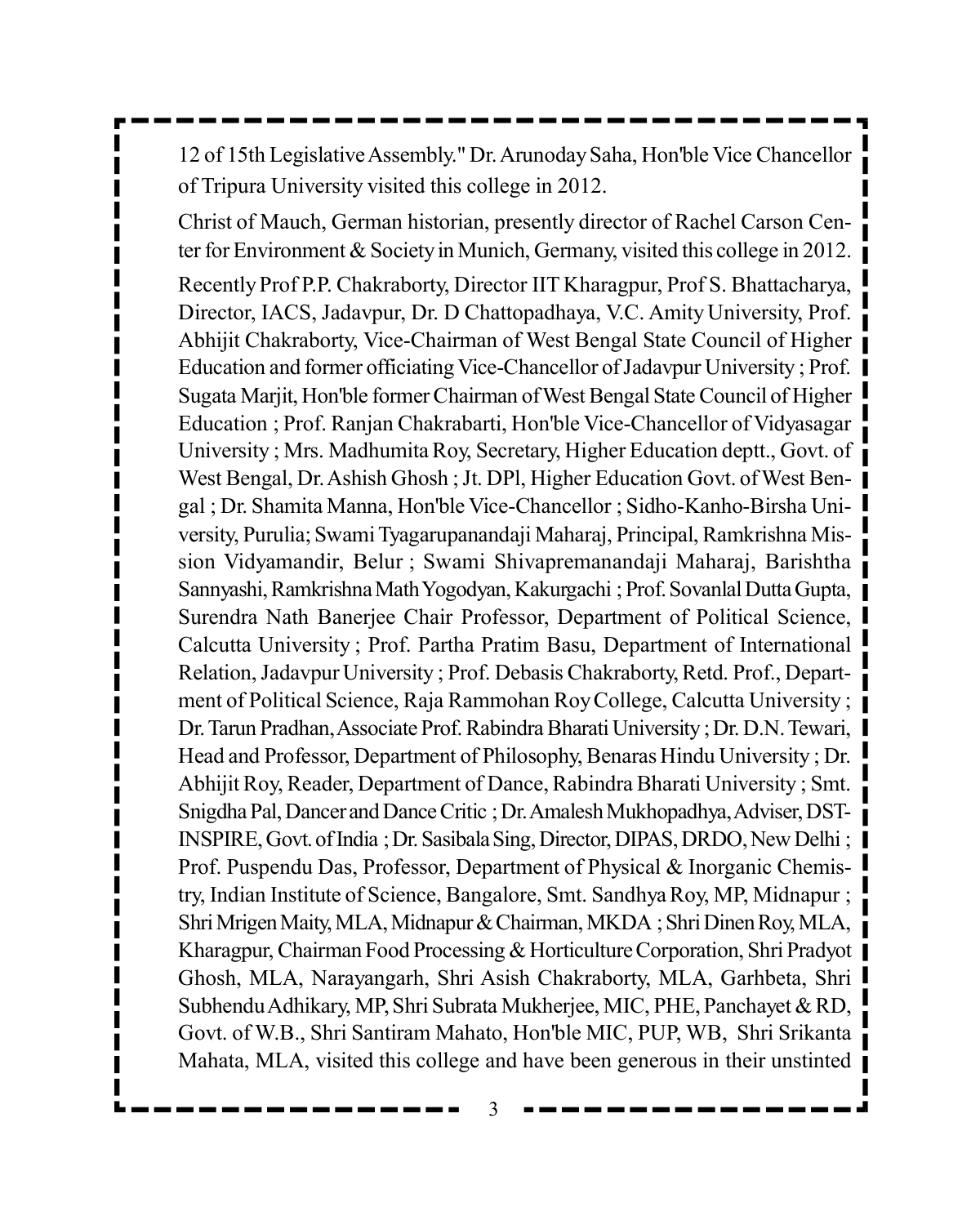praise of our beautiful campus and academic excellence.

**We pay our homage to all the departed soul who left for heavenly abode during 2017-18.**

## **5. Academic Activities :**

Since the last Foundation Day, our college has made significant progress in teaching, research and extension activities. Our students have flared extremely well in the recently published Part III results with  $182 \text{ 1st}$  classes at the UG level & 132 students got 1<sup>st</sup> class in PG (4th Sem) subjects. Many of them have secured top ranks in Vidyasagar University.

Our faculty members have obtained 4 Major Research projects in this year.

## **6. Autonomous Visit :**

In the year 2018-19, The College has been conferred the status of "Autonomous" by the University Grant Commission after the expert committee had visited the College. The expert committee comprising six members visited the College on  $6<sup>th</sup>$  and  $7<sup>th</sup>$  September 2018.

**7. Study in India under Ministry of Human Resources, Govt. of India** Our college has been selected for study in India programme where international students can get admission in our college. Already one student from Bangladesh has taken admission in this session.

## **8. Research Centres :**

Two Research Centres, "Research Centre in Natural Sciences" and "Research Centre in Humanities and Social Sciences" have been established in the College with the affiliation of the Vidyasagar University this year. The Concerned RET and the Interviews have been completed under the supervision of the University, and the Successful scholars have been admitted to the College for their Research Work.

## **9. Introduction of Certificate Courses :**

Besides the conventional UG and PG courses, the College offers a bunch of job oriented certificate and diploma courses for the students to enhance their ability for recruitment in different organizations.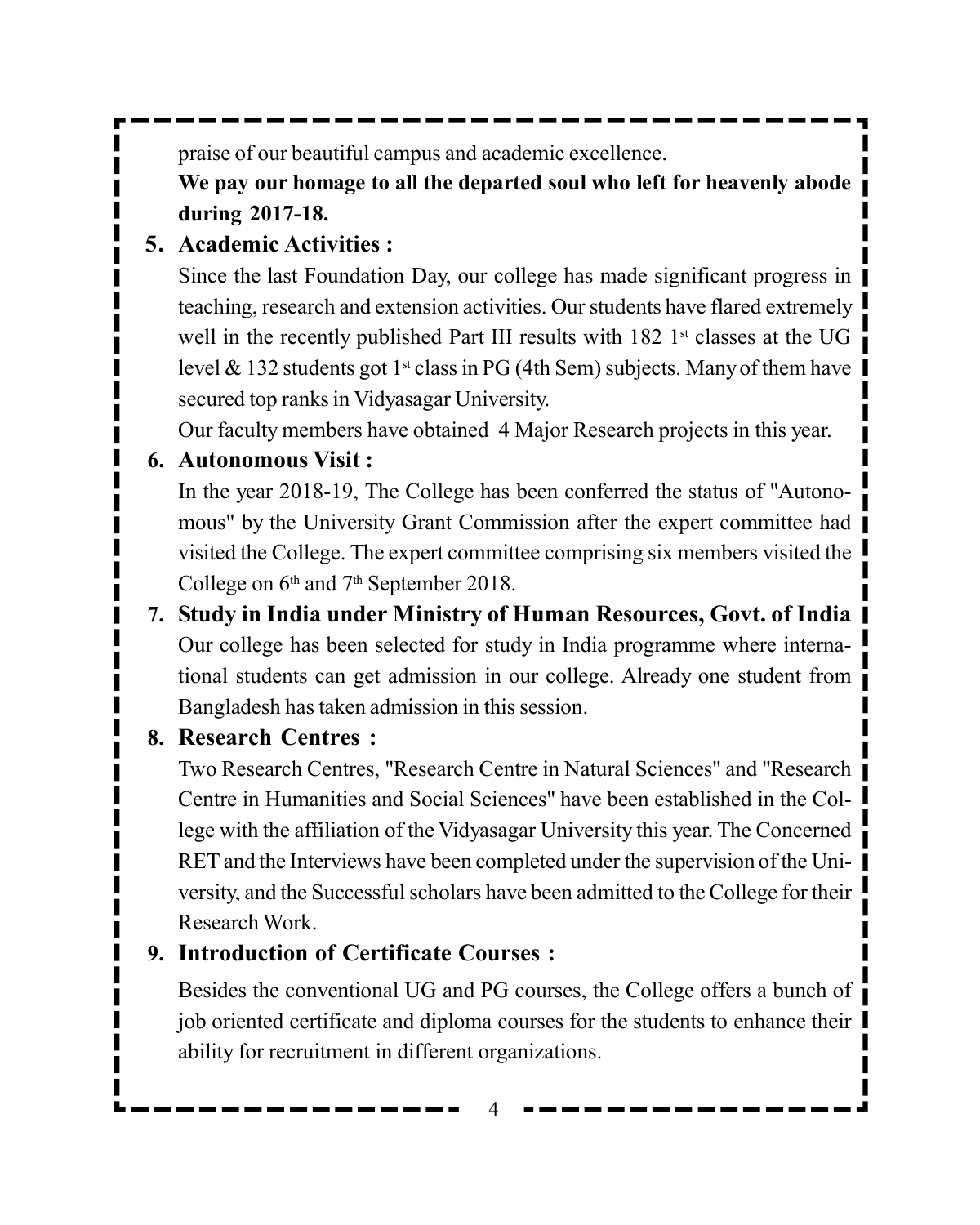| Sl. No.        | <b>Name of the Courses</b>                            | <b>Course Duration</b> |
|----------------|-------------------------------------------------------|------------------------|
| 1.             | Computer Application and Information Technology       | 1 Year                 |
| 2.             | <b>Computer Application and Financial Accountancy</b> | 1 Year                 |
| 3 <sub>1</sub> | Certificate in Computer Application                   | 6 Months               |
| 4.             | Diploma in Computer Application                       | 6 Months               |
| 5 <sub>1</sub> | Mass Communication and Journalism                     | 6 Months               |
| 6.             | Spoken English with Soft Skills                       | 6 Months               |
| 7.             | Arts & Craft                                          | 6 Months (20 hours)    |
| 8.             | Dance                                                 | 6 Months (20 hours)    |
| 9.             | Yoga                                                  | 6 Months (40 hours)    |
| 10.            | Self Defence                                          | 3 Months (24 hours)    |
| 11.            | Copy Editing and Proof Reading                        | 3 Months (20 hours)    |
| 12.            | <b>Tailoring</b>                                      | 6 Months (40 hours)    |
| 13.            | Beautician                                            | 6 Months (40 hours)    |
| 14.            | Nutrition & Diet Management                           | 3 Months               |
| 15.            | <b>Tribal Studies</b>                                 | 3 Months               |
| 16.            | <b>Eldercare Training Course</b>                      | 3 Months               |

#### **10. Environmental Projects :**

The College Authority introduced a special programme with the compulsory subject Environmental Study in the last year. The primary aim of the programme is to extend the scope of the Environmental Study of the Syllabus and connect it with some practical applications like environmental preservation and beautification of the Campus. For this programme, 23 plots of nearly 10,000 sq. ft. area were demarcated out of the vacant land of the College Campus and were distributed among 23 groups of  $2<sup>nd</sup>$  sem. UG Students. Each groups were supervised by three mentors. The groups were assigned for beautification of the plots through planting trees and regular supervision. PC Chandra Group expressed their willingness to being a part of this special programme and provided a fund of Rs. 1.5 Lakh.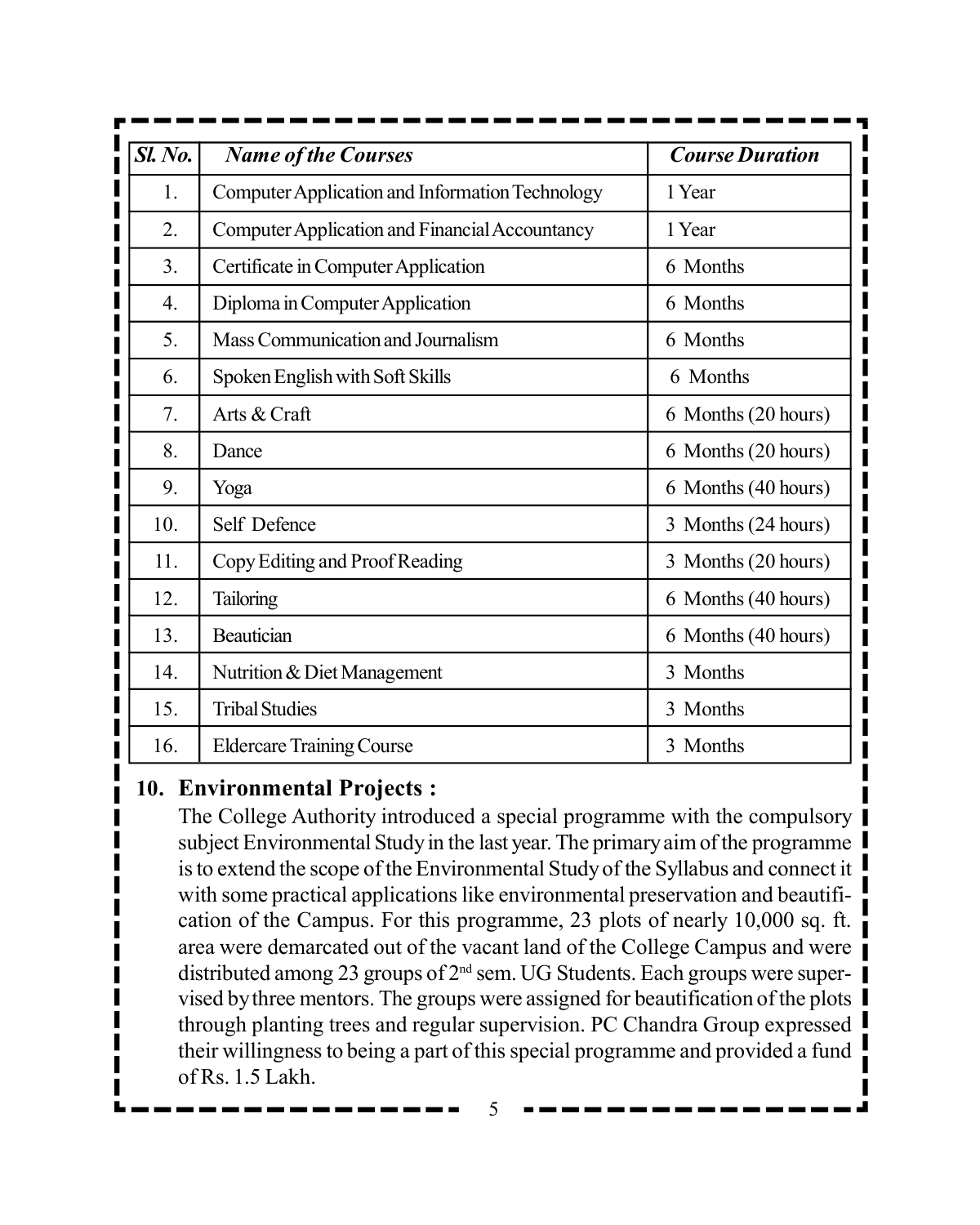|        | 11. Outreach Programmes: |                                              |         |                            |  |  |
|--------|--------------------------|----------------------------------------------|---------|----------------------------|--|--|
| Sl.No. | Dept.                    | <b>Purpose</b>                               | Date    | <b>Place</b>               |  |  |
| 1.     | <b>History</b>           | <b>Outreach Programme</b>                    |         | 04.12.19 Muchiberia        |  |  |
| 2.     |                          | Computer Sc. PG To attend One-Day Conference |         | 18.01.19 RKM Vidyamandira, |  |  |
|        |                          |                                              |         | <b>Belur Math</b>          |  |  |
| 3.     | Chemistry                | <b>Exhibition on Chemical experiments</b>    | 28.9.19 | College Auditorium         |  |  |
|        |                          | Purpose : To enrich the college              |         |                            |  |  |
|        |                          | students as well as some school              |         |                            |  |  |
|        |                          | students of class IX-XII of nearby           |         |                            |  |  |
|        |                          | schools about the chemistry behind           |         |                            |  |  |
|        |                          | the chemical magic                           |         |                            |  |  |
| 4.     | <b>Botany</b>            | Increasing Environmental Awareness           | 9.2.19  | Nepura                     |  |  |
|        |                          | Biodiversity conservation                    | 9.8.19  | <b>IIT Kharagpur</b>       |  |  |

#### **12. Infrastructural Development**

- i) Fund of Rs. 1,15, 64, 832.00, received under the Scheme of CPE (Phase II), has been utilized for the Up-gradation of Laboratories, purchasing equipment for language Lab., purchasing Teaching Aids, Automation and Up-gradation of the Central Library, purchasing Books and Journals for the Central Library, Setting up better Internet Connection, Up-gradation of Classrooms and Seminar Halls etc.
- ii) Fund of Rs. 65,14,152.00, received from the DST-FIST, has been utilized to purchase Laboratory Equipment for the different Science departments.
- iii) Fund of Rs. 25,000.00, provided by the PC Chandra Group under the Scheme of 1 "PC Chandra Gyanadhara" has been utilized to purchase books for the Central Library.
- iv) Fund of Rs. 5,00,000.00 received from Dr. Kusum Biswas has been utilized for the up-gradation of the Research Lab. of the Dept. of Botany.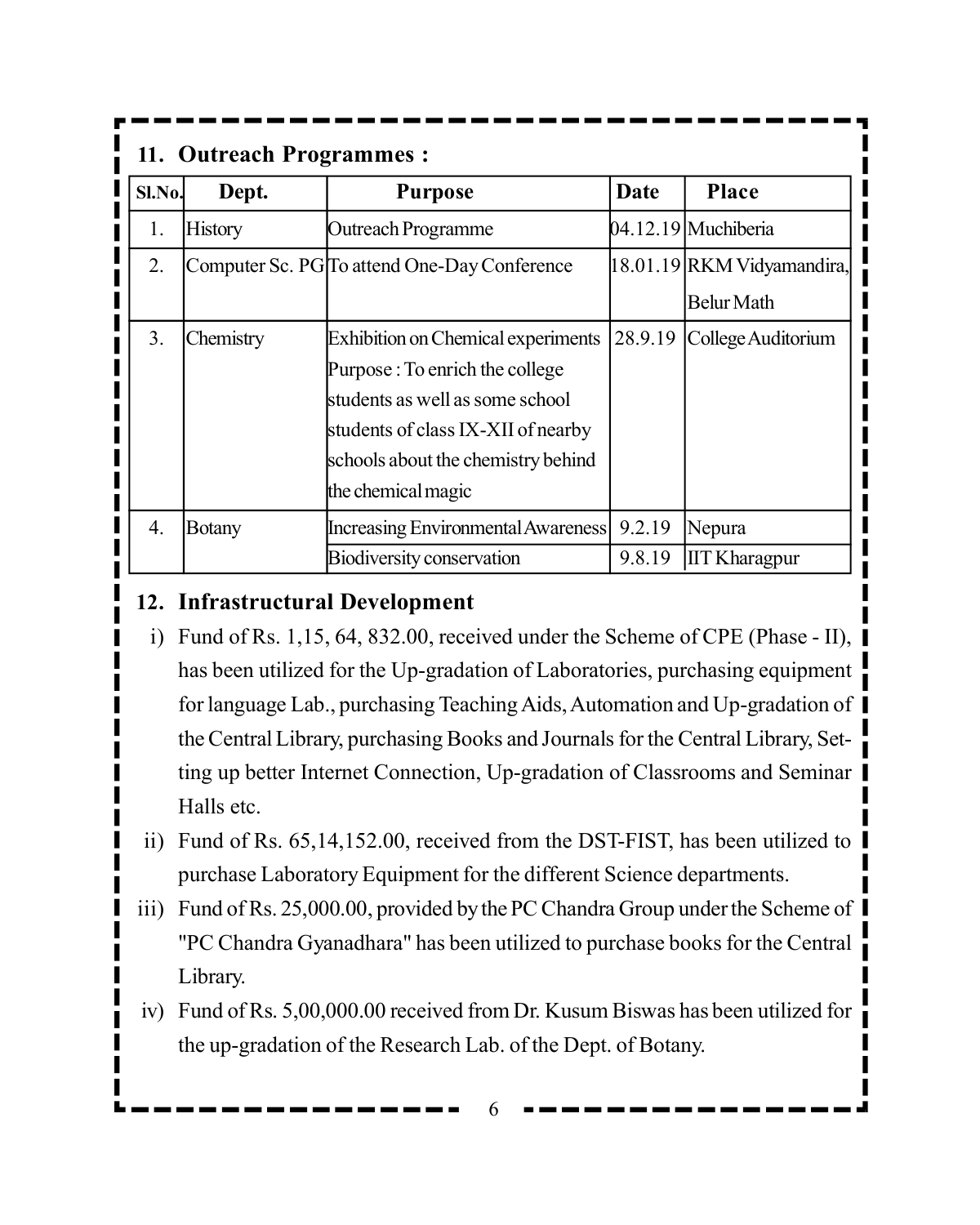#### **13. Commencement of classes :**

B.A. / B.Sc. 1<sup>st</sup> Year from - 01/07/2019 B.A. / B.Sc. 2 nd Year from - 01/07/2019 B.A. / B.Sc. 3 rd Year from - 01/08/2019 PG Part - I & Part - II from 22/07/2019 **Teaching Days :**

In the last Academic year 2018-19 teaching days was 214 out of 259 working days.

#### **14. Parent-Teacher Meet :**

All the Departments arranged Parent-Teacher Meet in the session 2018-2019 separately. A large number of parents & guardians met with the teachers and discussed the problems of the students and gave their valuable suggestions. The college authority has already initiated actions in this regard.

|                | UIC VCAL 4010-17. |                                       |               |                                      |  |  |
|----------------|-------------------|---------------------------------------|---------------|--------------------------------------|--|--|
| SI.            | <b>Department</b> | <b>Title of the Seminar</b>           | Date          | <b>Speakers</b>                      |  |  |
| No.            |                   |                                       |               |                                      |  |  |
| 1.             | Education         | International Seminar on "Quality     | $2nd$ & $3rd$ |                                      |  |  |
|                |                   | in Education : Issues and Challenges' | May 2019      |                                      |  |  |
| 2.             | <b>History</b>    | Seminar on "Ancient Art and formal    |               | 18.09.2018 Uma Chakraborty           |  |  |
|                |                   | analysis"                             |               |                                      |  |  |
| 3 <sub>1</sub> | Philosophy        | Awareness Programme on                |               | 12.08.2018 Asim Dhar                 |  |  |
|                |                   | Thalassaemia Disease                  |               |                                      |  |  |
|                |                   | Free Thalassaemia Detection Camp      |               | 14.09.2018   Basabi Mishra           |  |  |
|                |                   | and Awareness Programme               |               |                                      |  |  |
| 4.             | Sanskrit          | Observation of the "World Sanskrit"   |               | 28.08.2018 Dr. Damodar Mishra        |  |  |
|                |                   | Day"                                  |               |                                      |  |  |
|                |                   | Special Lecture on the "Utility of    |               | 18.01.2019 Dr. Swarup Singha         |  |  |
|                |                   | Sanskrit Grammar                      |               |                                      |  |  |
| 5.             | Comp.Sc.PG        | Cloud Computing                       |               | 06.10.2018   Dr. Sourav Kanti Addya, |  |  |
|                |                   |                                       |               | <b>IIT Kharagpur</b>                 |  |  |
|                |                   |                                       |               | Dr. Subhasish Dhal, IIT              |  |  |
|                |                   |                                       |               | Guwahati                             |  |  |
|                |                   | RFID-based Grouping Proof             | 14.05.2019    |                                      |  |  |
|                |                   | Generation and Validation             |               |                                      |  |  |

**15. National Seminar, Departmental Seminars and Workshop organised in the year 2018-19 :**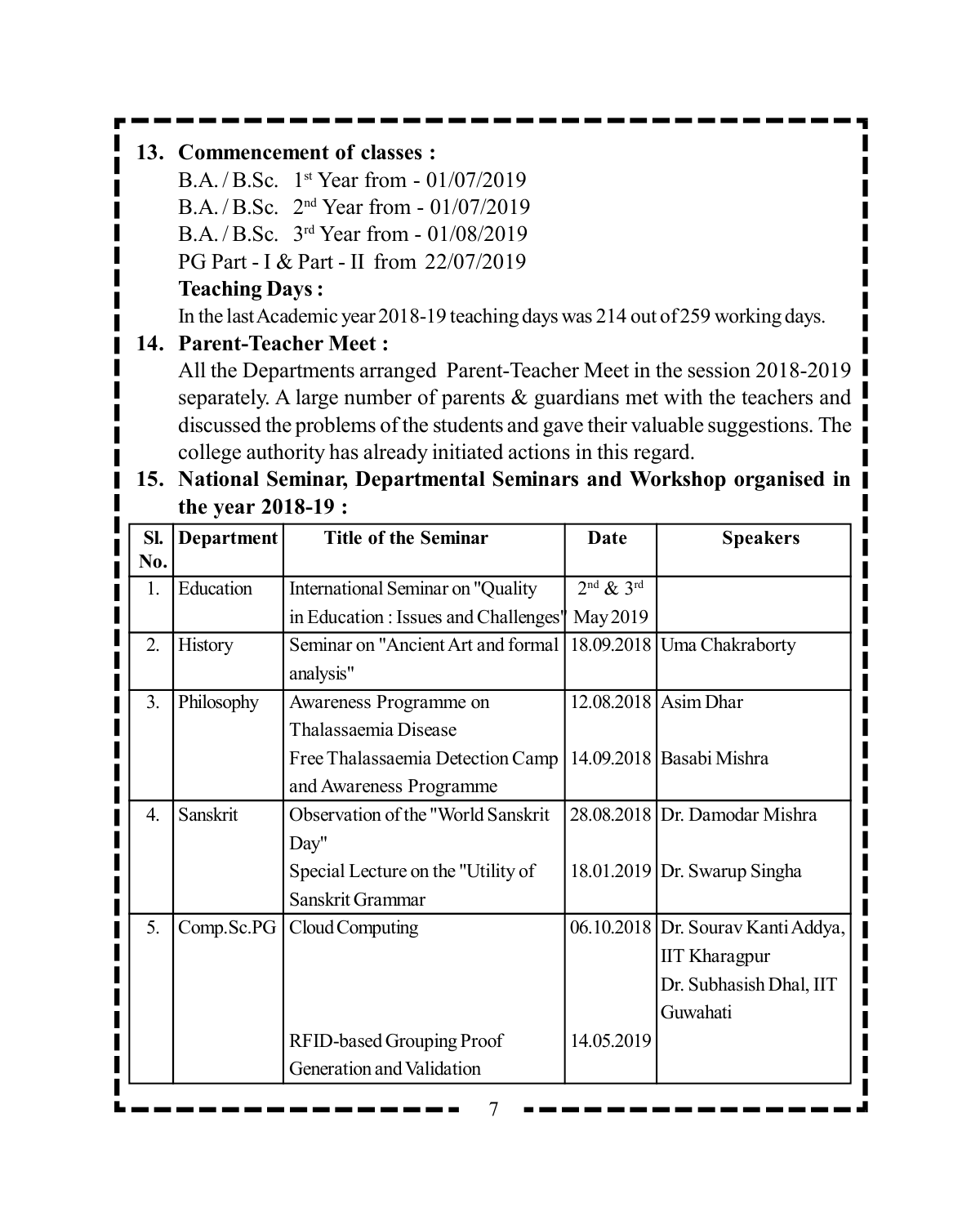| $\overline{\text{SL}}$ | <b>Department</b>          |                 | <b>Title of the Seminar</b>                                                                          |       | <b>Date</b>     |          | <b>Speakers</b>                                      |
|------------------------|----------------------------|-----------------|------------------------------------------------------------------------------------------------------|-------|-----------------|----------|------------------------------------------------------|
| No.<br>6.              |                            |                 |                                                                                                      |       |                 |          |                                                      |
|                        | Comp.Sc.<br>(UG & PG)      | Cryptology      | One-Day State-level Seminar on                                                                       |       |                 |          | 24.01.2019 Professor Bimal K. Roy,<br>ISI Kolkata, & |
|                        | & BCA                      |                 |                                                                                                      |       |                 |          | Dr. Debrup Chakraborty,                              |
|                        |                            |                 |                                                                                                      |       |                 |          | <b>ISI Kolkata</b>                                   |
| 7.                     | Bengali                    |                 | National Seminar on "Vidyasagar                                                                      |       |                 |          | 24.04.2019 Dr. Prakash Kr. Maity,                    |
|                        |                            |                 | Dwi-Shatobarsha: Bonge O                                                                             |       |                 | BHU.     |                                                      |
|                        |                            | Bahirbonge"     |                                                                                                      |       |                 |          |                                                      |
| 8.                     | Geography                  |                 | <b>Research Methodology</b>                                                                          |       |                 |          | 27.03.2019 Prof. D. Sengupta, IIT                    |
|                        |                            |                 |                                                                                                      |       |                 |          | Kharagpur.                                           |
|                        |                            |                 |                                                                                                      |       |                 |          | Prof. R.N. Chatterjee,                               |
|                        |                            |                 |                                                                                                      |       |                 |          | <b>IIT Kharagpur</b>                                 |
| 9.                     | Chemistry                  |                 | International Symposium RASYAN 03.11.2018 Dr. Ritwik Panigrahi,<br>3 in collaboration with Chirantan |       |                 |          |                                                      |
|                        |                            | Rasayan Sanstha |                                                                                                      |       |                 | Singapur | Dr. Madhusudan Majhi,                                |
|                        |                            |                 |                                                                                                      |       |                 |          | IIT, Kharagpur                                       |
|                        |                            |                 |                                                                                                      |       |                 |          | Prof. Braja Gopal Bag,                               |
|                        |                            |                 |                                                                                                      |       |                 | VU       |                                                      |
|                        | 16. Research Guidance:-    |                 |                                                                                                      |       |                 |          |                                                      |
| Sl.No                  | <b>Name of Guide</b>       |                 | <b>Name of Scholar</b>                                                                               |       | <b>Research</b> |          | <b>Status</b>                                        |
|                        |                            |                 |                                                                                                      |       | <b>Work</b>     |          |                                                      |
| 01                     | Dr. Dilip Kr. Nandi        |                 | Animesh Samanta (VU)                                                                                 |       | Ph.D.           |          | <b>Thesis Submitted</b>                              |
|                        | <b>Associate Professor</b> |                 | Shreya Mandal (JU)                                                                                   | Ph.D. |                 |          | Thesis Submitted                                     |
|                        | & HOD of Physiology        |                 | Holima Khatun (VU)                                                                                   |       | Ph.D.           |          | On going                                             |
|                        |                            |                 | (Moulana Azad Scholarship)                                                                           |       |                 |          |                                                      |
|                        |                            |                 | Soumen Paul (VU)                                                                                     |       | Ph.D.           |          | On going                                             |
|                        |                            |                 | Mousumi Mitra (CU)                                                                                   |       | Ph.D.           |          | On going                                             |
|                        |                            |                 | Barsha Das Sharma (CU)                                                                               |       | Ph.D.           |          | Thesis submitted                                     |
|                        |                            |                 | Soumi Chakraborty (JU)                                                                               |       | Ph.D.           |          | On going                                             |
| 02                     | Dr. Tanushree Tulsian      |                 | Ankita Das (KU),                                                                                     |       | Ph.D.           |          | Awarded                                              |
|                        | (Samanta), Assistant       |                 | <b>DST</b> Inspire Project                                                                           |       |                 |          |                                                      |
|                        | Professor of Physiology    |                 | Arpita Rani Khamrai                                                                                  |       | Ph.D.           |          | On going                                             |

8

 $\blacksquare$  .

<u> Lassesso</u>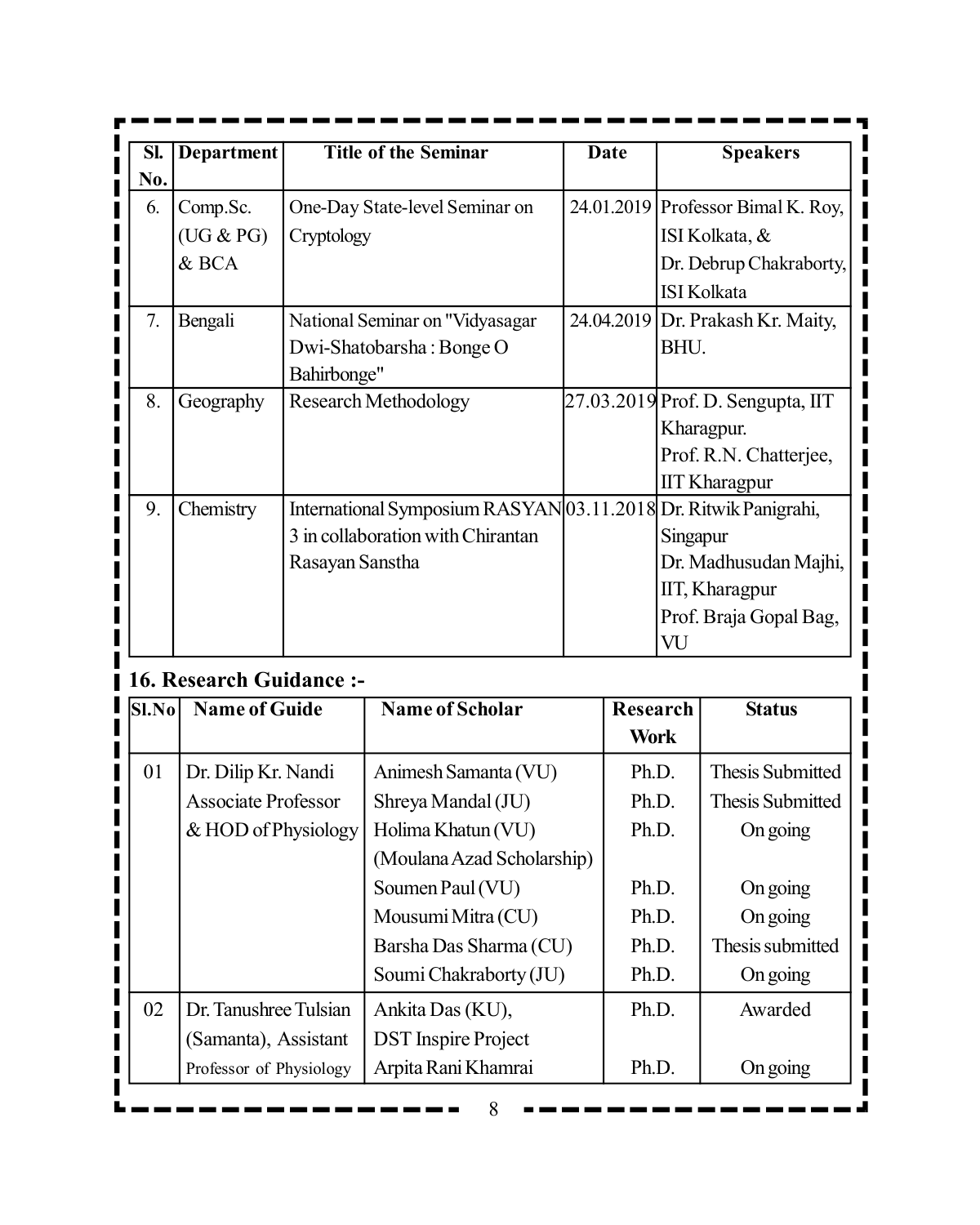| S1.No   | <b>Name of Guide</b>                                                                | Name of Scholar                                                                       | <b>Research</b> | <b>Status</b> |  |
|---------|-------------------------------------------------------------------------------------|---------------------------------------------------------------------------------------|-----------------|---------------|--|
|         |                                                                                     |                                                                                       | <b>Work</b>     |               |  |
| I<br>03 | Dr. Sukumar Mandal                                                                  | Biswanath Jana                                                                        | Ph.D.           | On going      |  |
| Ī<br>I  | <b>Associate Professor</b>                                                          | Nupur Patra                                                                           | Project         | On going      |  |
|         | of Mathematics                                                                      |                                                                                       |                 |               |  |
| 04      | Dr. Partha Pratim                                                                   | Somanka Sanyal                                                                        | Ph.D.           | Awarded       |  |
|         | Chakraborty,                                                                        | Sujoy Mondal                                                                          | Ph.D.           | On going      |  |
|         | <b>Associate Professor</b>                                                          | <b>Atanu Dey</b>                                                                      | Ph.D.           | On going      |  |
|         | of Zoology                                                                          | Paramita Jana                                                                         | Ph.D.           | On going      |  |
|         |                                                                                     | Indranil Bhattacharjee                                                                | Ph.D.           | On going      |  |
|         |                                                                                     | Anuradha Deb                                                                          | Ph.D.           | On going      |  |
| 05      | Dr. Angsuman Chanda                                                                 | Moumita Chakraborty                                                                   | Ph.D.           | On going      |  |
|         | <b>Assistant Professor in</b>                                                       | Arun Jana                                                                             | Ph.D.           | On going      |  |
| I       | Zoology                                                                             | Godhuli Sit                                                                           | Ph.D.           | On going      |  |
|         |                                                                                     | Monalisha Mukherjee                                                                   | Ph.D.           | On going      |  |
| 06      | Dr. Anita Saha,                                                                     | <b>Barun Shit</b>                                                                     | Ph.D.           | On going      |  |
|         | <b>Associate Professor</b>                                                          |                                                                                       |                 |               |  |
| I       | of Bengali                                                                          |                                                                                       |                 |               |  |
| 07      | Dr. Sujoy Kr. Maity,                                                                | Chaitali Mandi                                                                        | Ph.D.           | Awarded       |  |
| I       | <b>Associate Professor</b>                                                          | Chandan Bangal                                                                        | Ph.D.           | Awarded       |  |
| I<br>I  | of Bengali                                                                          |                                                                                       |                 |               |  |
| 08      | Dr. Moumita Moitra                                                                  | Soumitra Sinha                                                                        | Ph.D.           | On going      |  |
|         | Maiti, Assistant Prof.                                                              | Kaberi Murmu                                                                          | Ph.D.           | On going      |  |
|         | of Geography                                                                        | Partha Pratim Pramanik                                                                | Ph.D.           | On going      |  |
|         |                                                                                     | Subrata Patra                                                                         | Ph.D.           | On going      |  |
| 09      | Dr. Pravat Kumar Shit, Sambhunath Roy                                               |                                                                                       | Ph.D.           | On going      |  |
| I       | Assistant Prof. of                                                                  | Baisakhi Chakraborty                                                                  | Ph.D.           | On going      |  |
| I       | Geography                                                                           |                                                                                       |                 |               |  |
| 10<br>I | Dr. Rashmi Mukherjee                                                                | Ms. Shreyasi Dutta                                                                    | Ph.D.           | On going      |  |
| I       |                                                                                     | Mr. Nabarun Sasmal                                                                    | Ph.D.           | On going      |  |
| I       |                                                                                     | Mr. Pradip Kr. Samanta                                                                | Ph.D.           | On going      |  |
|         |                                                                                     | Total 42 (18 under the centre for Social Sc. and 24 under the centre for Natural Sc.) |                 |               |  |
|         | candidates have been admitted in two Research Centres of the college, in this year. |                                                                                       |                 |               |  |

ь

----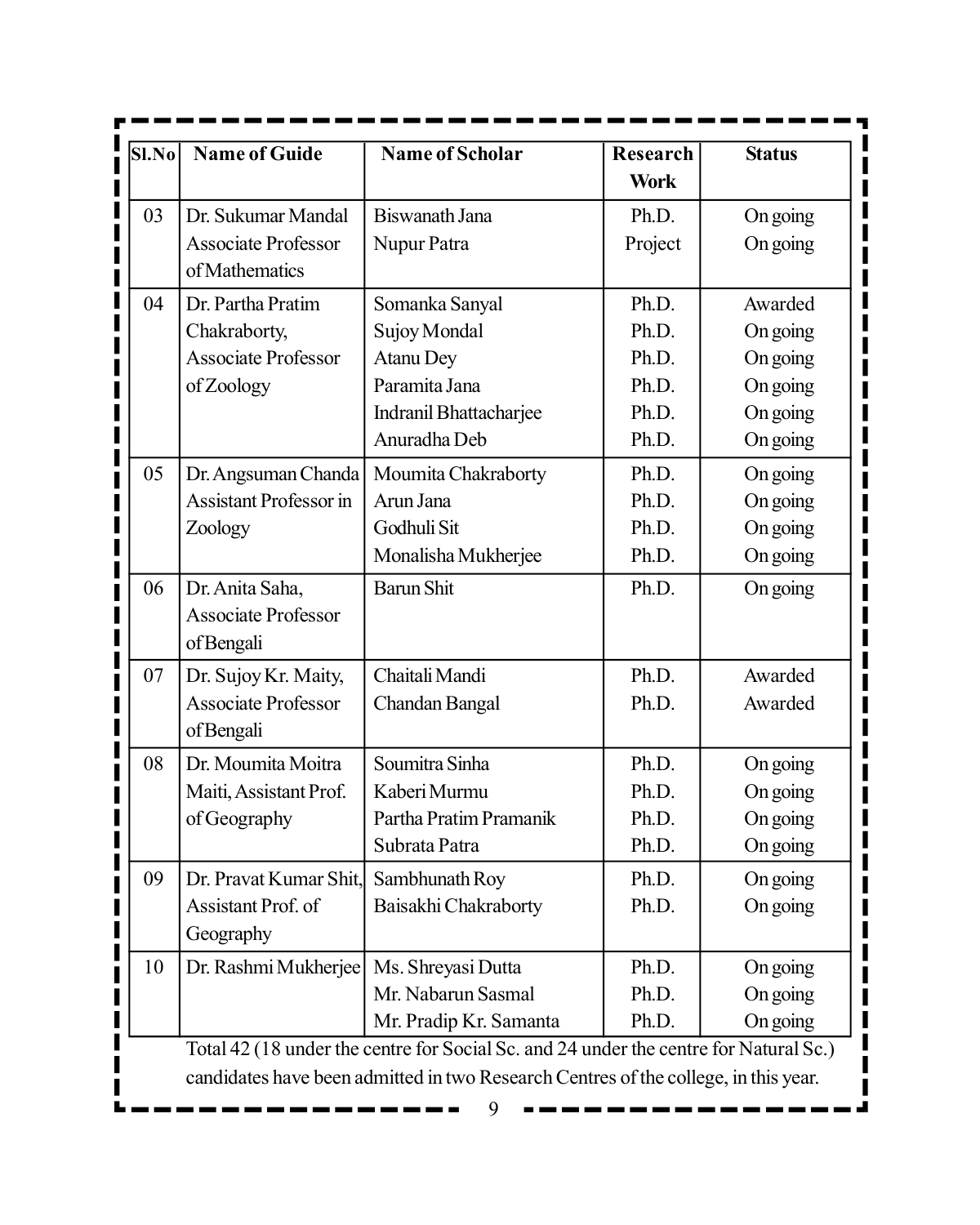|                | 17. Research Projects:   |             |                |               |                    |
|----------------|--------------------------|-------------|----------------|---------------|--------------------|
| Sl.No          | Name of the P.I.         | Dept.       | Project        | <b>Amount</b> | <b>Funded by</b>   |
| 1              | Dr. Moumita Moitra Maiti | Geography   | Major Research | 14,25,000.00  | WB-DST             |
|                |                          |             | Project        |               |                    |
| $\overline{2}$ | Dr. Pravat Kumar Shit    | Geography   | Major Research | 8,45,000.00   | WB-DST             |
|                |                          |             | Project        |               |                    |
| $\overline{3}$ | Dr. Dilip Kr. Nandi      | Physiology  | Major Research | 13,97,000.00  | WB-DST             |
|                |                          |             | Project        |               |                    |
|                |                          |             | Major Research | 4,42,000.00   | <b>DST</b> Inspire |
|                |                          |             | Project        |               |                    |
| $\overline{4}$ | Dr. Koushik Das          | Nutrition   | Major Research | 12,49,600.00  | WB-DST             |
|                |                          |             | Project        |               |                    |
| 5              | Dr. Parul Chatterjee     | History     | Major Research | 2,50,000.00   | ICHR, Delhi        |
|                |                          |             | Project        |               |                    |
| 6              | Dr. Sukumar Mondal       | Mathematics | Major Research | 8,38,820.00   | <b>HES TBT</b>     |
|                |                          |             | Project        |               |                    |
| $\overline{7}$ | Dr. Angsuman Chanda      | Zoology     | Major Research | 9,00,000.00   | <b>WBBB</b>        |
|                |                          |             | Project        |               |                    |
| 8              | Dr. P.P. Chakraborty     | Zoology     | Major Research | 5,00,000.00   | WB-DST             |
|                |                          |             | Project        |               |                    |
| 9              | Dr. Rashmi Mukherjee     | Botany      | Major Research | 18,30,000.00  | DST-SERB,          |
|                |                          |             | Project        |               | Govt. of India     |
| 10             | Dr. Sudipta Kr. Maiti    | Botany      | Minor Research | 1,02,000.00   | EIA, Govt. of      |
|                |                          |             | Project        |               | W.B.               |

## **18. List of Teachers who were awarded Ph.D./M.Phil. & other Degree / Diploma in the year 2018-19.**

| <b>Sl. No.</b> | <b>Name</b>       | <b>Degree</b> | <b>Awarded on</b> | <b>Awarded by</b>         |
|----------------|-------------------|---------------|-------------------|---------------------------|
|                | Dr. Mita Biswas   | Ph.D.         | 2018              | Vidyasagar University     |
|                | Dr. Sandip Mandal | Ph.D.         | 03.11.2018        | JJT University, Rajasthan |
|                | Dr. Ankita Das    | Ph.D.         | 19.11.2018        | Kalyani University        |

10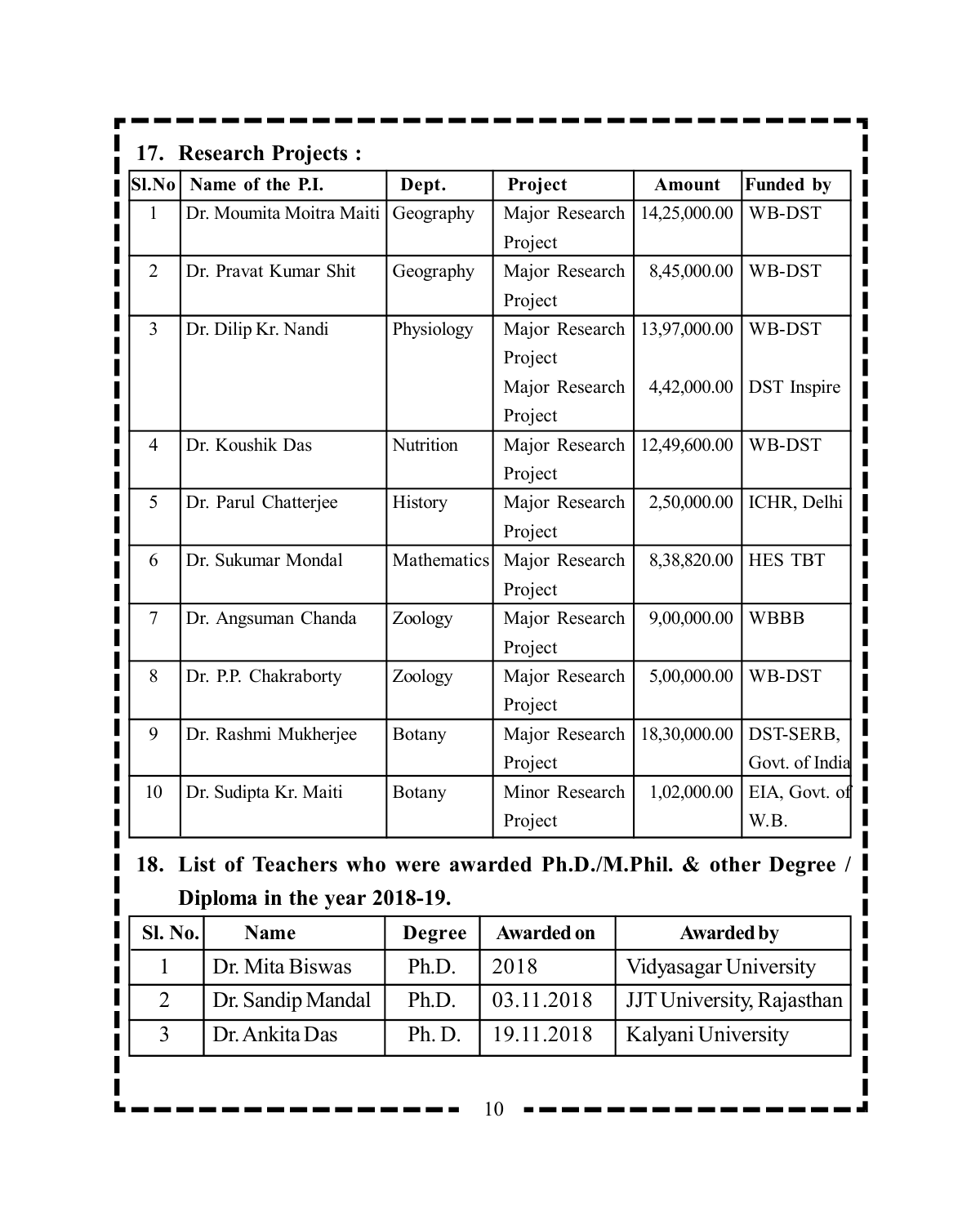| <b>Sl. No.</b> | <b>Name of the Teacher</b>  | <b>Department</b>       | <b>No. of Publications</b> |
|----------------|-----------------------------|-------------------------|----------------------------|
|                | Dr. Rina Pal                | <b>History</b>          | 4                          |
| $\overline{2}$ | Dr. Mita Biswas             | <b>History</b>          | 3                          |
| 3              | Prof. Shyamapada Shit       | <b>History</b>          | 3                          |
| $\overline{4}$ | Prof. Gargi Medda           | Philosophy              | 5                          |
| 5              | Prof. Nilanjana Chakravarty | Education               | 3                          |
| 6              | Prof. Geetanjali Tripathy   | Sanskrit                | 3                          |
| $\tau$         | Prof. Srimanta Bhadra       | Sanskrit                | $1$ (Book)                 |
| 8              | Dr. Ayan Ghati              | Sanskrit                |                            |
| 9              | Prof. Pritikana Maity       | Sanskrit                | $\overline{2}$             |
| 10             | Prof. Anupam Pattanayek     | <b>Computer Science</b> |                            |
| 11             | Dr. Susanta Kr. Samanta     | Music                   |                            |
| 12             | Dr. Sujata Roy Manna        | Music                   | 1                          |
| 13             | Prof. Dyuti Santra          | Music                   | $1$ (Book)                 |
| 14             | Mr. Patitpaban Kar          | Education               | $1$ (Book)                 |
| 15             | Mrs. Puspa Singh            | Education               |                            |
| 16             | Prof. Anjali Pramanik       | Political Sc.           | $\overline{2}$             |
| 17             | Prof. Md Reja Ahammad       | Political Sc.           | $\overline{4}$             |
| 18             | Prof. Biswanath Nag         | Political Sc.           |                            |
| 19             | Dr. Moumitra Moitra Maiti   | Geography               | $2(1$ Book)                |
| 20             | Dr. Pravat Kumar Shit       | Geography               | 10 (1 Book)                |
| 21             | Dr. Tanushree Tulsian       | Human Physiology        | 1                          |
|                | (Samanta)                   | (PG)                    |                            |
| 22             | Dr. Rashmi Mukherjee        | <b>Botany</b>           | $\overline{4}$             |
| 23             | Dr. Ruma Hajra              | <b>Botany</b>           | 1                          |

ă,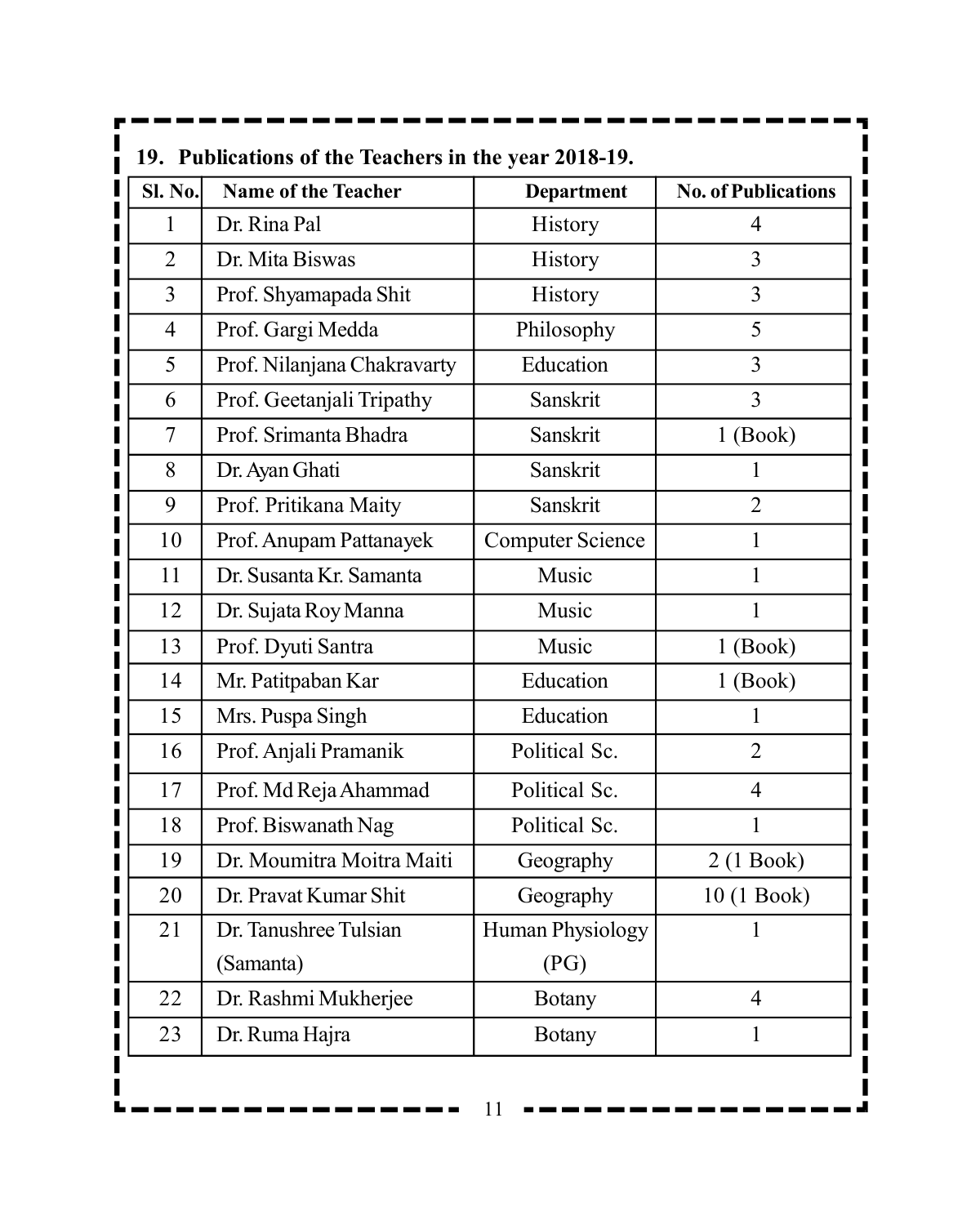#### **20. College Annual Sports 2018-19 :**

College Annual Atheletic Meet-2018 was held on 22.02.2019 at our College Play Ground. Dr. Jayasree Laha, Principal of our College was present at the Inaugural Function of the Annual Sports. An Aerobic Dance was performed by the students of NCC Department on the day. After that, two Cricket Matches were played between the teams of Teachers and Non-Teaching Staff and between the teams of Residential Students and Day Scholars. Besides, 27 other events were held at the Sports Meet. Four hundred twenty students and a significant number of Teachers and Non-Teaching Staff actively participated at the event. Mamoni Bhunia, a student of the 2nd Semester, won the honour of the "Champion of the Athletic Meet - 2018".

#### **Extramural Activities :-**

The Students of this College participated in the Inter-College Kho-Kho tournament and three of them were selected for East Zone Kho-Kho tournament and All India Inter University Kho-Kho tournament. The names of the successful candidates are –

- Anju Shaw  $-3<sup>rd</sup>$  year
- Sonali Routh  $2<sup>nd</sup>$  year
- Priyanka Pradhan 2nd Sem.

Rina Mudi, a student of 2nd Semester, participated in the University Selection Trail, and selected for the University Football Team for the East Zone Football Tournament.

The following students were successful in the Inter College Athletics Competition, held in Vidyasagar University.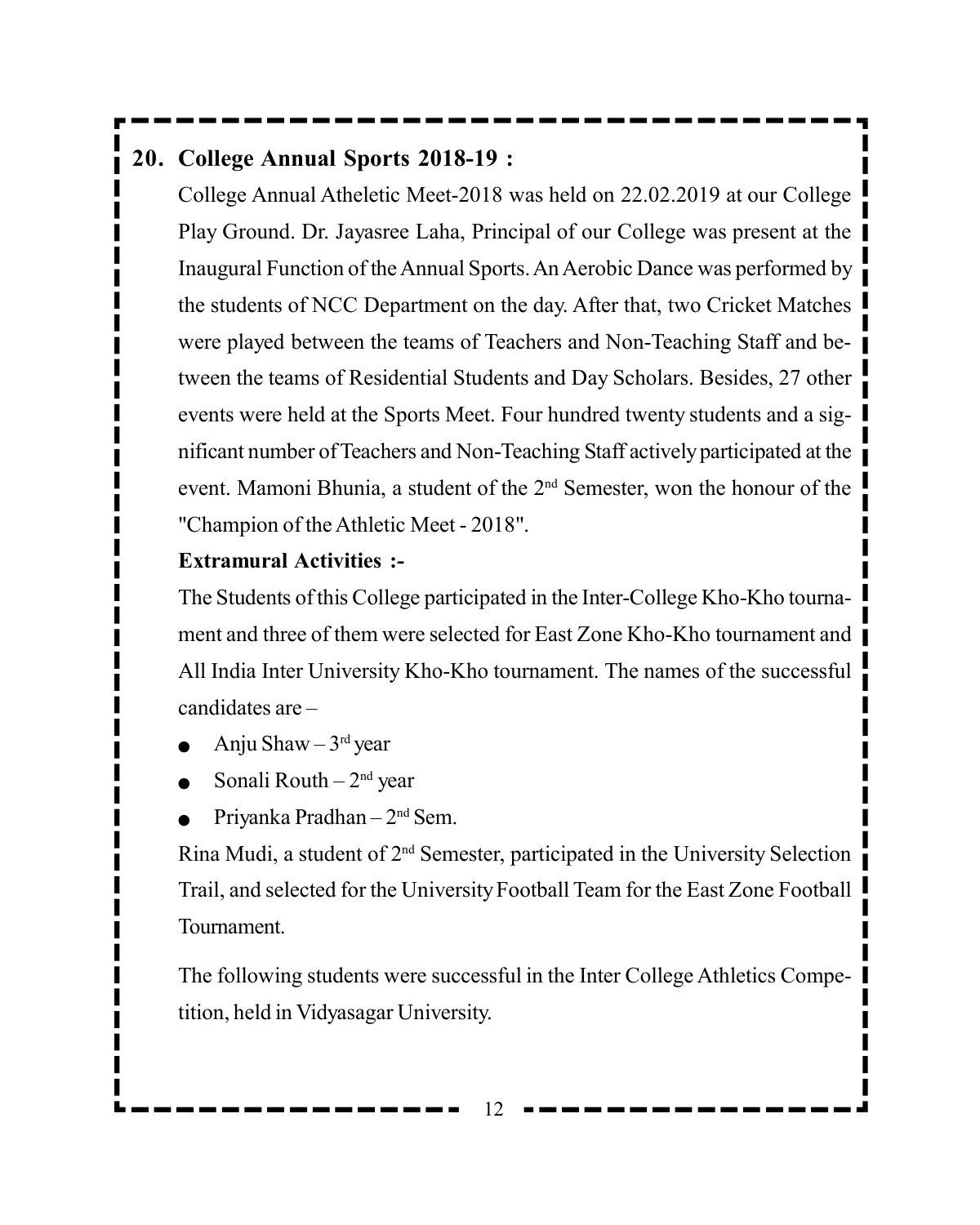| Sl. No. | <b>Name of the Student</b> | <b>Event and Position secured</b>   |
|---------|----------------------------|-------------------------------------|
|         | Mamoni Bhunia              | 2nd Position in High Jump and       |
|         |                            | 2nd Position in Long Jump           |
| 2.      | Sankranti Hembram          | 3rd Position in High Jump and       |
|         |                            | 3rd Position in Long Jump           |
| 3.      | Baishakhi Bera             | 3rd Position in Javelin Through     |
| 4.      | Moyna Majhi                | 2nd Position in Javelin Through and |
|         |                            | 1st Position in Shot Put.           |

**Inter-College State Games and Sports Championship 2018-19 :** Inter-College State Games and Sports Championship 2018-19 was organised by our College. The events were held at the College Play Ground and Sahid Khudiram Bose Krirangan (Play Ground) of Vidyasagar University. Mr. P. Mohan, IAS, District Magistrate of Paschim Medinipur was the Inaugurator of this Meet. Dr. Asok Kumar, Deen of Students Welfare, Vidyasagar University and a special guest Mr. Tarapada Pal, the former President of the GB were also present at the event. Moreover, sports personalities Dr. Hrishikesh De, Sri Bijoy Patti, Smt. Chunibala Hansda, Smt. Illa Singha and Ajmeri Khatun were the Guest of Honour at the event. A technical committee of 11 persons was formed to organize the whole event. 66 sports officials from different colleges extended great support | to the Committee to conduct the event successfully. Total 622 students and managers from 22 Colleges participated at the event from the District of Paschim Medinipur and Jhargram.

| <b>Events</b>   |     | Male participants Female participants Manager Total |    |     |
|-----------------|-----|-----------------------------------------------------|----|-----|
| Athletics       | 195 | 95                                                  | 42 | 282 |
| Kho-Kho (women) |     | 72                                                  |    |     |
| Football (men)  | 234 |                                                     |    | 262 |

13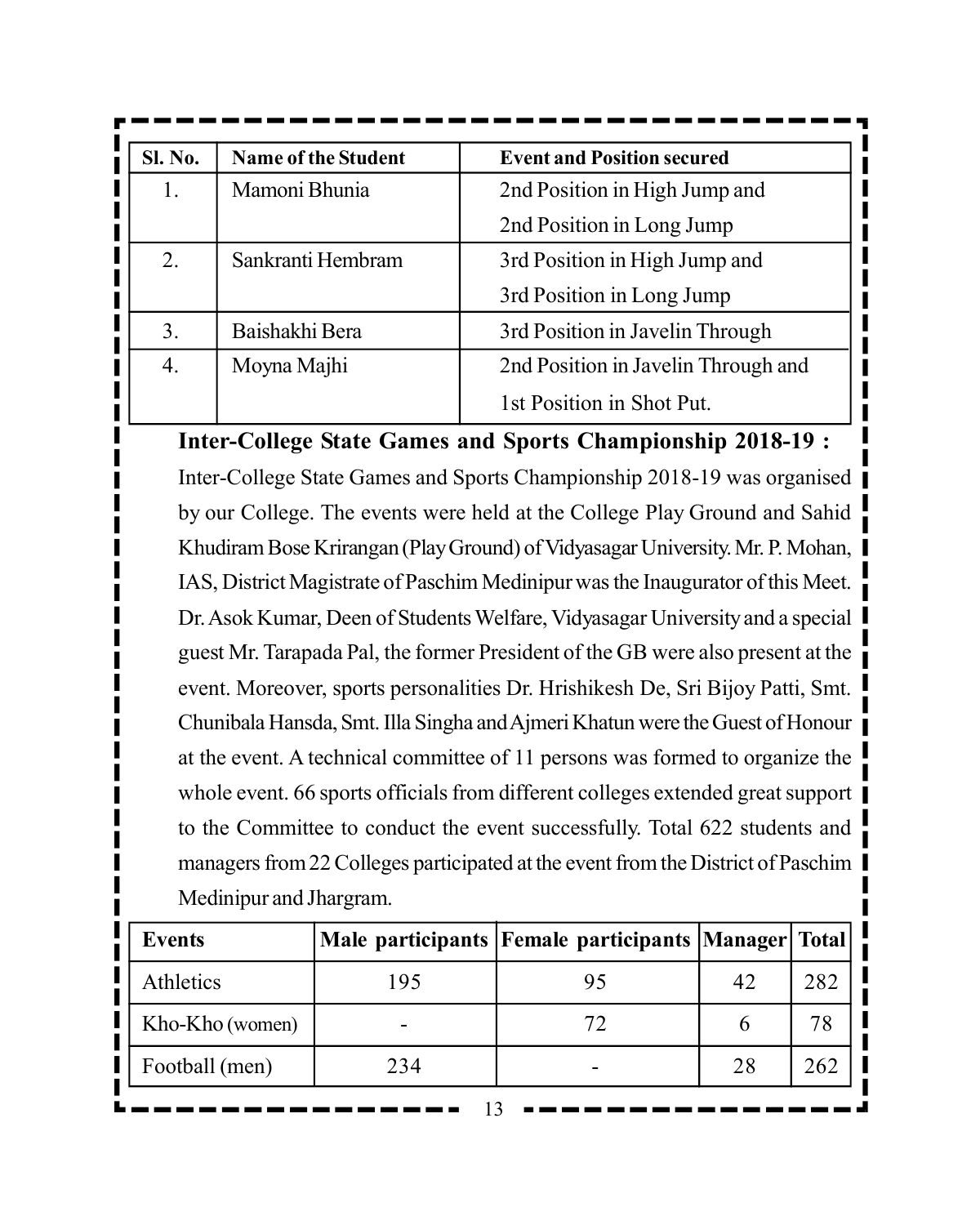#### **Resuslt of Athletics :**

| Individual Champion of Boys       | Tanmoy Ghosh (15 points) of Midnapore         |
|-----------------------------------|-----------------------------------------------|
|                                   | College (Autonomous)                          |
| Individual Champion of Girls      | Runu Jeeman (15 points) Hijli College         |
| <b>Champion College for Boys</b>  | Midnapore College (Autonomous) with 72 points |
| <b>Champion College for Girls</b> | Midnapore College (Autonomous) with 26 points |
| College Runners up for Boys       | Sukumar Sengupta Mahavidyalaya with 4 points  |
|                                   | Jhargram Raj College with 4 points            |
| College Runners up for Girls      | Raja Narendrlal Khan Women's College          |
|                                   | Autonomous)                                   |

#### **Result of Kho-Kho :-**

- Champion Raja Narendralal Khan Women's College (Autonomous)
- Runner up Midnapore College (Autonomous)

#### **Some Special Prizes for Kho-Kho**

- Best Chaser Anju Shaw, Raja Narendralal Khan Women's College (Autonomous)
- Best Runner Priyanka Pradhan, Raja Narendralal Khan Women's College (Autonomous)
- Man of the Match Raja Narendralal Khan Women's College (Autonomous)

#### **Result of Football :-**

- Champion Garhbeta College
- Runner up Midnapore College (Autonomous)

#### **Special Prizes for Football**

- Highest Goal-scorer Bappaditya Mandi, Midnapore College (Autonomous)
- Best Goalkeeper Haren Mahata, Midnapore College (Autonomous)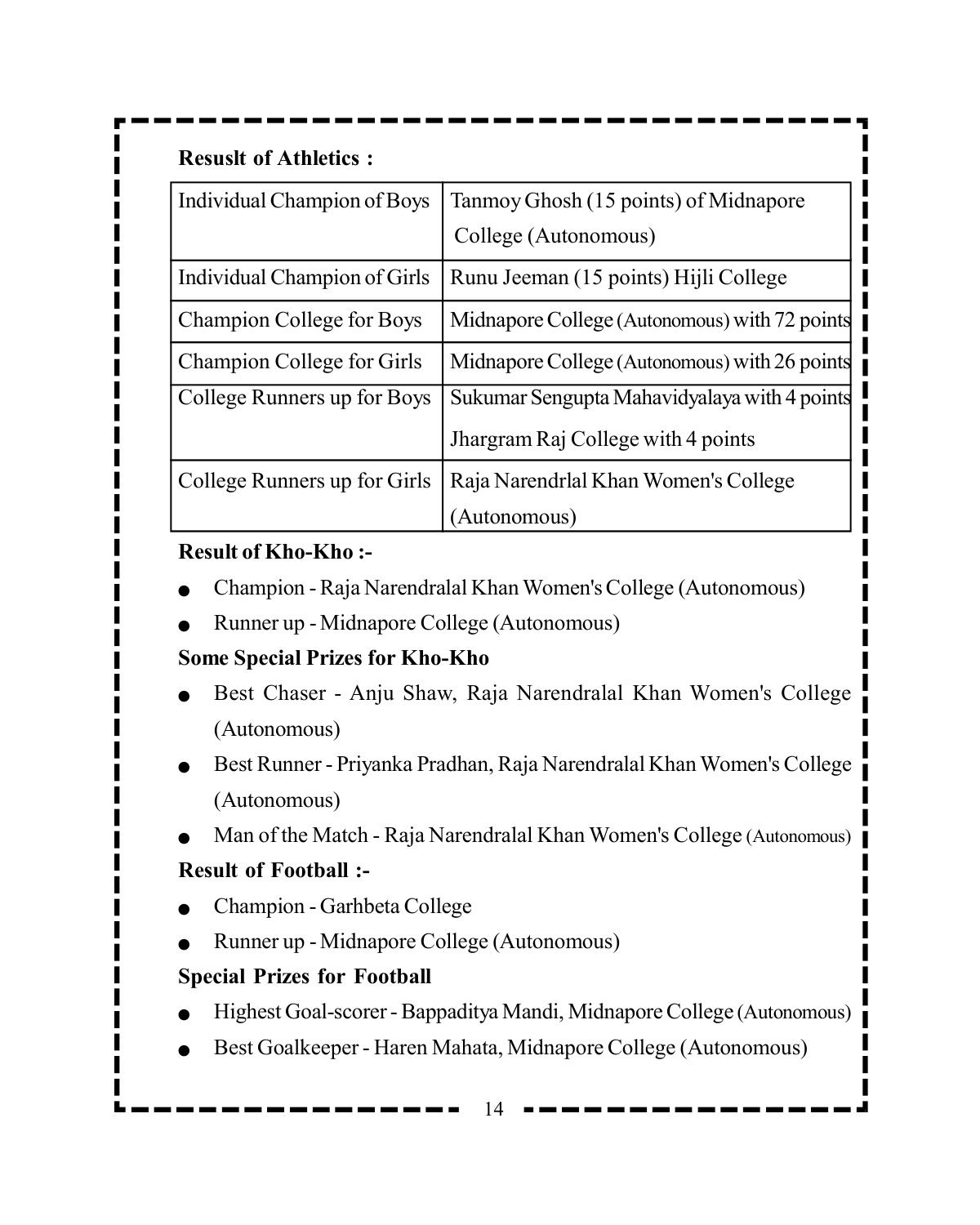Man of the Match - Ramesh Hembram, Garhbeta College Kho-Kho team of our College were selected for the State Inter District College Sports and Games Championship 2018-19 at Yuva Bharati Krirhangan, Salt Lake, Kolkata.

Following students from our College were also selected in Athletics State Inter District College Sports and Games Championship 2018-19 at Yuva Bharati Krirhangan, Salt Lake, Kolkata.

| Sl. No. | Event            | <b>Name of the Participant</b> | <b>Position</b>          |
|---------|------------------|--------------------------------|--------------------------|
| 1.      | <b>Short Put</b> | Moyna Majhi                    | 1 <sup>st</sup> Position |
| 2.      | Javelin Throw    | Moyna Majhi                    | $2nd$ Position           |
| 3.      | Long Jump        | Moyna Bhunia                   | 2 <sup>nd</sup> Position |
|         |                  | Sankranti Hembram              | 3rd Position             |
| 4.      | High Jump        | Mamoni Bhunia                  | 3rd Position             |
|         |                  | Sankranti Hembram              | 3rd Position             |

#### **Special Performance**

**Rakhi Patar,** a 2nd Year student of Education of our College, secured Third Position in the "District Yoga Championship-2019" of Paschim Medinipur.

#### **21. Activities of NSS in 2018-2019 :**

| 13.07.2018            | NSS State Level prize for Best NSS Programme Officer- |
|-----------------------|-------------------------------------------------------|
|                       | Smt. Sutanuka Pal, NSS Programme Officer              |
| 30.07.2018            | One day National Seminar on "Forest our Legacy"       |
| 02.08.2018            | Thalassemia Awareness and Detection Camp              |
| 06.08.2019-07.08.2019 | Programme for Save Drive Safe Life                    |
| 10.08.2018            | Legal Awareness Programme                             |
| 22.09.2018            | Programme for Save the Girl Child                     |

15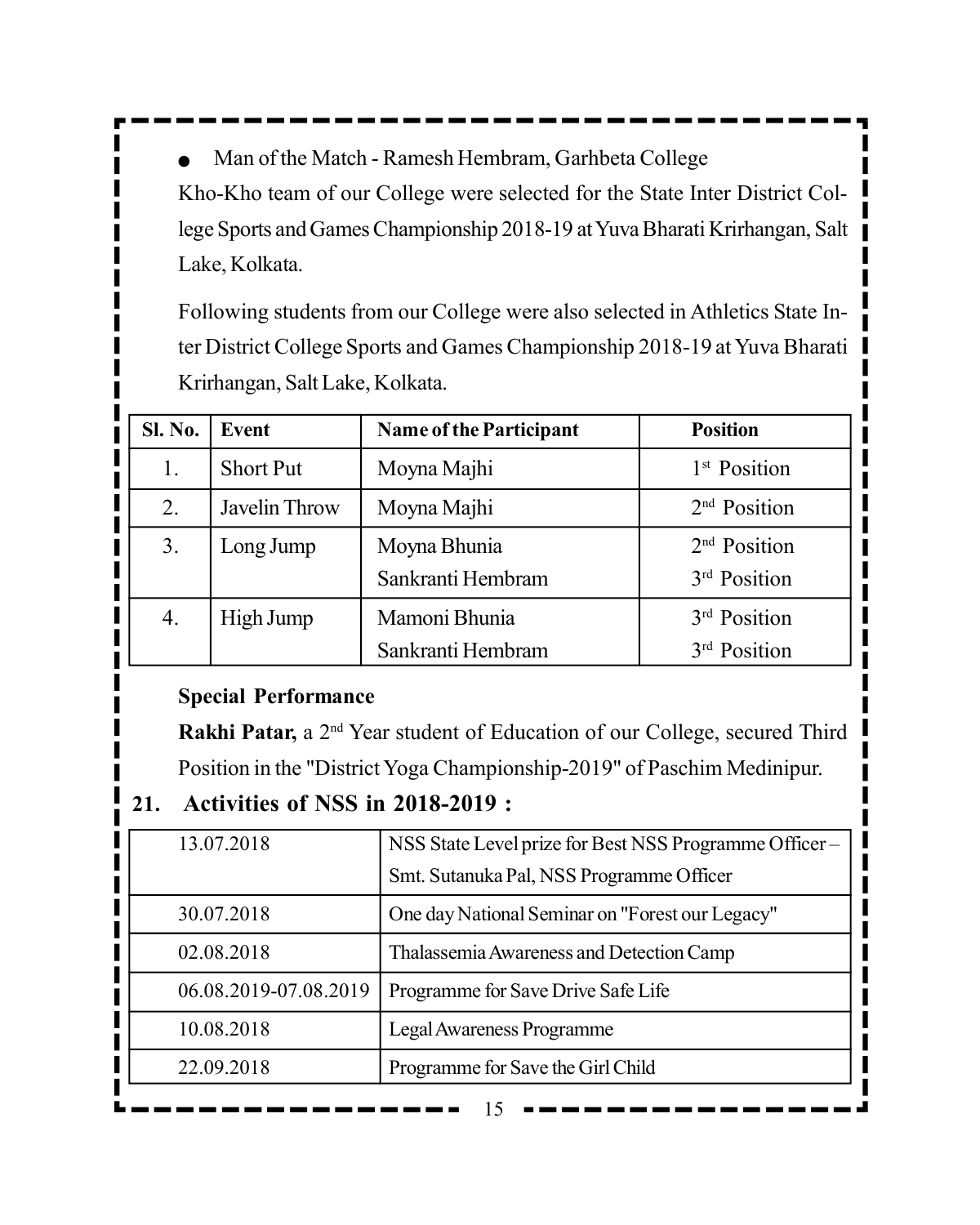| 24.09.2018            | Celebration of NSS Day and University Best Volunteer Award    |
|-----------------------|---------------------------------------------------------------|
|                       | - Miss Kalyani Ghanta, NSS Volunteer                          |
|                       | Congratulating the Participants in National Youth Festival by |
|                       | Vidyasagar University: Miss Kalyani Ghanta, NSS Volunteer     |
|                       | and Miss Ipsita Loadh, NSS Volunteer                          |
| 05.09.2018            | Celebration of Teacher's Day                                  |
| 25.11.2018            | Dengue Awareness Camp and Visit to the adopted Villages       |
| 01.12.2018            | Observation of AIDS Day                                       |
| 06.12.2018-12.12.2018 | NSS Volunteers Miss Moumita Chakraborty and Miss Tithi        |
|                       | Tripathy participated in National Integration camp at Ranchi  |
| 02.01.2019            | Swatchta Abhijan in the Adopted villages                      |
| 09.01.2019-27.01.2019 | NSS Volunteer Miss Kalyani Ghanta participated in West        |
|                       | Bengal State NSS Republic Camp 2019 at Kolkata                |
| 12.01.2019            | Celebration of National Youth Day                             |
| 26.01.2019-01.02.2019 | NSS Special Camp                                              |
| 08.03.2019            | Women's Day Celebration                                       |
| 07.04.2019            | Observation of World Health Day                               |
| 10.05.2019            | Celebration of Rabindra Jayanti                               |
| 21.06.2019            | Observation of International Yoga Day                         |
| 01.07.2019-07.07.2019 | Observation of Banamahatsav Week                              |
| 10.06.2019-31.07.2019 | Swachh Bharat Summer Internship                               |
| 01.08.2019-15.08.2019 | Swachta Pakwada in the Adopted Villages                       |

## **22. NCC Unit :**

 $\mathbf{r}$ 

п

Our College has a vibrant NCC Unit with 160 cadets and has its own shooting range.

ᆜ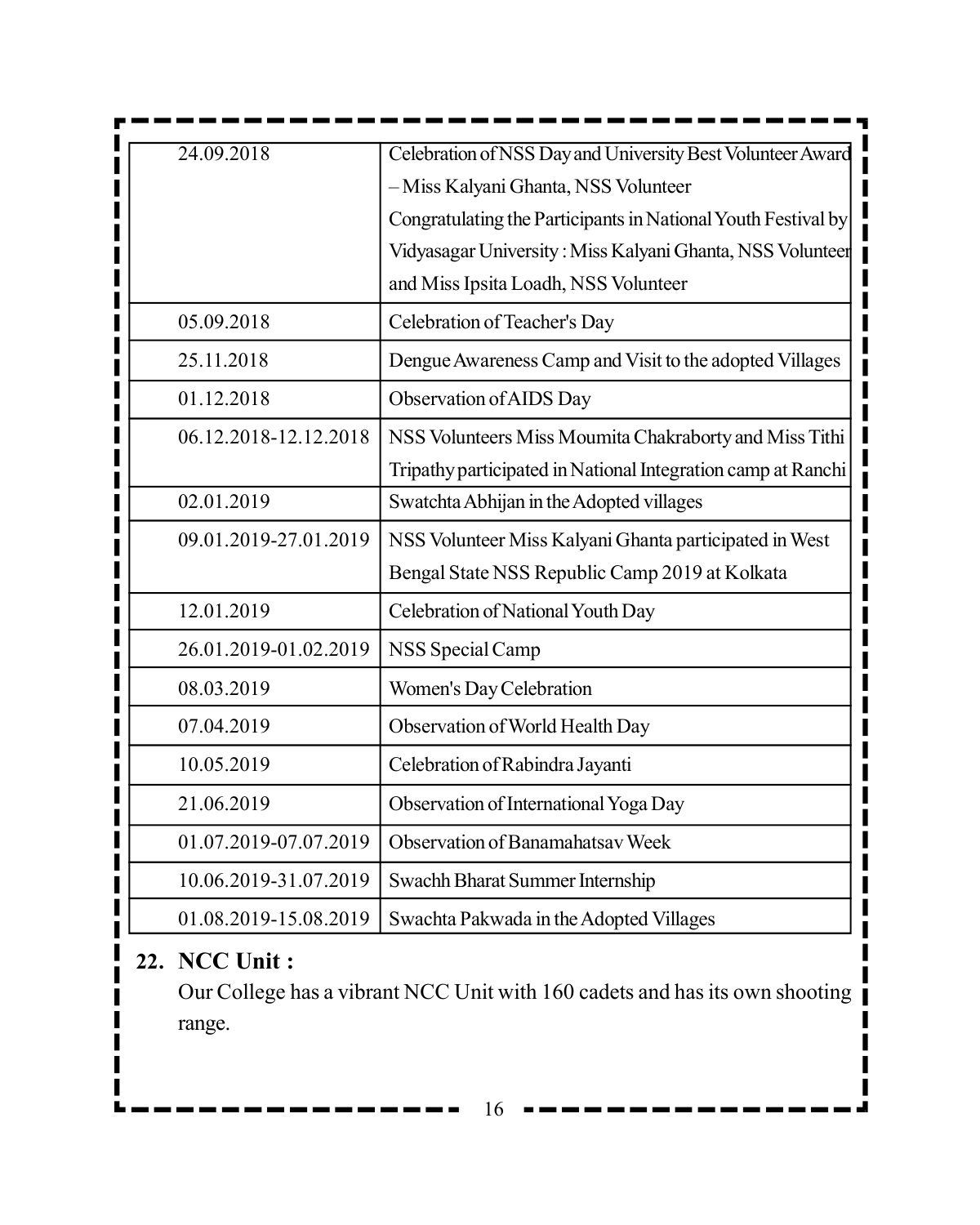|                | <b>Cadets Participated in Different NCC Camps During 2018-19</b> |                               |                    |              |
|----------------|------------------------------------------------------------------|-------------------------------|--------------------|--------------|
| SI.            | Name of Events                                                   | <b>Date</b>                   | <b>Place</b>       | No. of       |
| No.            |                                                                  |                               |                    | Participants |
| 1.             | <b>EBSB</b>                                                      | 01.10.18-18.10.18   Bardhawan |                    | 05           |
| 2.             | <b>OTA</b>                                                       | 22.10.18-27.10.18             | Chennai            | 01           |
| 3 <sub>1</sub> | <b>EBSB-II</b>                                                   | 09.11.18-20.11.18             | Delhi              | 02           |
| 4.             | <b>Trekking Camp</b>                                             | 11.11.18-18.11.18             | Darjeeling         | 07           |
| 5.             | <b>Trekking Camp</b>                                             | 12.11.18-18.11.18             | Sikkim             | 05           |
| 6.             | EBSB (SPL NIC)                                                   | 12.11.18-23.11.18             | Rajasthan          | 01           |
| 7.             | <b>EBSB-II</b>                                                   | 03.12.18-14.12.18             | Darjeeling         | 05           |
| 8.             | Hospital Attachment                                              | 16.11.18-27.11.18             | Barrackpore        | 03           |
| 9.             | <b>CATC</b>                                                      | 11.12.18-20.12.18             | Contai             | 03           |
|                | 10. Best Cadet Scholarship's Exam                                | Jan, 2019                     | <b>Bankura</b>     | 02           |
| 11.            | Best Cadet Scholarship's Exam                                    | Jan, 2019                     | Unit               | 02           |
| 12.            | Governor Medal                                                   | 06.02.19                      | Kolkata Raj Bhavan | 01           |
| 13.            | <b>SSB</b> Interview                                             | 05.05.19                      | Kharagpur          | 02           |
| 14.            | Obstacle                                                         | 15.05.19-18.05.19             | <b>JNV</b>         | 27           |
| 15.            | Shooting Camp                                                    | 21.05.19-30.05.19             | Asansol            | 01           |
| 16.            | <b>Filed Survey</b>                                              | 07.06.19                      | S.P. Office        | 18           |
| 17.            | <b>CATC</b>                                                      | 15.06.19-24.06.19             | <b>JNV</b>         | 14           |
| 18.            | Shooting Camp                                                    | 24.06.19-03.07.19             | Asansol            | 02           |
|                | $19.$ CATC                                                       | 15.07.19-24.07.19             | Anandapur          | 07           |
| 20.            | TSC IGC Camp                                                     | 22.07.19-02.08.19             | Siliguri           | 07           |
| 21.            | CATC(TSC)                                                        | 02.08.19-10.08.19             | Siliguri           | 02           |
| 22.            | OTA Interview                                                    | 06.08.19                      | Kharagpur          | 02           |
| 23.            | OTA Interview                                                    | 08.08.19                      | Directorate        | 01           |
|                | $24$ . CATC                                                      | 16.08.19-25.08.19   Mahisadal |                    | 50           |

During 2018-19, Total 27 cadets have appeared in B certificate exam and 27 cadets have appeared in 'C' certificate exam.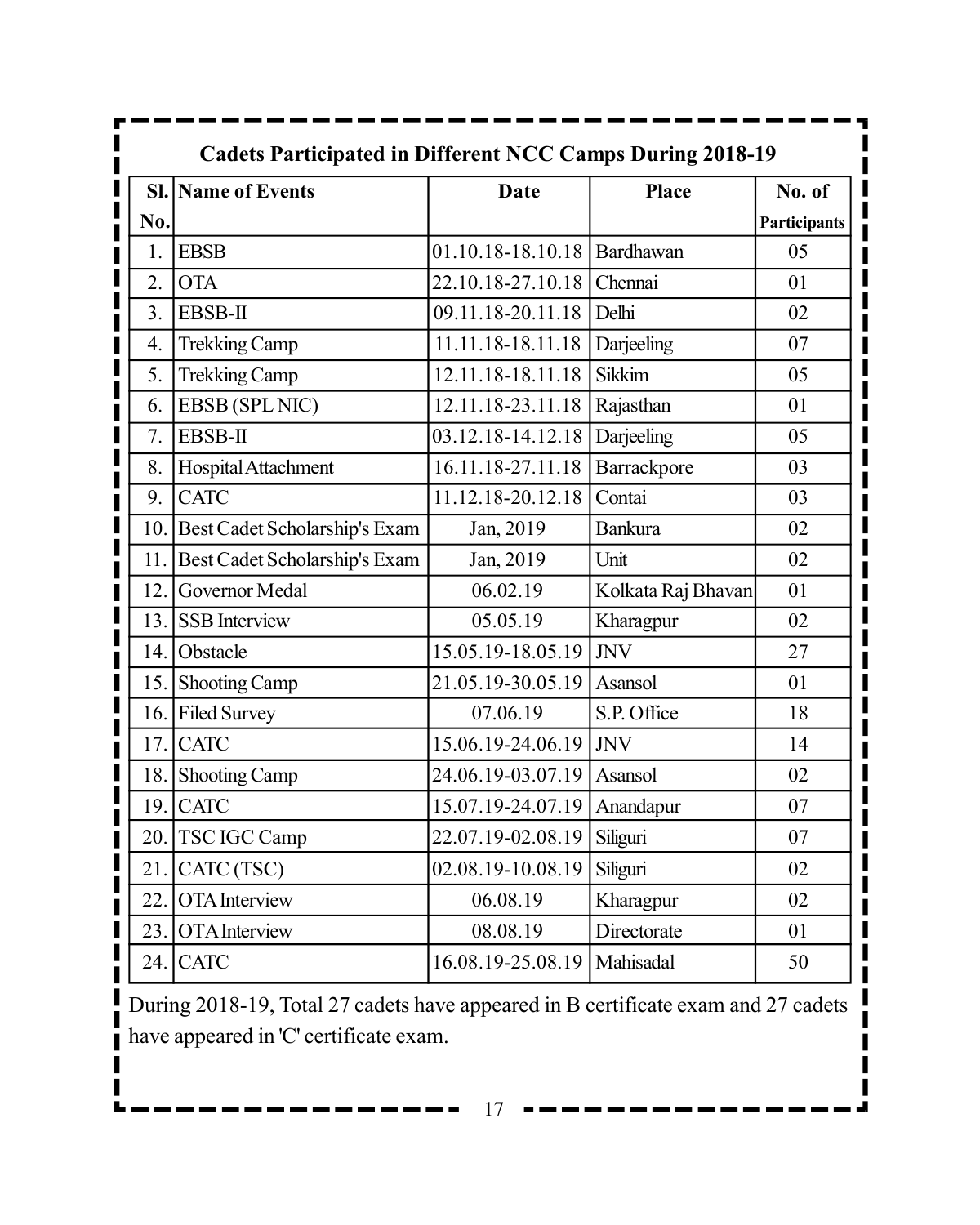### **23. Banamahotsav :**

Banamahotsav was celebrated this year by the NSS and the ENVS Groups on 17.07.2019 and 18.07.2019 respectively. A large number of saplings were planted inside the college campus.

## **24. Netaji Subhas Open University - Raja N.L. Khan Women's College Study Centre :**

Netaji Subhas Open University - Raja N. L. Khan Women's College Study Centre (B-03) has been running successfully at our Rabindranagar Campus since 1st April 1998. Prof. Gargi Medda, Associate Professor & Head of the Dept. of Philosophy of this college is working as Co-ordinator of this Study Centre since 01.07.2017. Huge mumber of students have been admitted in this year at UG & PG level.

At present the following subjects are taught here.

**Honours Course (3 yrs.) :- (1) Bengali (2) English (3) History (4) Accoun**tancy (5) Mathematics (6) Geography (7) Botany (8) Zoology.

**Post Graduate Course (2 yrs.) :-** (1) Bengali (2) English (3) English Language Teaching (4) Pol. Science (5) Commerce (6) Mathematics (7) MSW (8) History (9) Public Administration (10) Education (11) PG-Zoology & (12) PG-Geography.

## **Professional Course :-** BLIS (1 year), MLIS (1 year)

At present total roll strength for the year 2018-19 is 5,316. The result of Dec.- 2017 & June-2018 of B.A (Hons.), B.Com (Hons.), B.Sc.(Hons.) & PG courses have been published and percentage of pass is 100% in all courses.

## **NSOU PG Zoology :**

NSOU PG Zoology study centre has been running successfully at our main college campus since 1.7.2007. Dr. Partha Pratim Chakraborty, Associate Professor & Head of the deptt. of Zoology of this college is acting as the Academic Co-ordinator of this study centre from 01.07.2007. Dr. P. P. Chakraborty is performing well with the help of two staff members.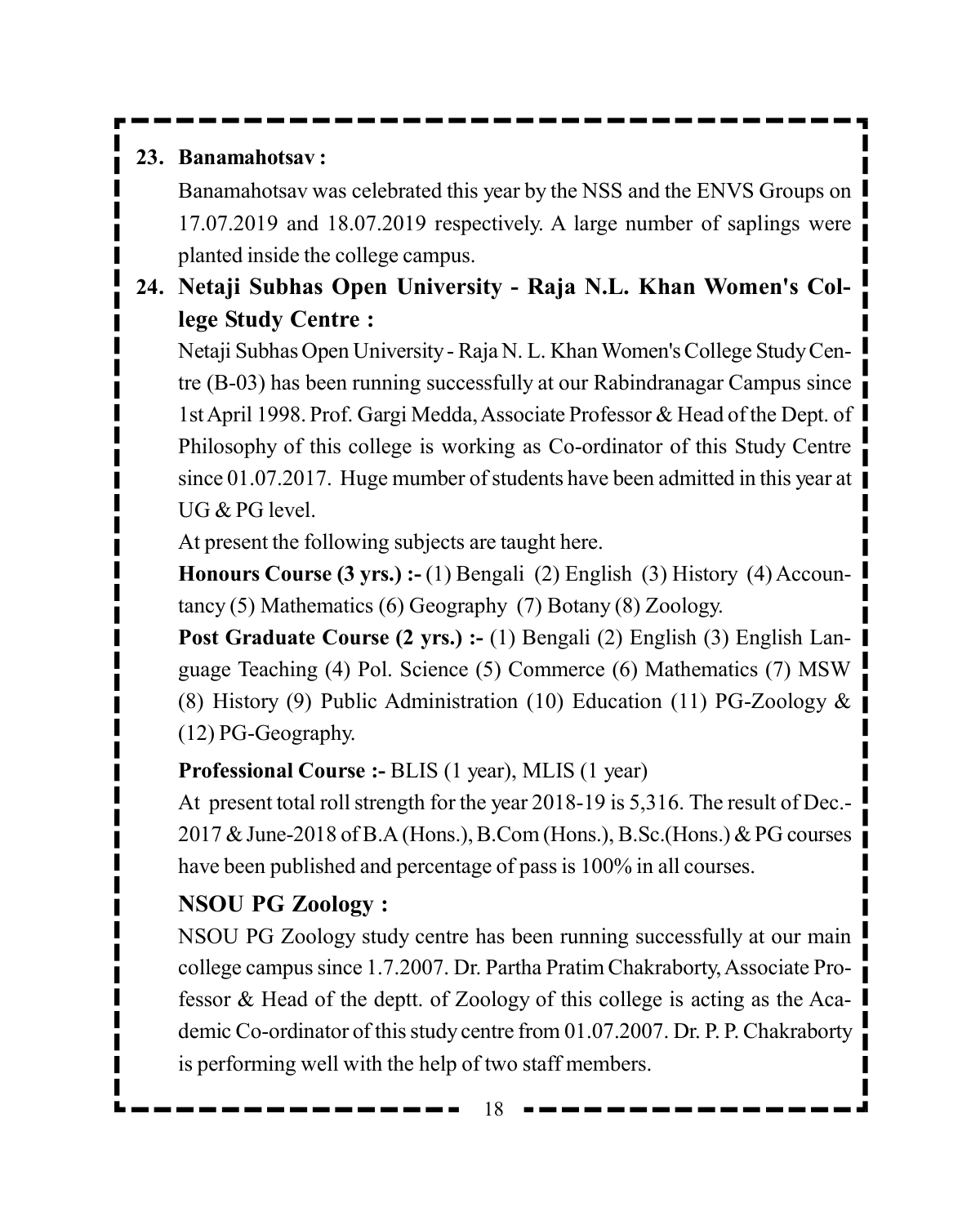## **NSOU PG Geography :**

NSOU-PG Geography study centre has been running successfully at our main college campus since 1.7.2007. Dr. Moumita Moitra Maiti, Asstt. Professor in Geography of this college is acting as Academic Co-ordinator of this study centre since 01.07.2017 Dr. Moumita Moitra Maiti is doing well with the help of two staff members.

## **25. College Co-operative Credit Society Ltd. :**

The Staff Co-operative Credit Society of Raja N.L. Khan Women's College has been working effectively over years. The Annual General Meeting of the Society was held on 06.08.2018. Total no. of BOD Meeting was 15. At present, the number of the members of the Society is 79. Total amount of loan given to the members in the financial year 2018-19 is Rs. 61,42,000.00.

## **26. College Land :**

Proposal for 99 years extension (from 22.08.2017) of lease deed of college land has been submitted with all requisite papers to the ADM & DLRO, Paschim Medinipur. The extension certificate for 99 yrs. lease deed is expected to be obtained very soon.

## **27. Hostels :**

The College has six hostels at present. Nearly 500 boarders reside in these six hostels. Massive renovation work of the Pravabati Bhavan and Lavatories, electrical repairing work of all the buildings have been done. This year a big kitchen has been constructed for hostel boarders.

## **28. Audit :**

Internal Audit of the College of the year 2017-18 has been completed in time. The Internal Audit of the year 2018-2019 is under process. The Govt. Audit of the year 2017-18 will be conducted soon.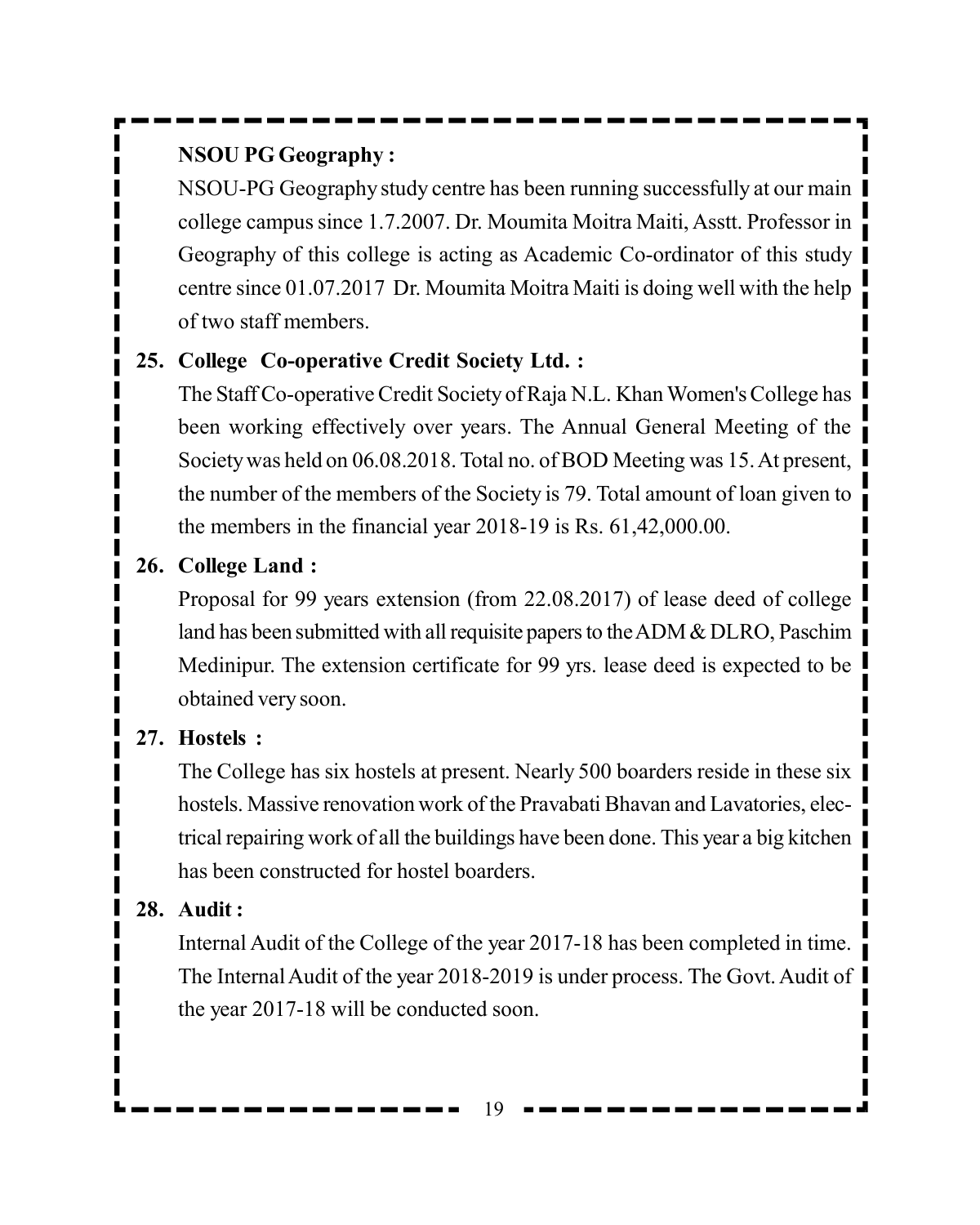#### **29. Supply of water in the campus:**

The supply of water in hostels, laboratories, staff quarters is done by Public Health Engineering Department, Government of West Bengal.

This department supervises the pumping of water from a big well, situated at Gope Nandini at a distance of 2 km. from the college, and water is stored in a huge over head reservoir inside the college campus, from where water is delivered. Beside this another deep tube well was installed inside the campus. However during the summer season our campus often faces scarecity of water.

The college authority is thankful to Mr. Subrata Mukherjee, MIC, PHE & Panchayet and Rural Development for sanctioning of one deep tubewell and one water ATM for this college.

A water filter with capacity of 3000 lt. has been installed in the Hostel with the assistance of the Dept. of Chemical Engineering, IIT, KGP, under the supervision of Prof. Sirshendu De.

#### **30. Library :**

The Central Library of the College is almost fully automated, and one of the advanced College Libraries under the Vidyasagar University. The Library caters the intellectual and academic needs of the students and members of teaching and no-teaching staff of the College to the fullest satisfaction of all concerned. The Library possess nearly 40,000 books as on  $31<sup>st</sup>$  July 2019. A substantial amount is spent for purchasing books for Central Library as well as Departmental Libraries. Departmental Library caters to the needs of the concerned Students and Teachers. Fund of Rs. 10 Lakh received as CPE Grant (Phase - III), Rs. 13,800 from the College Fund, Rs. 25,000 from PC Chandra Gyanghara and 18,750 from DST, have been utilized for purchase of books in 2018-2019.

**Best Library User :** Ms. Jhuma Pramanik (Library ID - S4BNMA180011), a student of 3rd Sem. of M.A. in Bengali has been the best user of the Central Library during the period from August 2018 to July 2019.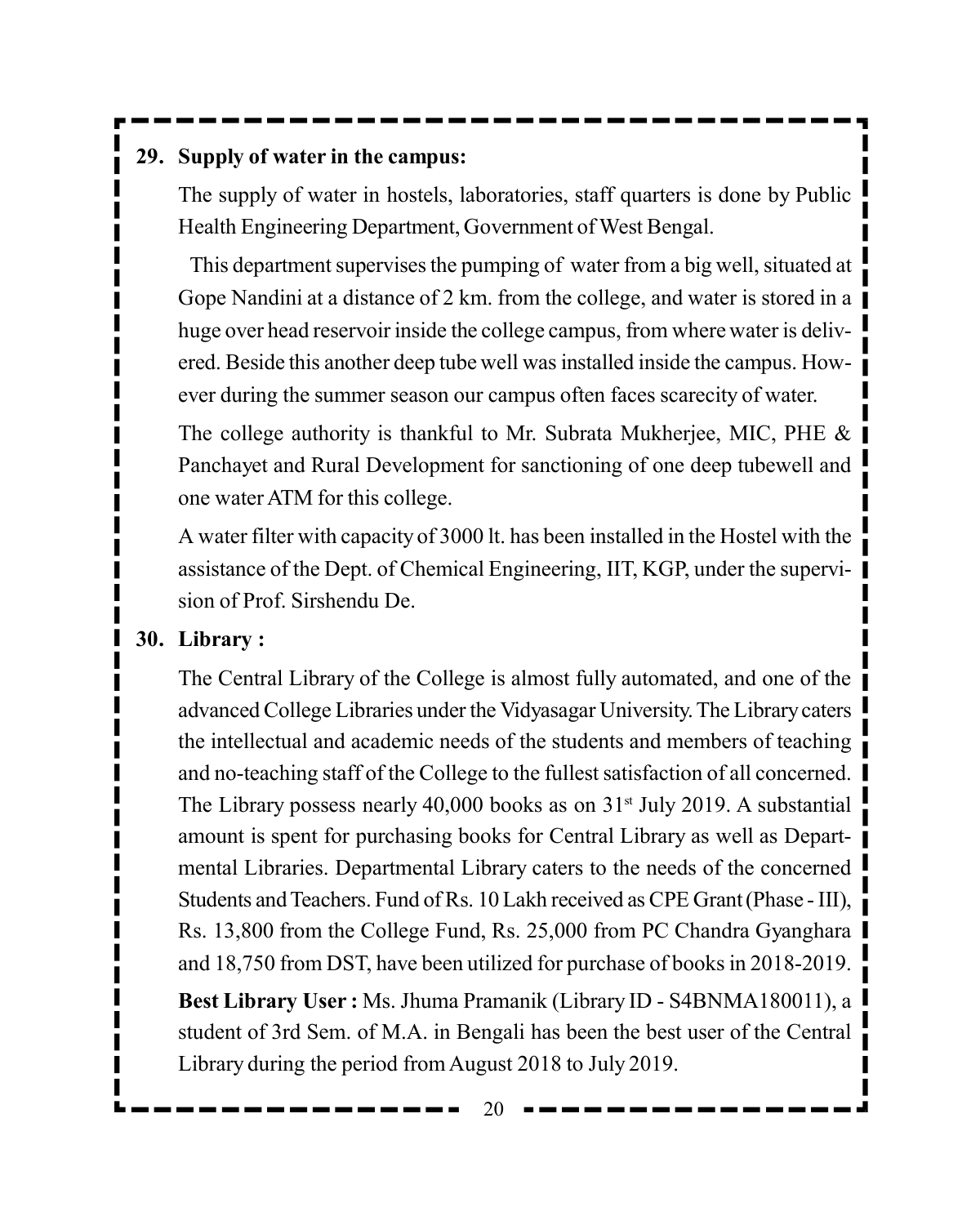## **31. Security for the Campus :**

A police out post exists to maintain the security of the campus round the clock. Higher Education Department, Govt. of West Bengal allocates special fund to the District Police Auithority for the said purpose. Besides this, Security personnel have been engaged by the college at the Gate, round the clock.

**32.** The **"Balaka Praktani Samsad"** is the Alumni Association of Raja N.L. Khan Women's College. It maintains a continuous link between the college and Ex-students. This association has 112 life members and huge number of ordinary members. Many of them are now scattered in different countries in different professions.

Balaka Praktani Samsad of Raja N.L. Khan Women's College has carried out various activities in the session 2018-19.

## **Activities carried out by Balaka Praktani Samsad :**

- i) A mesmerizing cultural evening presented on 15.09.18.
- ii) A joint celebration of Alumni meet on 13.01.19.
- iii) General Meeting was held on 30.05.2019.
- iv) Birth Centenary Celebration of Dr. Sushila Mandal alongwith Memorial Lecture deliberation on 13.07.19.
- v) Empathetie consideration to Students Aid Fund through Rs. 5000/- for this year.
- vi) Green Week Celebration by plantation.
- vii) Total donation & membership collected 90300/-.
- **33. Activities of the CAC (Career Advancement Centre) during 2018-2019 :**
- **A. Career counselling Services** with help for Career and Higher education related were maintained for all present and passed students.
- **B.** Scholarship Help Desk where 1<sup>st</sup> year students of our college obtain information, forms and assistance for filling up and submission of same for various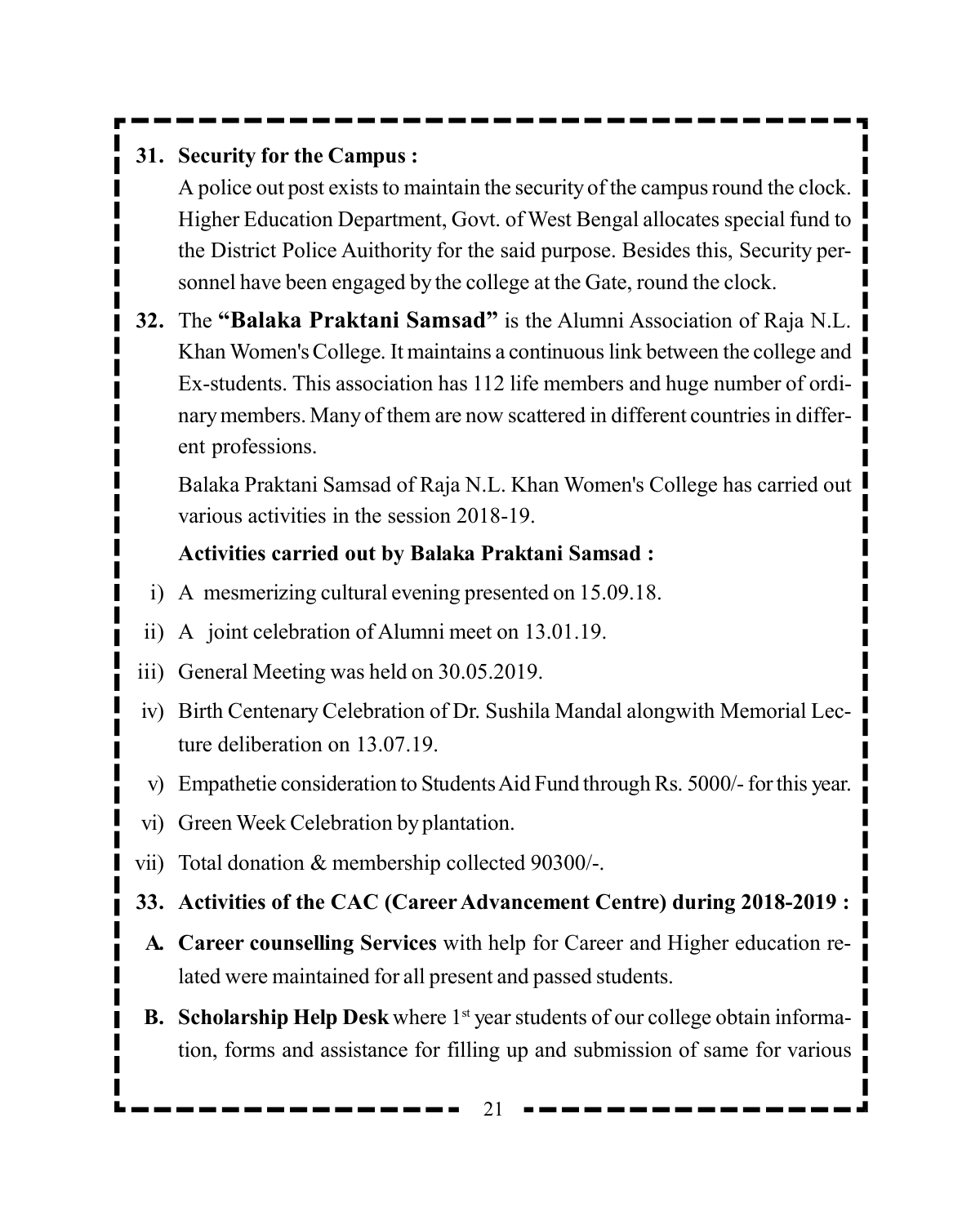scholarship schemes like W.B Merit cum Means scholarships, SC/ST scholarships, Minority scholarships, Scholarships for PH students, Jindal Scholarships, Nabanna, Sheela Kanoria scholarships, Colgate Scholarship, Jio Scholarship, Priyambada Birla scholarships, G.P. Birla Scholarships etc. A total of 36 candidates of 2018-19 session were awarded scholarships on 16-02-2018 by CSR of TATA Metalic which was coordinated by Scholarship Help Desk of CAC.

- **C. Central Computer Centre with Internet** is maintained for our present students on all days including holidays for our hostel boarders. Names of about 2300 students have been entered in the log book of the centre in 2018-19.
- **D. Library facilities** with newspapers, journals and books for competitive examinations are maintained on all days including holidays for our hostel boarders.

#### **E. Preparatory Course for SSC (in Bio Sc.) :-**

Preparatory Courses for SSC has been started from. A total of 69 candidates also in SSC are attending classes. (August 2018 to August 2019).

#### **The main features of the programme were:**

- i) Classroom lectures, Question banks, Mock tests
- ii) Eminent faculty members from different colleges of Midnapore and universities.
- iii) Library facility
- iv) Upto 100 % scholarship is available for needy students and for the students of backward classes.

A total of 124 students are at present attending classes for the next SSC examination.

**F. Psychological Counselling unit** continues to function beyond college hours. Here a trained and experienced psychologist and an experienced psychiatrist is available to cater to the mental health of our students.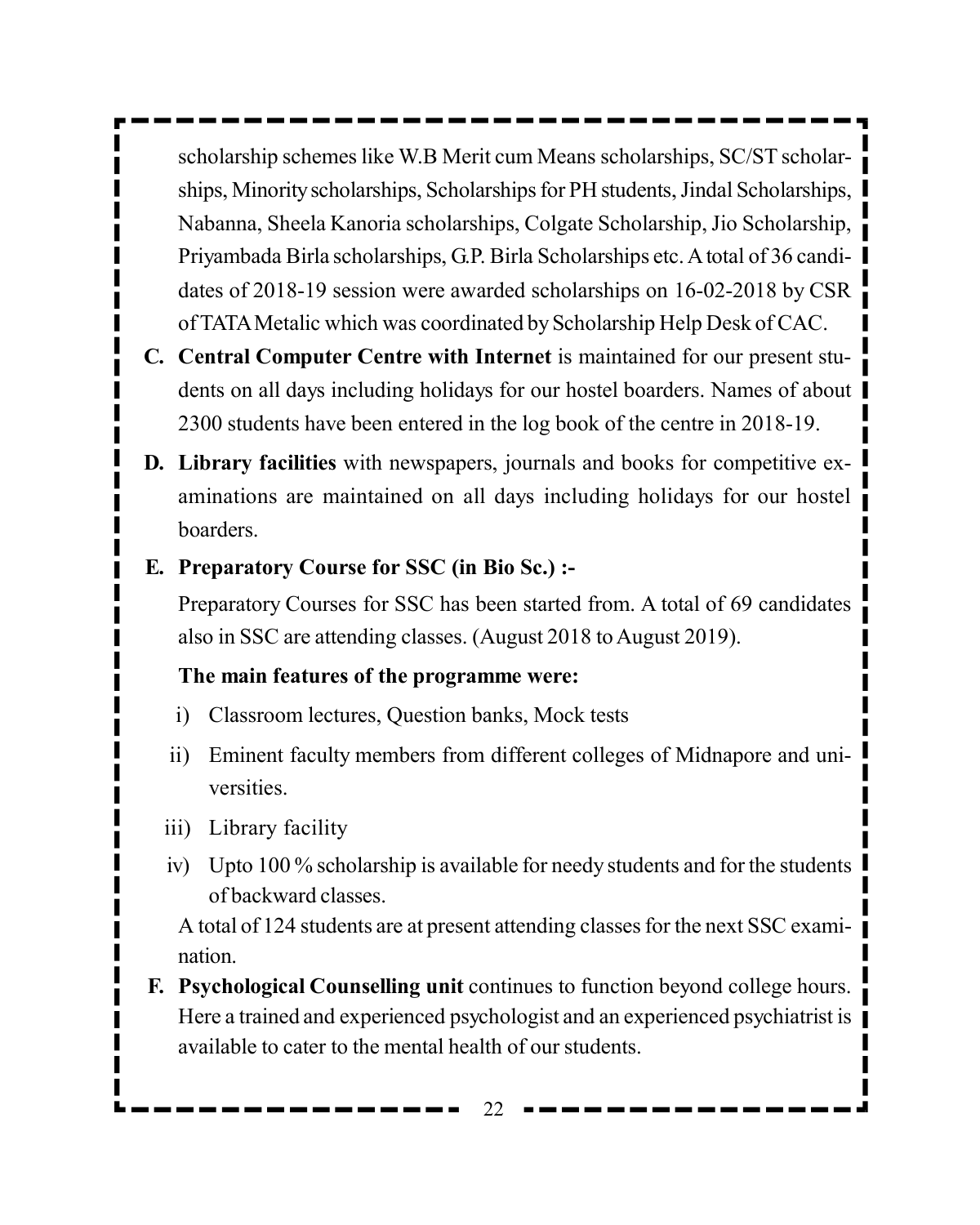- **G. Job related Courses were conducted for our students-** 1 year courses in Computer Applications and Information Technology/Financial Accounting were offered to all our students participated in these courses conducted throughout the year. The courses were conducted Dr. P.P. Chakraborty, HOD-Zoology be engaged as the coordinator Sri Narayan Ch. Maity (Coordinator, Computer Science) Sri Sandip Mandal (Coordinator, BCA) of CAC. It is also resolved that Dr. Moumita Moitri Maiti and Dr. Reshmi Mukherjee with henceforth supervise the activities of Handicraft training and seeling unit of CAC. The courses were conducted by Departments of Six months course in Spoken English was also offered to all our students conducted in collaboration with Department of English, coordinated by Prof Debjani Mukherjee, HOD English.
- **H. Course in Art and Craft :** Training programmes to develop entrepreneurship among our students were conducted including – soft toy making, Greetings card & Rakhi making. A total of students 58 participated in the courses conducted throughout the year.
- **I. Certificate Course in Journalism Mass Communication :** 06 Students have been admitted and classes are being conducted by renowned giving the opportunity of work in news channels for live exposure. Prof. Gargi Meddya, HOD, Philosophy is acting as the course coordinator.
- **J. Certificate Course in Dance :** 13 Students have been admitted in this course. The course has been started from 18.08.2019. Certificates will be awarded to the successful candidates Smt. Tapasini Bhattacharya acting as the course coordinators.
- **K. Spoken English -** 85 Students have been admitted this course. The course has been started from 18.08.2019. Certificates will be awarded to the successful candidates. A Nag and Raj Shankar Das are acting as the course co-ordinators.
- **L. Self Defense** 59 Students have been admitted this course. The course has been started from 18.08.2019. Certificates will be awarded to the successful candidates Ajmiri Khatun is acting as the course co-ordinators.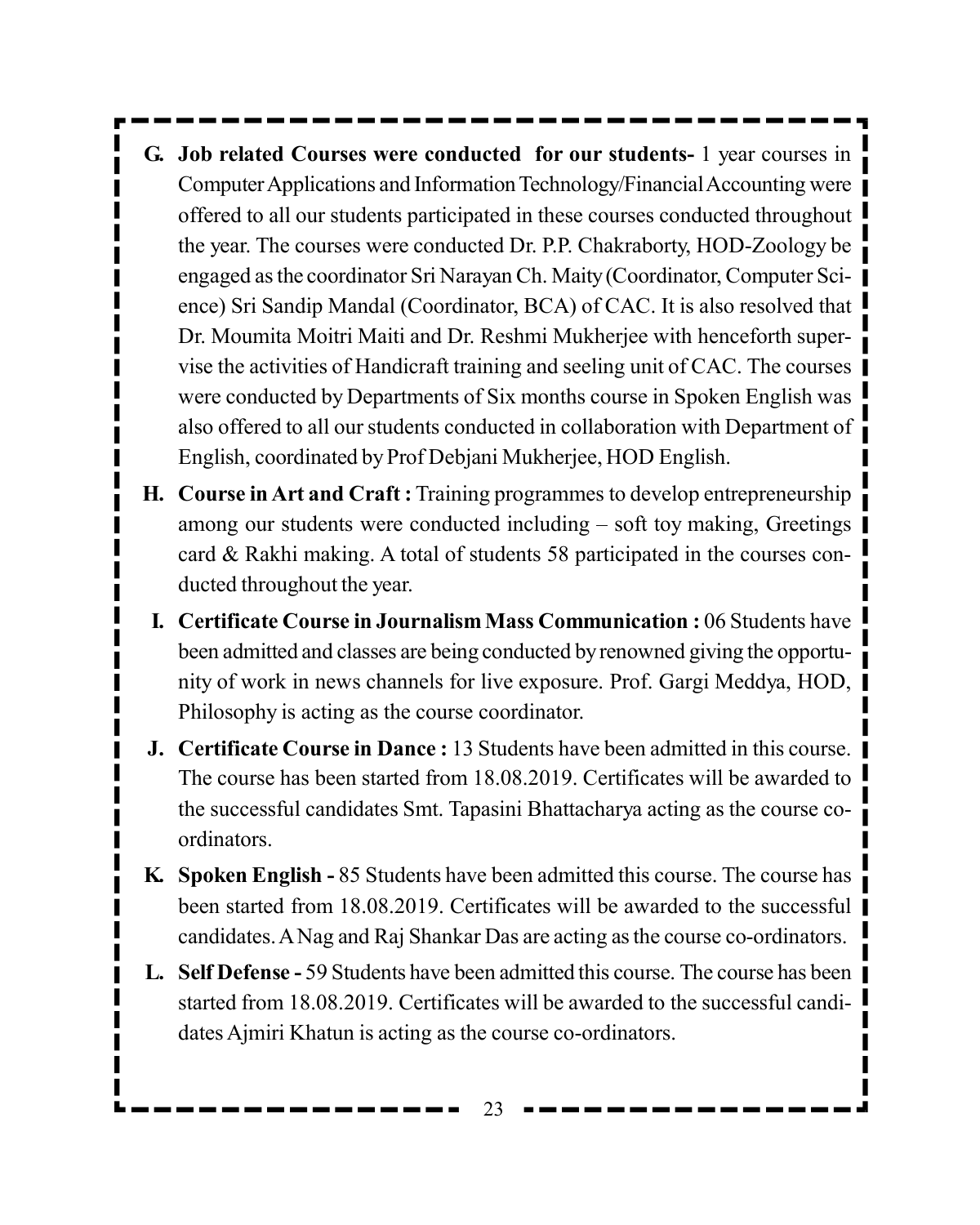- **M. Copy Editing and Proof Reading** 60 Students have been admitted this course. The course has been started from 18.08.2019. Certificates will be awarded to the successful candidates. Haraprasad Shau is acting as the course co-ordinators.
- **N. Beautician-** 77 Students have been admitted this course. The course has been started from 18.08.2019. Certificates will be awarded to the successful candidates. Salma Khatun & Manisha Jana are acting as the course co-ordinators.
- **O. Tailoring** 41 Students have been admitted this course. The course has been started from 18.08.2019. Certificates will be awarded to the successful candidates. Mitali Das is acting as the course co-ordinators.
- **P. Eldercare-** 51 Students have been admitted this course. The course has been started from 18.08.2019. Certificates will be awarded to the successful candidates. Nibedita Goswami and Maghomala Mondal are acting as the course coordinators.
- **Q. Yoga-** 09 Students have been admitted this course. The course has been started from 18.08.2019. Certificates will be awarded to the successful candidates. Anima Shee is acting as the course co-ordinators.
- **R. Diet Management-** 57 Students have been admitted this course. The course has been started from 18.08.2019. Certificates will be awarded to the successful candidates. Nirmalya Sinha is acting as the course co-ordinators.
- **S. CITA & DITA-** 18 Students have been admitted this course. The course has been started from 18.08.2019. Certificates will be awarded to the successful candidates. Animesh Manna is acting as the course co-ordinators.
- **T. Preparatory Courses for All Departments- 4** month preparatory course was conducted during August - November 2019 wherein a total of 70 students participated the course.
- **34. Scholarships given to the Students for the year 2018-19 SC/ST/OBC Scholarship :**
	- i) SC students 98
	- ii) ST students 51
	- iii) OBC students 151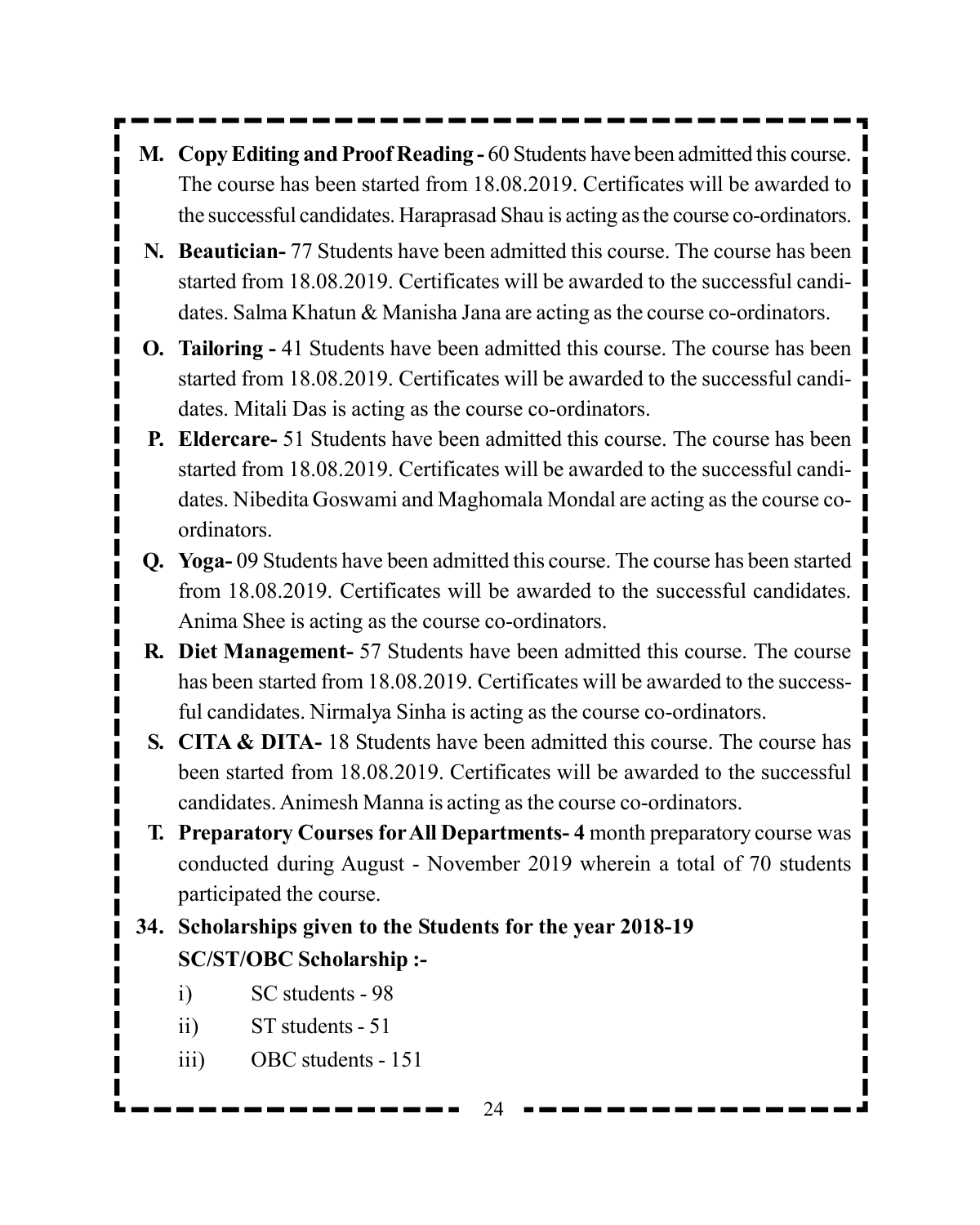| <b>Minority Scholarship (Swami Vivekananda) : 24 students.</b> |                |
|----------------------------------------------------------------|----------------|
| <b>Stipend from Kanyasree Prakalpa:-</b>                       |                |
| K1 - 62 students $\omega$ 1000.00                              | 62,000.00      |
| K2 Fresh and Renewal - 561 students $\omega$ 25,000.00 =       | 1,62,75,000.00 |
| K3 - 106 students 73 @ 24,000.00                               | 17,52,000.00   |
| 33 @ 30,000.00                                                 | 9,90,000.00    |
|                                                                | 1,90,79,000.00 |

**Swami Vivekananda Merit-Cum-means Scholarship : 582 students**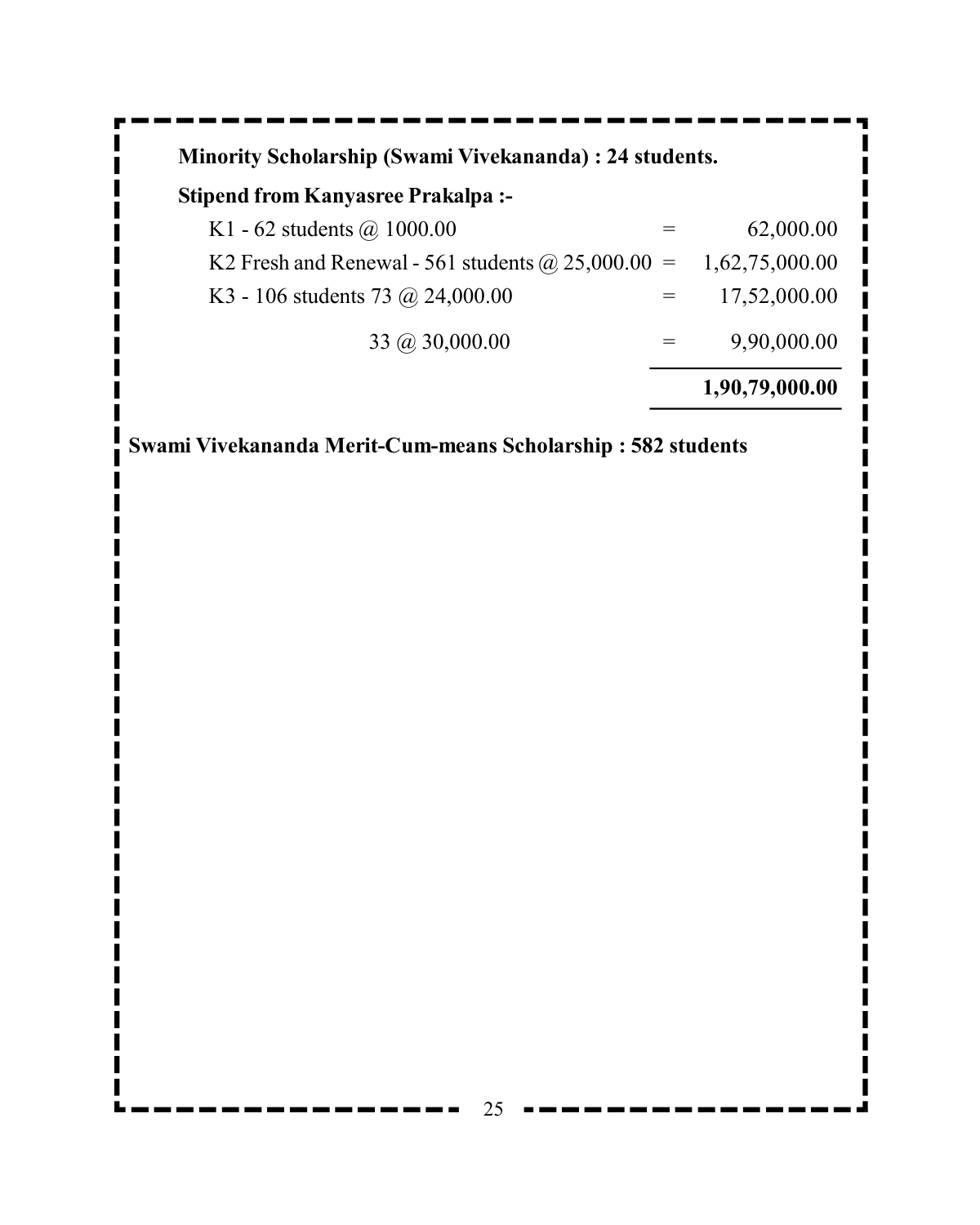35. Refresher Course, Orientation Programme & Other Seminars (Outside College) **35. Refresher Course, Orientation Programme & Other Seminars (Outside College) OFOC OFUC**  $\overline{1}$  $\overline{H}$  ibo  $\mathbf{r}$  $-4h$  $\blacksquare$ 

| $\overline{\mathbf{S}}$ . | Name                      | <b>Dept.</b> | Name of Programme           | Date            | Organiser                                  |
|---------------------------|---------------------------|--------------|-----------------------------|-----------------|--------------------------------------------|
| فع<br>ا                   |                           |              |                             |                 |                                            |
|                           | Prof. Bibhas Chand        | English      | International Seminar       | 23.07.2019      | Vidyasagar University &<br>Asiatic Society |
| $\overline{\mathcal{N}}$  | Prof. Neelanjana          | Education    | International Seminar on    | 30.05.2019      | Midnapore College                          |
|                           | Chakraborty               |              | "Subaltern"                 |                 | Dept. of Bengali and Dept. of              |
|                           |                           |              | International Seminar on    | $16th \& 17th$  | Hindi, Vidyasagar University               |
|                           |                           |              | "Janma Dwi-Shatabarsiki     | July2019        |                                            |
|                           |                           |              | Smaran: Vidyasagar"         |                 |                                            |
| $\ddot{\mathrm{c}}$       | Prof. Gargi Medda         | philosophy   | International Seminar on    | 03.05.2019      | Rishi Aurobindo Institutions of            |
|                           |                           |              | "Quality in Education:      |                 | teacher Education & RNLKWC                 |
|                           |                           |              | Issues and Challenges"      |                 |                                            |
|                           |                           |              | Orientation Programme on    |                 |                                            |
|                           |                           |              | Academic Administration     | 29.06.2019      | NSOU, Kolkata                              |
|                           |                           |              | of Study Centres for        |                 |                                            |
|                           |                           |              | Co-ordinators               |                 |                                            |
| 4.                        | Prof. Srimanta Bhadra     | Sanskrit     | International Conference    | 5th & 6th March | Vidyasagar University                      |
|                           |                           |              | on "Shabdartha Tattwa       | 2019            |                                            |
|                           |                           |              | Bimarsah"                   |                 |                                            |
| S.                        | Prof. Geetanjali Tripathy | Sanskrit     | International Seminar on    | 03.05.2019      | Rishi Aurobindo Institutions               |
|                           |                           |              | "Quality in Education:      |                 | of teacher Education &                     |
|                           |                           |              | Issues and Challenges"      |                 | RNIKWC                                     |
|                           |                           |              | International Conference on | 5th & 6th March | Vidyasagar University                      |
|                           |                           |              | "Shabdartha Tattwa          | 2019            |                                            |
|                           |                           |              | Bimarsah" Geo Seminar       |                 |                                            |

26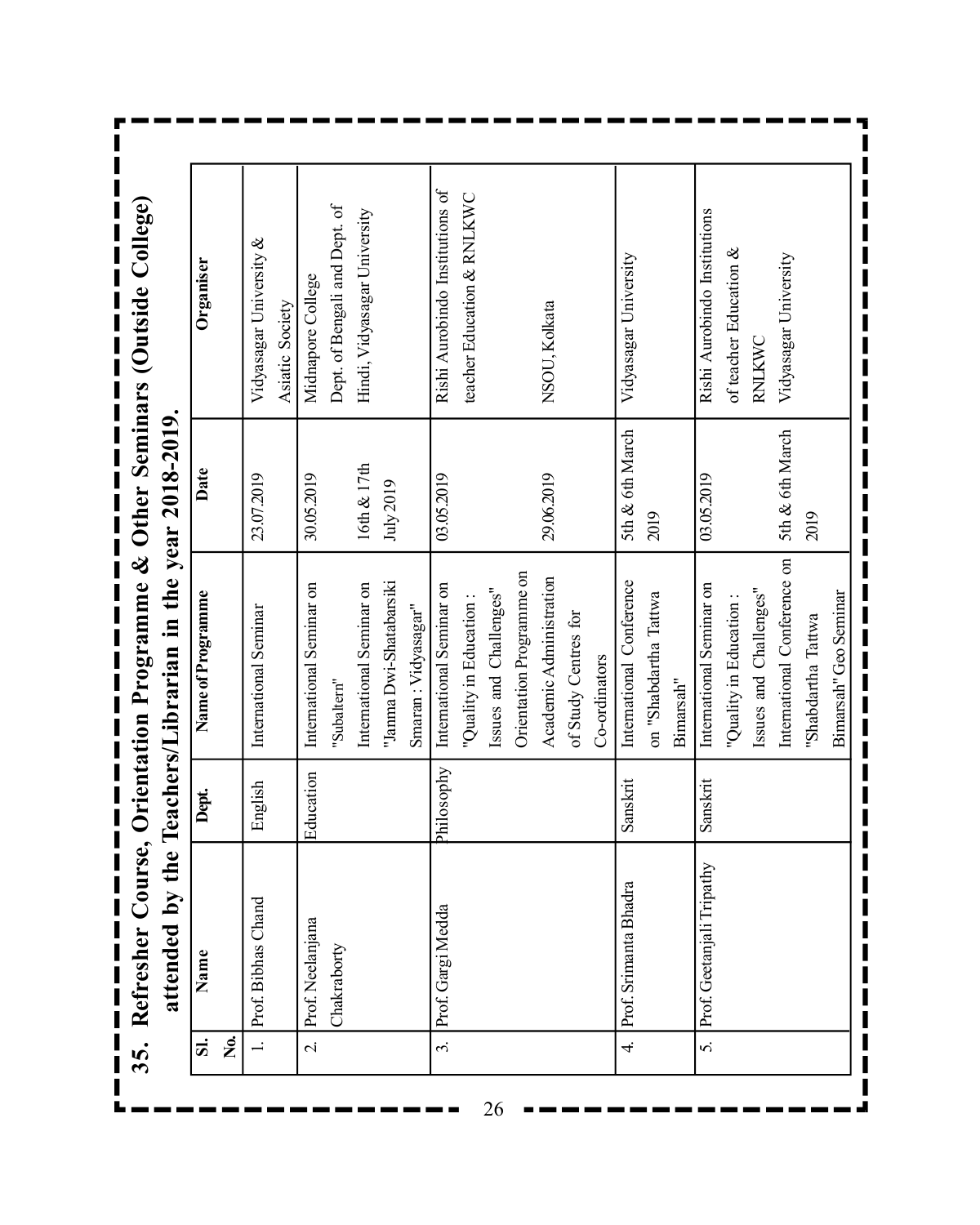| I<br>$\begin{bmatrix} 1 \\ 1 \\ 1 \end{bmatrix}$<br>Organiser<br>I | ISI Kolkata                  |                            | RKM Vidyamandira,         | Belur Math                    |                          |              |                             | <b>IEST Shibpur</b>    |                            |              | Egra S.S.B. College         |                          |                         | Ramananda College,   | Bishnupur                  | Rabindra Bharati                      | University            |                    | Dept. of Geography,                     | Jamia Millia Islamia, | New Delhi              |                        |                        |                          |      | Midnapore College        | (Autonomous)           |          |
|--------------------------------------------------------------------|------------------------------|----------------------------|---------------------------|-------------------------------|--------------------------|--------------|-----------------------------|------------------------|----------------------------|--------------|-----------------------------|--------------------------|-------------------------|----------------------|----------------------------|---------------------------------------|-----------------------|--------------------|-----------------------------------------|-----------------------|------------------------|------------------------|------------------------|--------------------------|------|--------------------------|------------------------|----------|
| <br> <br> <br> <br>Date                                            | 1st to 4th Jan.              | 2019                       | 18.01.2019                |                               |                          |              |                             | 17th to 21st           | June 2019                  |              | 23.04.2019                  |                          |                         | 19.03.2019           |                            | $19^{\mathrm{m}}$ & $20^{\mathrm{m}}$ | March 2019            |                    | $3rd$ to $5th$ October                  | 2018                  |                        | 2018                   |                        |                          |      | $11^{th}$ May            | 2019                   |          |
| <br> <br> <br> <br>Name of Programme<br>$\blacksquare$             | Winter School on Algorithms, | Optimization and Learning. | Conference on Advancement | in Computation, Communication | and Electronics paradigm | (ACCEP-2019) | TEQIP-III Sponsored Faculty | Development Program on | Development of 10T and its | Applications | One Day State Level Seminar | on "Music is a course of | Studies in Curriculam". | National Seminar on  | Hindustani Classical Music | International Seminar on              | The Place of Music in | General Education" | 30 <sup>th</sup> National Conference on | Indian Institute of   | Geomorphologists (IGI) | State level Seminar on | Contemporary Issues of | Environmental Education, | 2018 | International Seminar on | "Women in Contemporary | Society' |
| <br> <br> <br>Dept.                                                | Computer Sc.                 |                            |                           |                               |                          |              |                             |                        |                            |              | Music                       |                          |                         | Music                |                            | Music                                 |                       |                    | Geography                               |                       |                        | Pol. Sc.               |                        |                          |      | Pol. Sc.                 |                        |          |
| $\blacksquare$<br>$\frac{1}{1}$<br>Name                            | Mr. Anupam Pattanayak        |                            |                           |                               |                          |              |                             |                        |                            |              | Dr. Susanta Kr. Samanta     |                          |                         | Dr. Sujata Roy Manna |                            | Prof. Dyuti Santra                    |                       |                    | Dr. Moumita Moitra                      |                       |                        | Prof. Anjali Pramanik  |                        |                          |      | Prof. Gopa Das           |                        |          |
| Ź<br>ळ                                                             | $\circ$                      |                            |                           |                               |                          |              |                             |                        |                            |              | $\tilde{L}$                 |                          |                         | $\infty$             |                            | o.                                    |                       |                    | $\overline{a}$                          |                       |                        | 11                     |                        |                          |      | $\overline{a}$           |                        |          |
|                                                                    |                              |                            |                           |                               |                          |              |                             |                        |                            |              |                             |                          |                         | 27                   |                            |                                       |                       |                    |                                         |                       |                        |                        |                        |                          |      |                          |                        |          |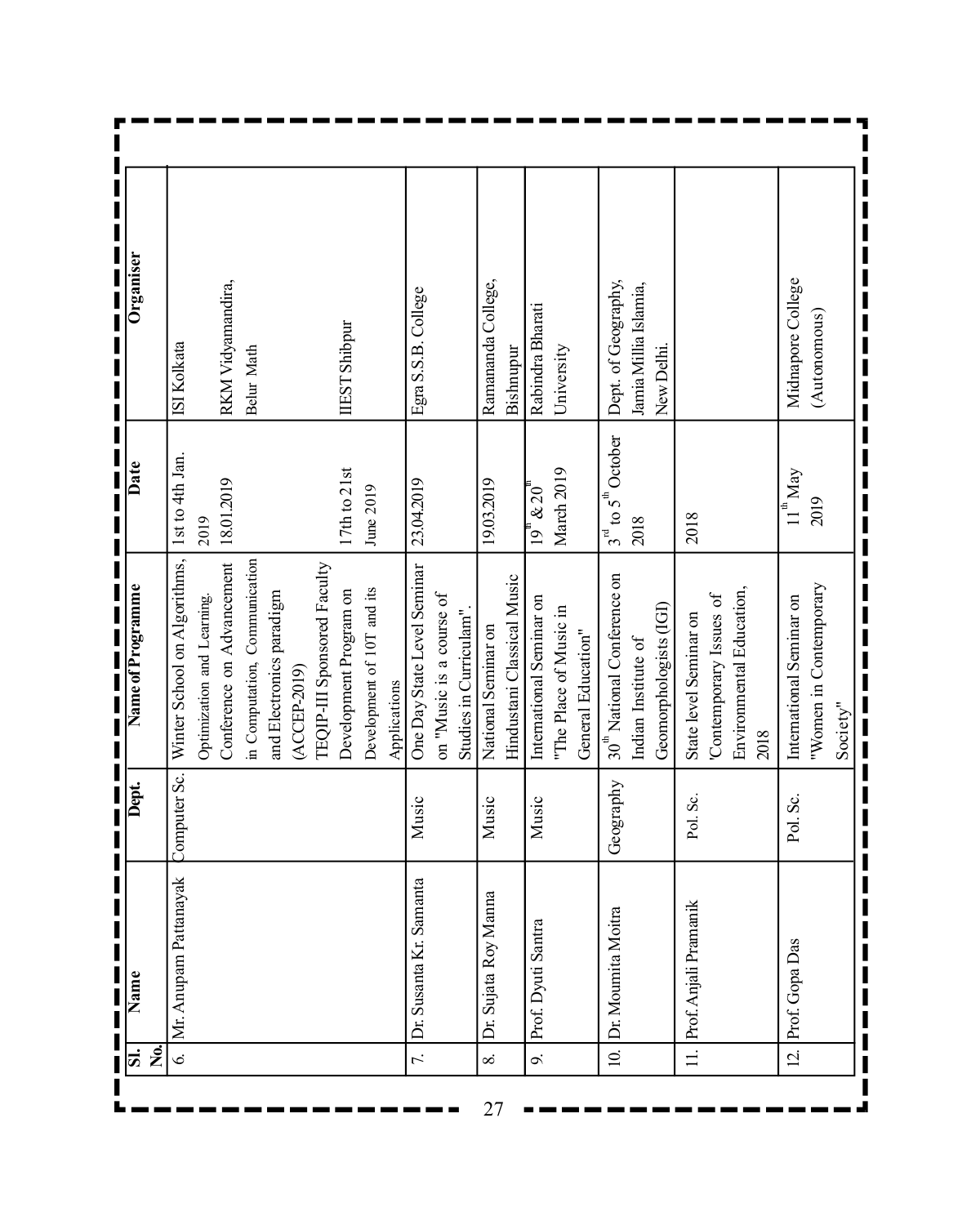| ف<br>Z<br>ವ       | Name                   | Dept.      | Name of Programme                                        | Date                                  | Organised by                      |
|-------------------|------------------------|------------|----------------------------------------------------------|---------------------------------------|-----------------------------------|
| $\overline{13}$ . | Dr. Pravat Kumar Shit  | Geography  | Refresher Course in                                      | 28.05.2018                            | UGC-HRDC, Rani                    |
|                   |                        |            | Geography                                                | 16.06.2018                            | Vishwavidyalaya,<br>Jabalpur M.P. |
| 4.                | Dr. Mrinal Kanti Paira | Chemistry  | Seminar on face of NAAC<br>and CAS new rule              | $1^{\mathrm{st}}$ June 2019           | Egra SSB College                  |
|                   |                        |            | Towards Smart Functional                                 | $19^{\text{th}}$ March                | Indian Academy of Science         |
|                   |                        |            | Materials: An                                            | 2019                                  | $\&$ IIT, Kharagpur               |
|                   |                        |            | National Seminar on Higher<br>Interdisciplinary Approach | $6-7$ <sup>th</sup> October           | Murshidabad District Committee,   |
|                   |                        |            | Education in India:                                      | 2018                                  | WBCUTA                            |
|                   |                        |            | Contemporary Issues-Task                                 |                                       |                                   |
|                   |                        |            | Ahead                                                    |                                       |                                   |
|                   |                        |            | Recent Advances in                                       | $9^{\text{th}}$ October               | Sabang Sajanikanta                |
|                   |                        |            | Chemical Science 2018                                    | 2018                                  | Mahavidyalaya                     |
| 15.               | Prof. Narayan Chandra  | Computer   | One-Day State Level Seminar                              | 24 <sup>th</sup> April 2019           | Belda College                     |
|                   | Maiti                  | S.         | on "Computational Intelligence                           |                                       |                                   |
|                   |                        |            | and Image Processing"                                    |                                       |                                   |
| <u>َما</u>        | Dr. Dilip Kr. Nandi    | Physiology | International Conference                                 | $6^{\text{th}}$ Nov. 2018             | Vigyan Bhawan, Delhi              |
|                   |                        |            | Invited Speaker                                          | 7&9.01.2019                           | Sreerampur College                |
|                   |                        |            | National Seminar                                         | 22-24.11.2019                         | MCC                               |
|                   |                        |            | Invited Speaker                                          | 5 & 6.02.2019                         | MCC                               |
| 17.               | Prof. Sujoy Midya      | Zoology    | Golden Jubilee International                             | $3^{\text{rd}}$ & $4^{\text{th}}$ Jan | Dept. of Zoology,                 |
|                   |                        |            | Conference on "Trends in                                 | 2019                                  | University of                     |
|                   |                        |            | $\mathsf{Zoology}^{\mathsf{n}}$                          |                                       | Burdwan                           |
| <u>i8</u>         | Dr. Harekrishna Jana   |            | Microbiology International Symposium on                  | $2nd &$ 3rd                           | Indian Chemical Society and       |
|                   |                        |            | Recent Advances in Chemistry                             | August 2019                           | Chemical Sc. Division, Saha       |
|                   |                        |            | and Material Sciences (2019)                             |                                       | Institute of Nuclear physics.     |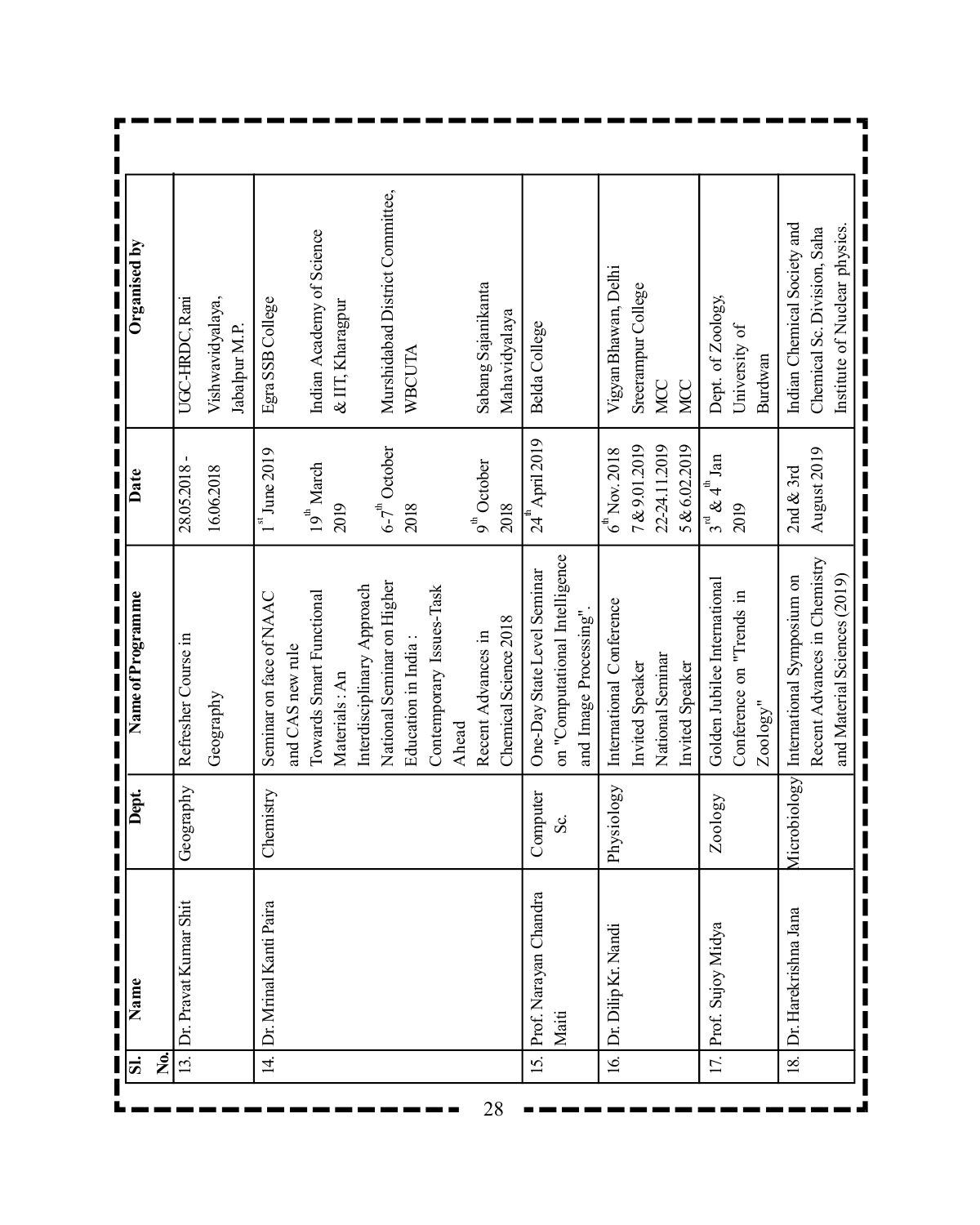| 36.              | <b>College</b> (2018-19)  |                                                                                                         | <b>Educational Excursion organised by the Departments of this</b>                                                                       |
|------------------|---------------------------|---------------------------------------------------------------------------------------------------------|-----------------------------------------------------------------------------------------------------------------------------------------|
| SI.<br>No.       | Name of the<br>Department | Date of<br><b>Excursion</b>                                                                             | <b>Place of Visit</b>                                                                                                                   |
| 1.               | History                   | 05.01.2019                                                                                              | Mukutmanipur                                                                                                                            |
| 2.               | Nutrition                 | $02.04.19 - 06.04.2019$                                                                                 | Yuksom Industry, Malli, Sikkim                                                                                                          |
| 3 <sub>1</sub>   | Zoology                   | $28.3.19 - 30.03.2019$<br>$18.02.19 - 22.02.2019$<br>$26.11.18 - 27.11.2018$<br>$14.11.18 - 18.11.2018$ | Mandarmani, Digha, Talsari<br>Sundarban Biosphere Reserve<br>Mandarmani, Sankarpur, Digha<br>National Institute of Nutrition, Hyderabad |
| $\overline{4}$ . | Sanskrit                  | 1812.2018                                                                                               | Jhargram Chilkigarh and Jhargram Zoo                                                                                                    |
| 5.               | Computer Science<br>PG    | 18.01.2019                                                                                              | Dakshineswar, Belur Math                                                                                                                |
| 6.               | Bengali                   | 12.12.2018                                                                                              | Naya, Paschim Medinipur                                                                                                                 |
| 7.               | Geography                 | $07.12.18 - 12.12.2018$                                                                                 | Lohartikri, Bagdubi and Napura                                                                                                          |
| 8.               | Chemistry                 | $02.01.19 - 05.01.2019$                                                                                 | Dooars, Lava, Rishop                                                                                                                    |
| 9.               | Physiology                | 20.12.2018<br>25.03.2019<br>$22.04.2019 - 24.04.19$                                                     | <b>CDIR Central Drug Research Institute</b><br><b>IIT Kharagpur</b><br>Sikkim                                                           |
| 10.              | Botany                    | $24.04.19 - 30.04.2019$<br>$04.05.2019 - 7.05.2019$<br>$04.02.2019 - 07.02.19$                          | Haridwar - Dehradun<br>Darjeeling<br>Sundarban                                                                                          |

## **37. Vacancy of Teaching posts :-**

| <b>Sl. No.</b> | <b>Subjects</b>    | Vacancy    | <b>Vice</b>      | <b>Roster</b>    | Category as per       |
|----------------|--------------------|------------|------------------|------------------|-----------------------|
|                |                    | w.e.f.     |                  | Point            | <b>Authentication</b> |
|                | Pol. Science       | 01.04.1998 | N. Ghosh         | 20 <sup>th</sup> | ST                    |
| 2.             | <b>Mathematics</b> | 22.09.1998 | A.K. Mitra       | 24 <sup>th</sup> | <b>ST</b>             |
| 3.             | Economics          | 01.04.2003 | I. Bhattacharyya | 36 <sup>th</sup> | <b>SC</b>             |
| 4.             | Zoology            | 17.03.2005 | New Post         | 42 <sup>nd</sup> | <b>PH</b>             |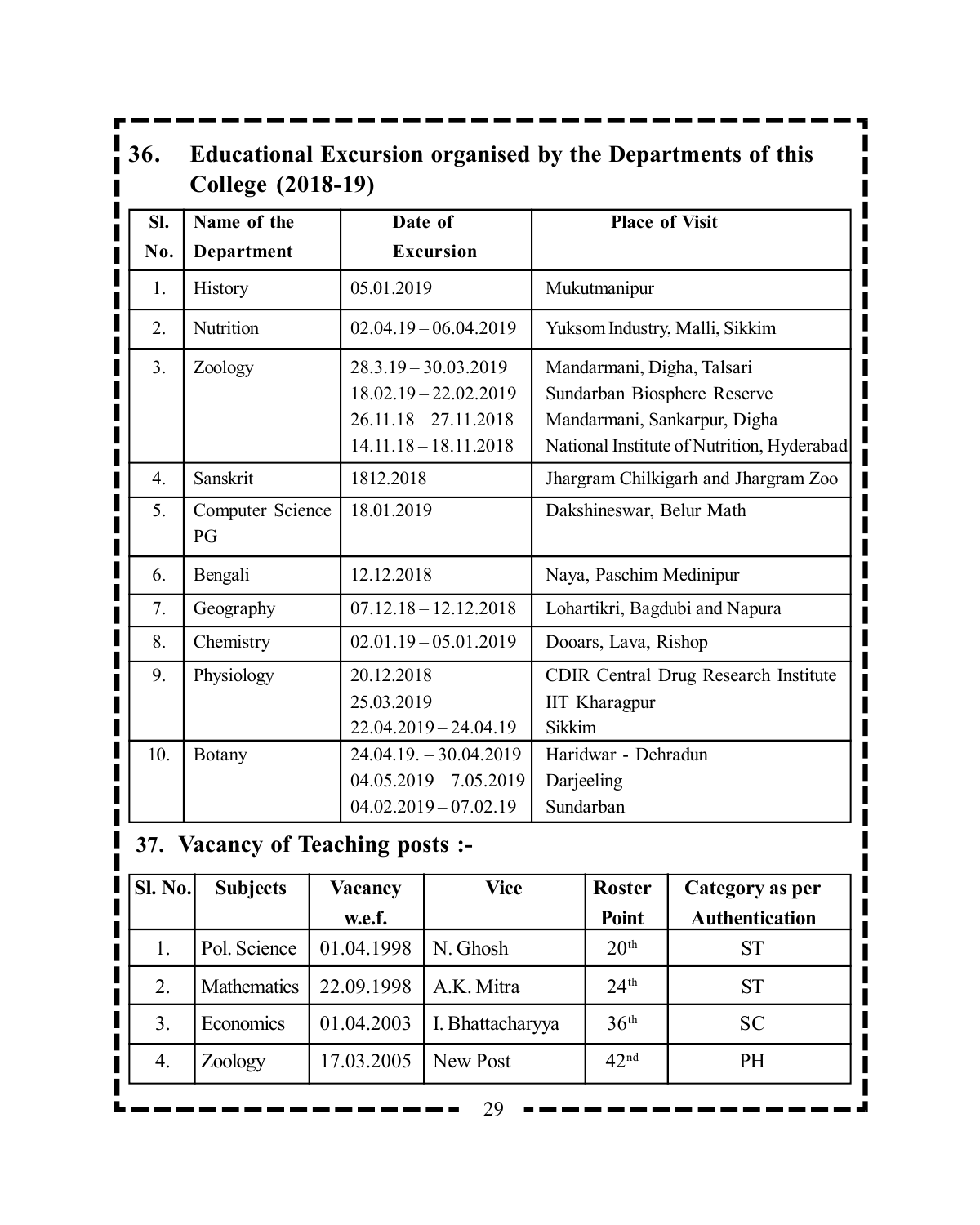| <b>Sl. No.</b> | <b>Subjects</b> | Vacancy    | <b>Vice</b>       | <b>Roster</b>    | Category as per       |
|----------------|-----------------|------------|-------------------|------------------|-----------------------|
|                |                 | w.e.f.     |                   | Point            | <b>Authentication</b> |
| 5.             | English         | 25.06.2005 | P. K. Mishra      | 43 <sup>rd</sup> | <b>ST</b>             |
| 6.             | <b>Botany</b>   | 25.07.2008 | T. K. Mishra      | 54 <sup>th</sup> | <b>ST</b>             |
| 7.             | <b>Botany</b>   | 13.05.2016 | D. Gupta Sengupta | 67 <sup>th</sup> | <b>SC</b>             |
| 8.             | <b>Botany</b>   | 16.12.2016 | D. C. Das         | 68 <sup>th</sup> | <b>SC</b>             |
| 9.             | Geography       | 16.03.2017 | S. Ghorai         | 69 <sup>th</sup> | OBC-B                 |
| 10.            | Geography       | 27.04.2017 | A. Roy            | 70 <sup>th</sup> | <b>OBC-A</b>          |
| 11.            | Chemistry       | 31.1.2018  | New post          | 71 <sup>st</sup> | <b>SC</b>             |
| 12.            | Physics         | 31.1.2018  | New post          | 72 <sup>nd</sup> | Gen (PWD)             |
| 13.            | <b>History</b>  | 01.04.2019 | P. Chatterjee     | 78 <sup>th</sup> | <b>SC</b>             |
| 14.            | Economics       | 01.04.2019 | S. Bera           | 79 <sup>th</sup> | Gen.                  |

## **38. Vacancy of the Non-Teaching staff :**

| Sl. No.          | <b>Name of the Post</b>   | <b>Vice</b>            | Vacant w.e.f. |
|------------------|---------------------------|------------------------|---------------|
| 1.               | Peon                      | Baul Chalak, Retired   | 01.11.2012    |
| 2.               | Lab. Attendant, Botany    | Bhabani Maity, Retired | 01.04.2013    |
| 3.               | Lab. Attendant, Chemistry | Bishnupada Sar         | 01.04.2016    |
| $\overline{4}$ . | Peon                      | Subal Sarkar           | 19.08.2016    |
| 5.               | Lab. Attendant, Botany    | Nishikanta Maiti       | 01.09.2017    |
| 6.               | Library Peon              | Pravati Sarkar         | 01.09.2017    |
| 7 <sub>1</sub>   | <b>Clerk</b>              | Dr. Abinash Sengupta   | 20.05.2018    |
| 8.               | <b>Head Clerk</b>         | Bimal Kr. Malik        | 27.12.2018    |
| 9.               | <b>Clerk</b>              | Ashoke Kr. Mandal      | 01.02.2019    |
| 10.              | Sweeper                   | Manik Ch. Das          | 05.05.2019    |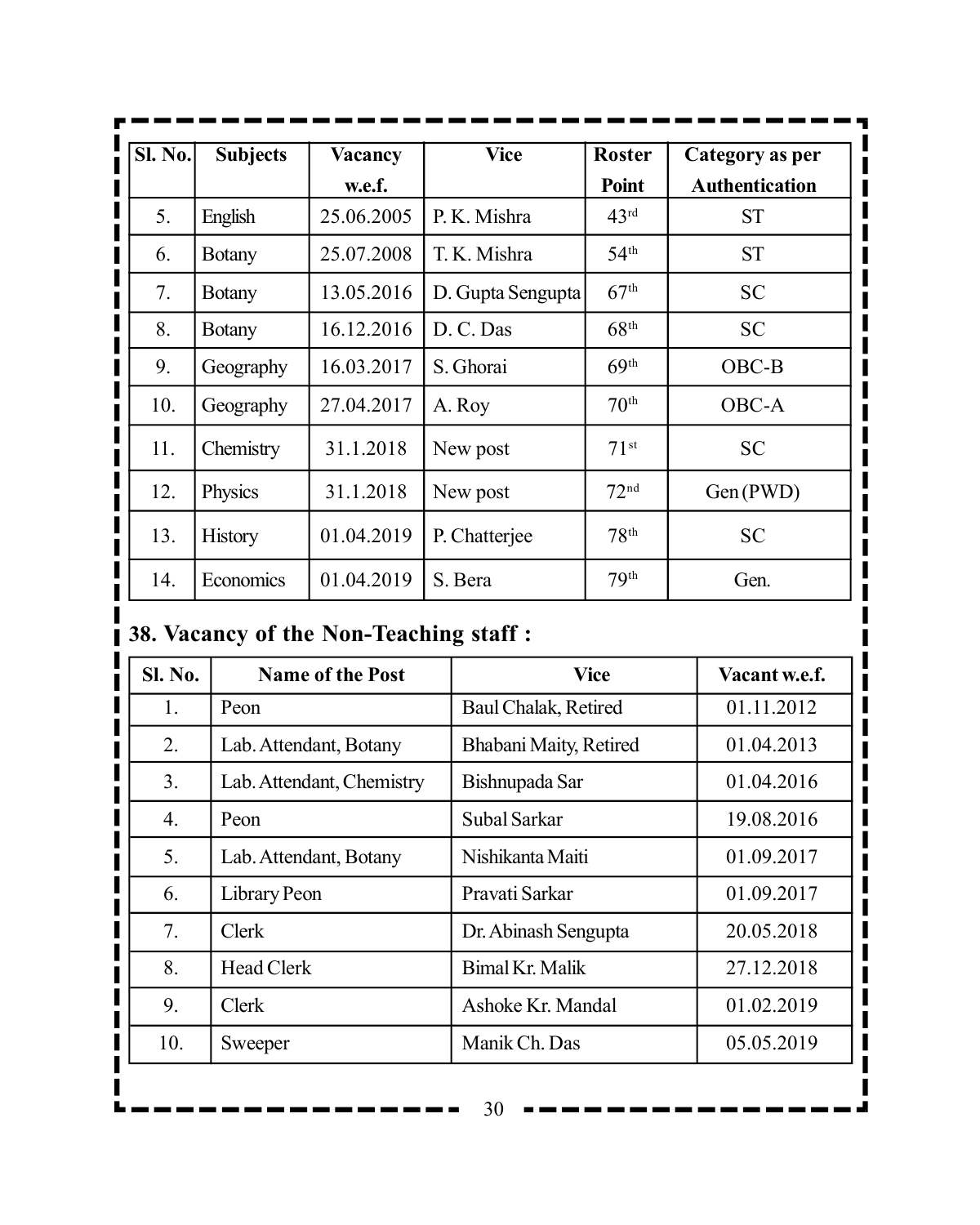## **39. Staff of this college died in this year :**

| <b>Sl. No.</b> | <b>Name</b>                 | Died on    |
|----------------|-----------------------------|------------|
|                | Bimal Kr. Malik, Head Clerk | 27.12.2018 |
|                | Manik Ch. Das, Sweeper      | 05.05.2019 |

#### **40. Staff who Retired, Resigned or Transferred from this college in this year :**

| $S1$ . $N0$ . | Name                 | Designation and Department          | <b>Retired/Transferred</b>                                  |
|---------------|----------------------|-------------------------------------|-------------------------------------------------------------|
|               | Dr. Parul Chatterjee | <b>Associate Professor, History</b> | Transferred to Behala College,<br>w. e. f. 01.04.2019       |
|               | Dr. Sujata Bera      | Associate Professor, History        | Transferred to P.K. College,<br>Contai, w. e. f. 01.04.2019 |

#### **41. Staff who Joined in this year (Chronologically) :**

| Sl.No.           | Name of the Candidates       | Category     | <b>Name of the Posts</b>         | Date of Joining |
|------------------|------------------------------|--------------|----------------------------------|-----------------|
| 1.               | Sri Kalachand De             | <b>UR</b>    | <b>Officiating Head Clerk</b>    | 01/02/2019      |
| 2.               | Sri Krishnakanta Chakraborty | <b>UR</b>    | <b>Officiating Account</b>       | 01/02/2019      |
| 3.               | Sri Uttam Mandal             | <b>SC</b>    | Lab Attendant (Physiology)       | 25/02/2019      |
| $\overline{4}$ . | Sri Gopal Dey                | OBC(B)       | Lab Attendant (Chemistry)        | 25/02/2019      |
| 5.               | Sri Avijit Mahata            | <b>UR</b>    | Lab Attendant (Microbiology)     | 25/02/2019      |
| 6.               | Sri Jayanta Thanadar         | <b>SC</b>    | Lab Attendant (Nutrition)        | 25/02/2019      |
| 7.               | Sri Jagannath Hembram        | <b>ST</b>    | Peon                             | 25/02/2019      |
| 8.               | Sri Khokan Pandit            | <b>UR</b>    | Lab Attendant (Physics)          | 01/03/2019      |
| 9.               | Sri Madan Mohan Paul         | UR(EC)       | Lab Attendant (Zoology)          | 16/03/2019      |
| 10.              | Sri Sukumar Pramanik         | UR(EC)       | Peon                             | 16/03/2019      |
| 11.              | Sri Srimanta Pramanik        | $7th(SC-EC)$ | Lab Attendant (Botany)           | 01/04/2019      |
| 12.              | Dr. Ajoy Kr. Maity           | <b>UR</b>    | Assistant Prof. of Math.         | 01/04/2019      |
| 13.              | Dr. Bela Das                 | <b>UR</b>    | Associate Prof. of Geograpy      | 12/04/2019      |
| 14.              | Sri Biswanath Das            | <b>UR</b>    | Assistant Prof. of Pol.Sc.       | 12/04/2019      |
| 15.              | MD Raihan Uddin              | OBC A        | Assistant Prof. of Physiology    | 01/08/2019      |
| 16.              | Harekrishna Jana             | <b>UR</b>    | Assistant Prof. of Microbiology  | 01/08/2019      |
| 17.              | Padma Sangmu Bomzon          | <b>ST</b>    | Assistant Prof. of Nutrition     | 13/08/2019      |
| 18.              | Nasim Ahmed                  | OBC-A        | Assistant Prof. of Physical Edu. | 17/08/2019      |

31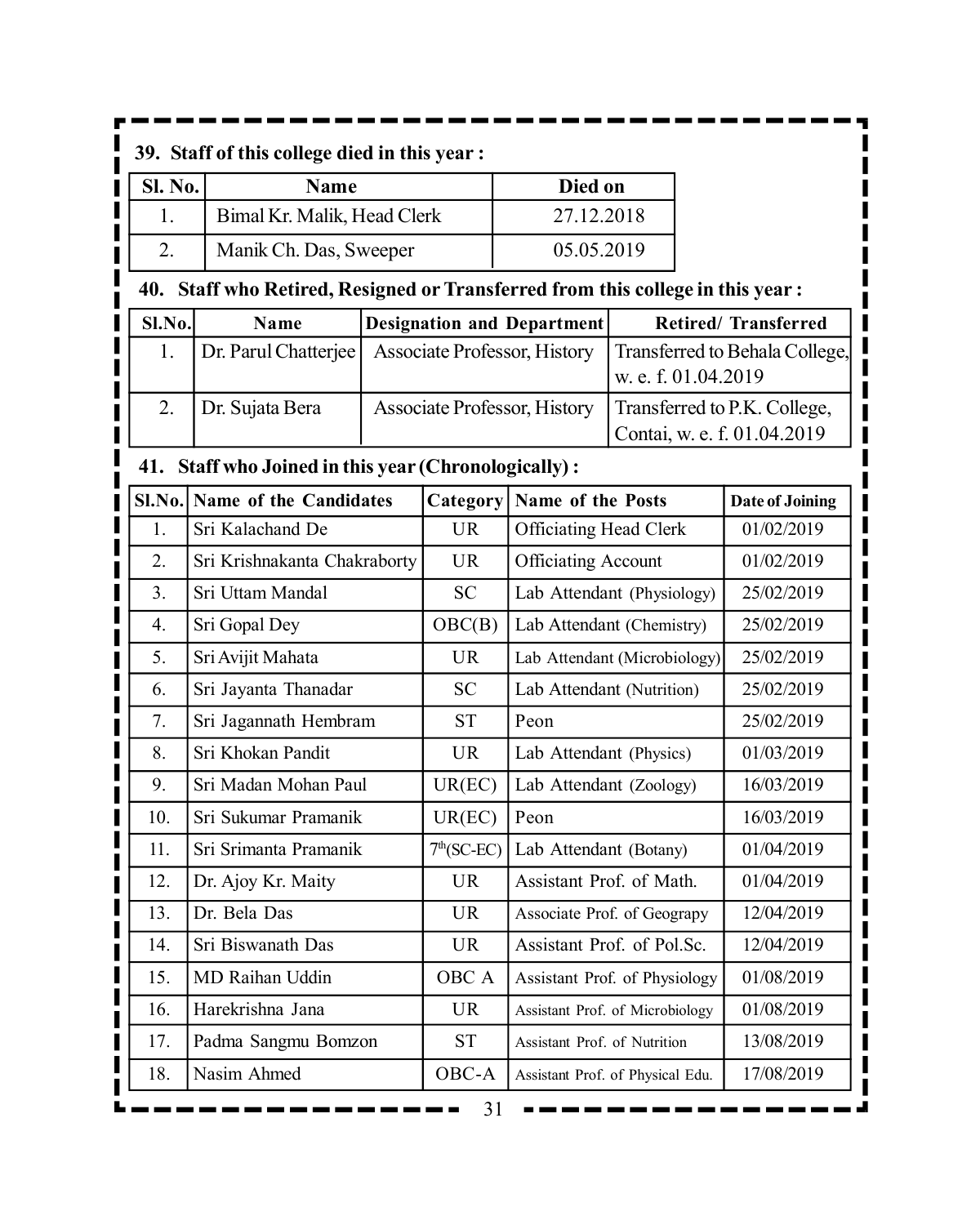|    |                | 42. Felicitation to the staff who completed 25 yrs. of service in the college : |            |                |  |
|----|----------------|---------------------------------------------------------------------------------|------------|----------------|--|
| 1. |                | Sri Prabir Majhi (Helper)                                                       | (8.7.1994) |                |  |
| 2. |                | Sri Netai Chandra Das (Cook) (27.3.1995)                                        |            |                |  |
|    |                | 3. Sm. Anjali Das                                                               |            | (11.7.1995)    |  |
|    |                | 4. SK. Samser Ahmed (Helper)                                                    | (8.7.1994) |                |  |
|    |                | 43. Grant Received for the year 2018-2019 :                                     |            |                |  |
|    | <b>Sl. No.</b> | Fund                                                                            |            | Amount (Rs.)   |  |
|    | 1.             | State Govt. (Including Salary)                                                  |            | 8,62,58,448.00 |  |

2. U.G.C. (Other Grants) 85,55,000.00 3. Vidyasagar University (NSS) NIL

*This institute has completed 62 years of its journey. This 62 years have witnessed a tremendous and effective growth of teaching learning in the field of value based Human Development. We sincerely acknowledge the contribution made by the different government departments, officials and the community members for providing us the opportunity to develop the credential in the field of teaching learning process and in the expansion of liberating force of education.*

**TOTAL 9,48,13,448.00**

*Before I conclude, on behalf of the college, we extend our thanks and gratitude to Vidyasagar University, Higher Education Department, Education Directorate, West Bengal State Council of Higher Education, West Bengal College Service Commission, Netaji Subhas Open University, University Grants Commission, UCO Bank, SBI, Midnapore Axis Bank, Midnapore Branch and other Nationalized Banks, Post Office, Home Department, Public Health Engineering, Midnapore Municipality, Paschim Medinipur Zilla Parishad, Paschimanchal Unnayan Parishad, NSS Co-ordinator, NCC Directorate, District Administration, Friends and Well wishers for their infinite assistance and co-operation.*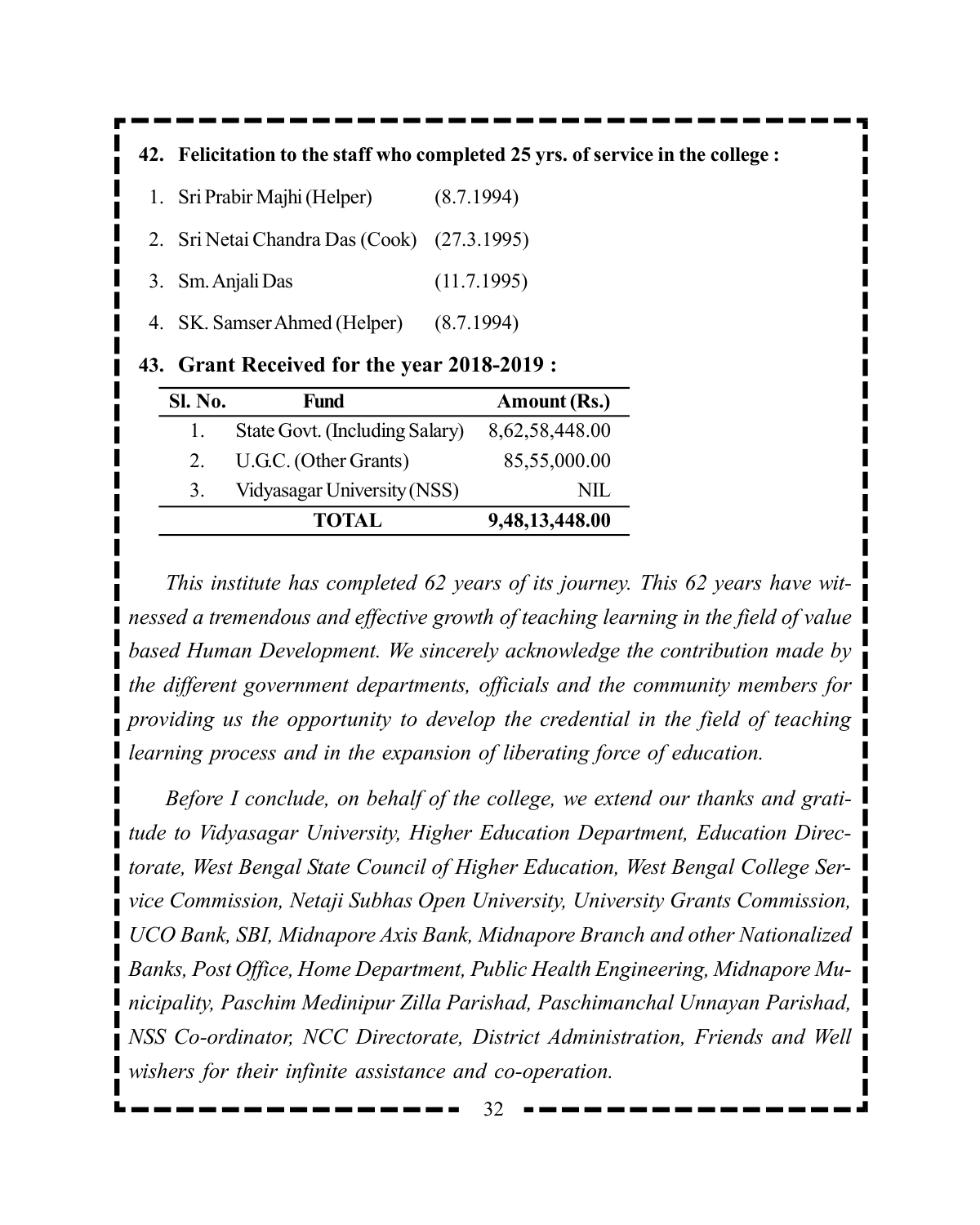*We are grateful to Shri Harisadhan Das, Joint Secretary, Department of Higher Education, Govt. of West Bengal, for his presence. We are also thankful to Smt. Bhakti Bhowmik, Smt. Anima Bhattacharya, and Shri Ashutosh Das for their August presence on this occasion.*

*We also extend our gratitude to all other dignitaries for their presence in this college, inspite of their busy programms. We are delighted and proud to see a galaxy of educationists present here adding to the dignity of the programe.*

*We are also grateful to all of our guests, media persons present in this function.*

*We all work for knowledge, peace, equality, love, sympathy, truth and tolerance through our daily activities. We extend our good wishes and affection to our beloved students. We pray for their good health, pure heart and wisdom. We have so many students working in diverse fields of the nation building. We are proud of them.*

*Once again, I convey my deepest regards and thanks to all who have assembled here. Namaskar*

*Dr. Jayasree Laha*

Date : 22nd August, 2019 Principal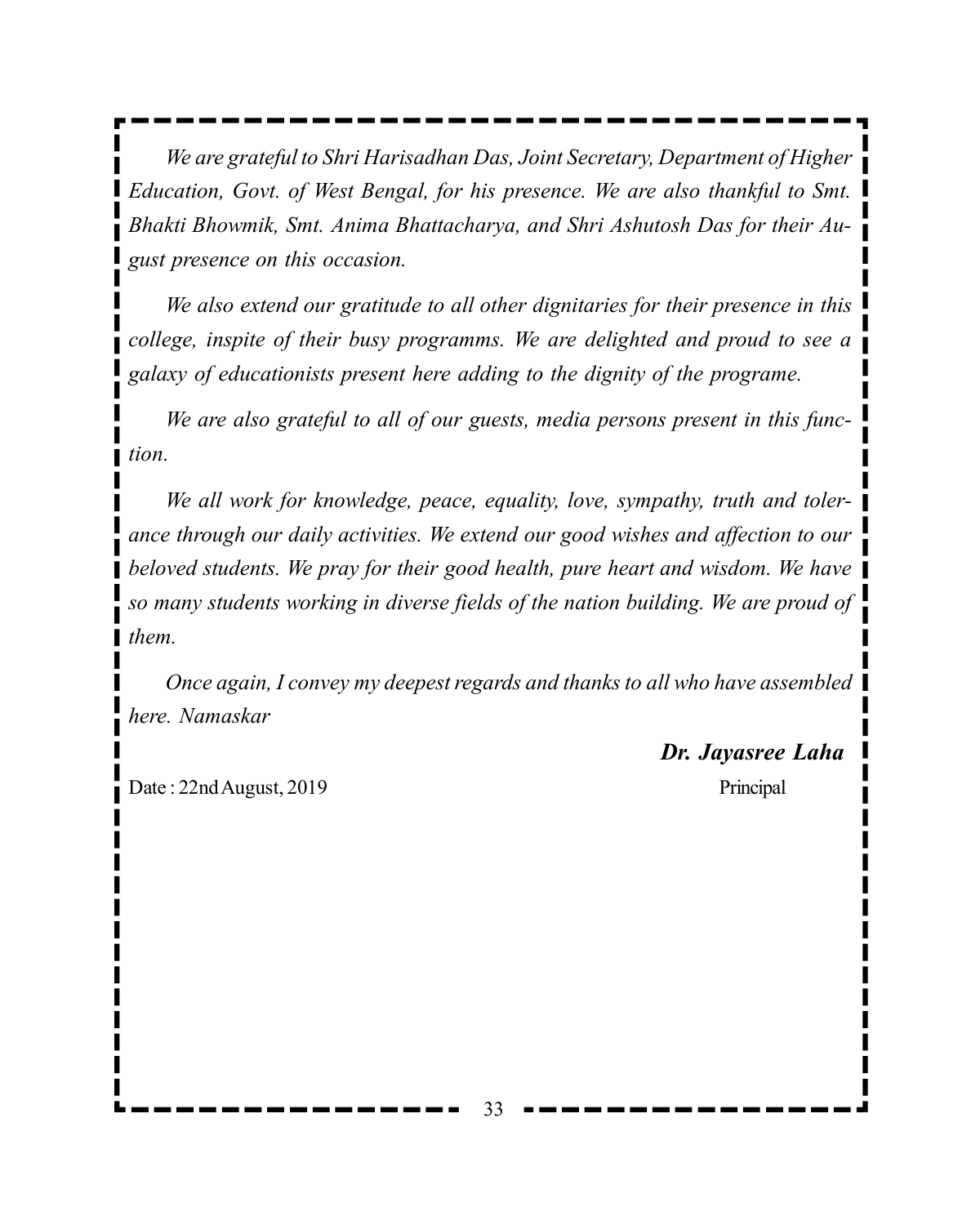## **RAJA N. L. KHAN WOMEN'S COLLEGE, MIDNAPORE**

## **Result of B.A. Part-I (Hons) - Exam. 2018**

#### **Date of Publication of Result -**

| <b>Sl. No.</b> | <b>Subjects</b> | <b>Appeared</b> | <b>Passed</b> | <b>Failed</b> | % of Pass |
|----------------|-----------------|-----------------|---------------|---------------|-----------|
|                | Bengali         | 97              | 90            | 07            | 92.78%    |
| 2.             | Education       | 40              | 38            | 02            | 95%       |
| 3.             | English         | 109             | 103           | 06            | 94.49%    |
| 4.             | Hindi           | 04              | 04            |               | 100%      |
| 5.             | <b>History</b>  | 64              | 59            | 05            | 92.18%    |
| 6.             | Music           | 17              | 16            | 01            | 94.11%    |
| 7.             | Philosophy      | 42              | 31            | 11            | 73.80%    |
| 8.             | Pol. Science    | 37              | 28            | 09            | 75.67%    |
| 9.             | Sanskrit        | 81              | 77            | 04            | 95.6%     |

#### **Result of B.A. Part-I (General) - Exam. 2018**

01. BA. General 110 56 54 50.90%

### **Result of B.Sc. Part-I (Hons) - Exam. 2018**

#### **Date of Publication of Result -**

| 01. | <b>Botany</b>           |   |  |  |
|-----|-------------------------|---|--|--|
| 02. | Chemistry               |   |  |  |
| 03. | <b>Computer Science</b> |   |  |  |
| 04. | Microbiology            |   |  |  |
| 05. | Mathematics             | 8 |  |  |
| 06. | Nutrition               |   |  |  |
| 07. | Physics                 |   |  |  |
| 08. | Physiology              |   |  |  |
| 09. | Zoology                 |   |  |  |

## **Result of B.Sc. Part-I (General) Exam. - 2018**

01. B.Sc., General 11 06 05 54.54% *Dr. Jayasree Laha*

**Principal**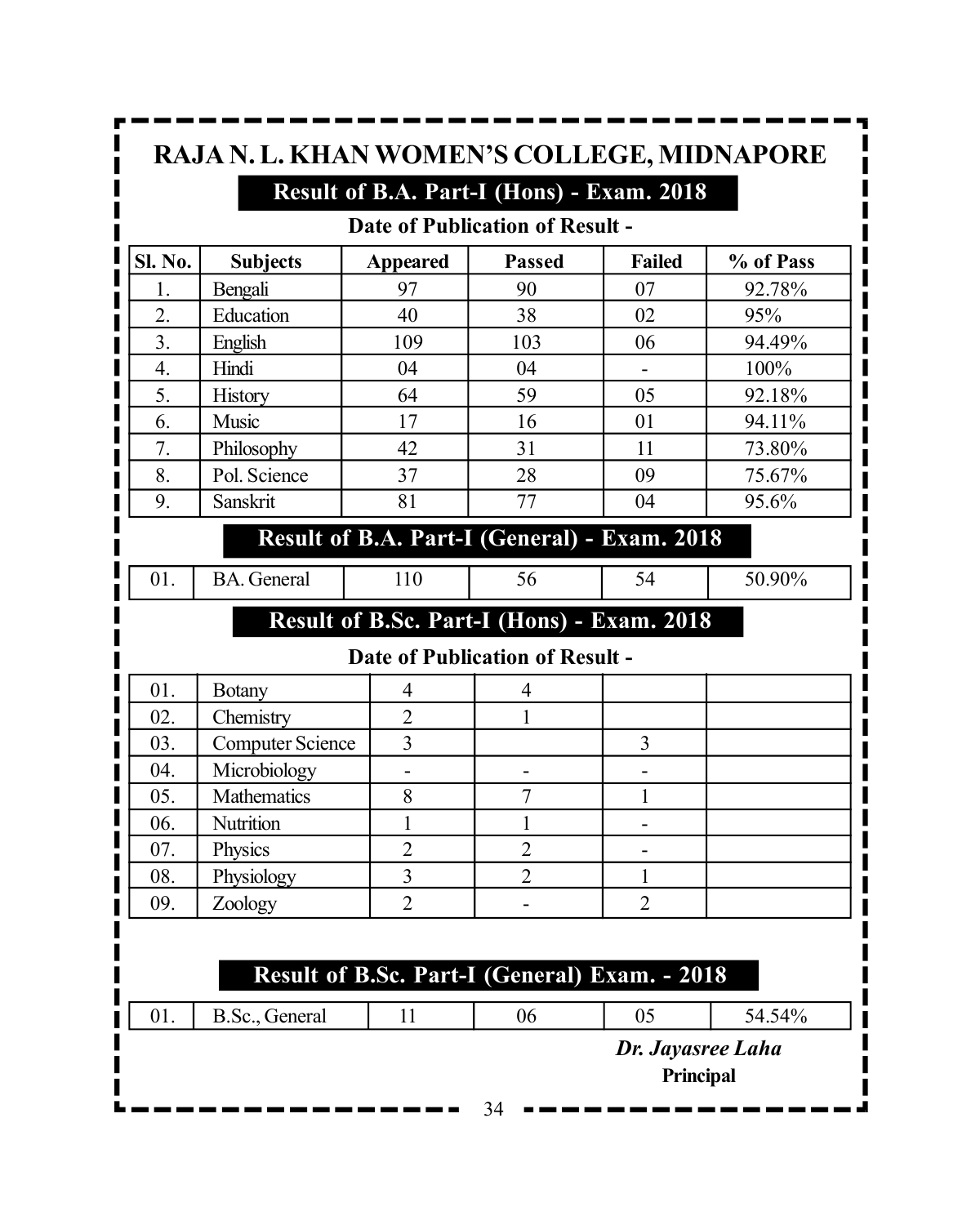| <b>Sl. No.</b><br>01. | <b>Subjects</b>         | <b>Appeared</b>                          | <b>Passed</b> | <b>Failed</b>                                  | % of Pass |
|-----------------------|-------------------------|------------------------------------------|---------------|------------------------------------------------|-----------|
|                       | Bengali                 | 91                                       | 85            | 06                                             | 93.40%    |
| 02.                   | Economics               | 06                                       | 06            |                                                | 100%      |
| 03.                   | English                 | 86                                       | 77            | 09                                             | 89.53%    |
| 04.                   | Geography               | 66                                       | 62            | 04                                             | 93.93%    |
| 05.                   | History                 | 65                                       | 45            | 20                                             | 69.23%    |
| 06.                   | Music                   | 27                                       | 22            | 05                                             | 81.48%    |
| 07.                   | Philosophy              | 48                                       | 38            | 10                                             | 79.16%    |
| 08.                   | Pol. Science            | 19                                       | 17            | 02                                             | 89.47%    |
| 09.                   | Sanskrit                | 57                                       | 48            | 09                                             | 84.10%    |
|                       |                         |                                          |               | Result of B.A. Part-II (General) - Exam. 2018  |           |
| 01.                   | <b>BA.</b> General      | 112                                      | 79            | 33                                             | 70.53%    |
|                       |                         |                                          |               | Result of B.Sc. Part-II (Hons) - Exam. 2018    |           |
|                       |                         | Date of Publication of Result 11.10.2018 |               |                                                |           |
| 01.                   | <b>Botany</b>           | 42                                       | 38            | 04                                             | 90.47%    |
| 02.                   | Chemistry               | 32                                       | 27            | 05                                             | 84.37%    |
| 03.                   | <b>Computer Science</b> | 30                                       | 24            | 06                                             | 80%       |
| 04.                   | Microbiology            | 27                                       | 23            | 04                                             | 85.18%    |
| 05.                   | Mathematics             | 78                                       | 74            | 04                                             | 94.87%    |
| 06.                   | Nutrition               | 39                                       | 38            | 01                                             | 97.43%    |
| 07.                   | Physics                 | 35                                       | 33            | 02                                             | 94.28%    |
| 08.                   | Physiology              | 34                                       | 33            | 03                                             | 97.05%    |
| 09.                   | Zoology                 | 42                                       | 41            | 01                                             | 97.61%    |
|                       |                         |                                          |               | Result of B.Sc. Part-II (General) Exam. - 2018 |           |

 $35 -$ 

- -

.,

- - -

. .

▄

- -

۰

ь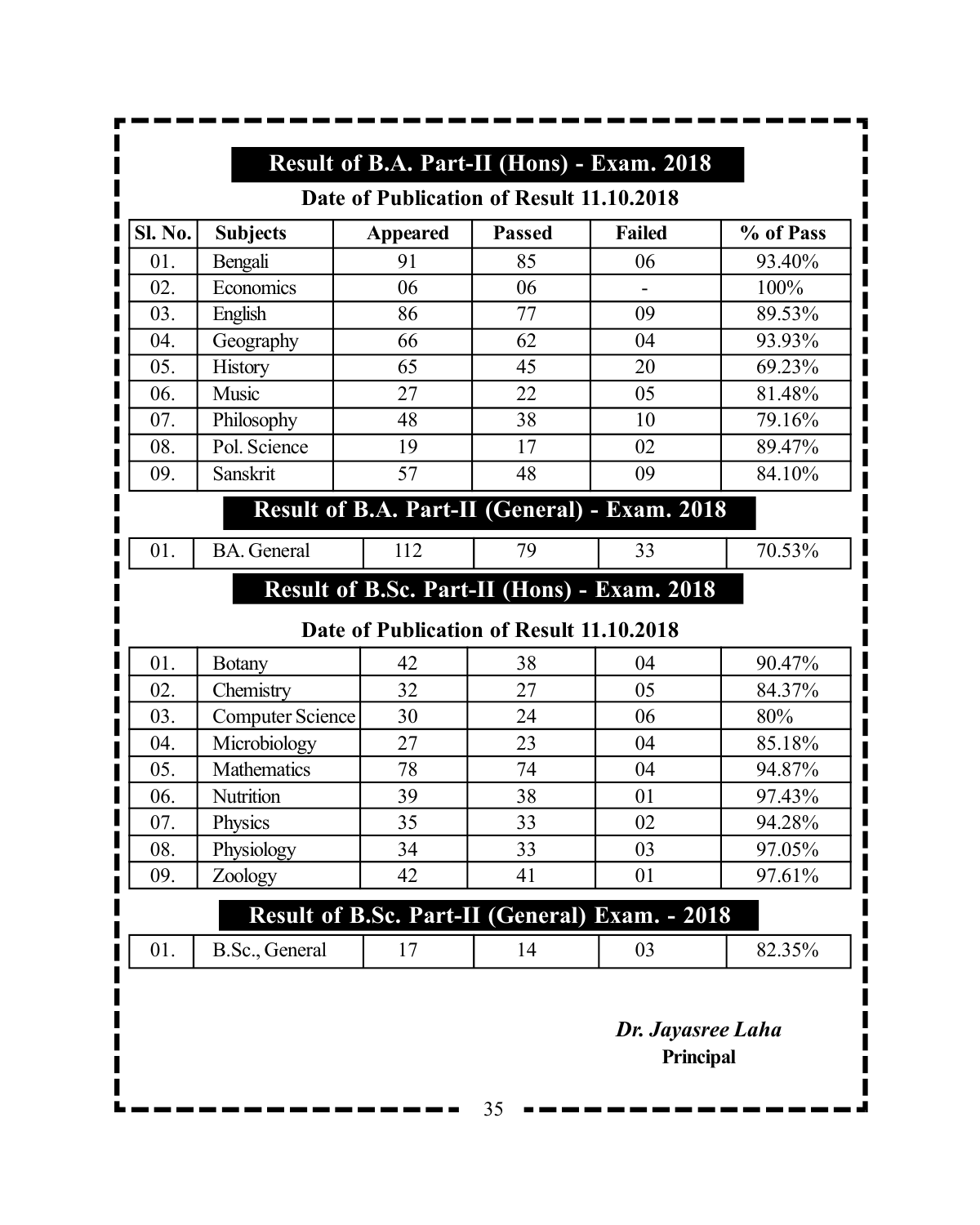|                   | Result of B.A. Part-III (Hons.) Exam-2019       |                 |                                                                                        |                             |                |                |           |  |  |
|-------------------|-------------------------------------------------|-----------------|----------------------------------------------------------------------------------------|-----------------------------|----------------|----------------|-----------|--|--|
|                   |                                                 |                 | Date of Publication of Result 04.06.2019                                               |                             |                |                |           |  |  |
| SI.               | <b>Subjects</b>                                 | <b>Appeared</b> |                                                                                        | <b>Passed</b>               |                |                |           |  |  |
| No.               |                                                 |                 | 1st Class                                                                              | 2nd Class   Passed   Failed |                |                | % of Pass |  |  |
| 01.               | Bengali                                         | 88              | 13                                                                                     | 73                          |                | 02             | 97.72%    |  |  |
| 02.               | English                                         | 76              | 05                                                                                     | 63                          | 08             |                | 100%      |  |  |
| 03.               | Sanskrit                                        | 52              | 07                                                                                     | 38                          | 03             | 04             | 92.30%    |  |  |
| 04.               | Geography                                       | 61              | 05                                                                                     | 51                          | 05             |                | 100%      |  |  |
| 05.               | History                                         | 44              | 04                                                                                     | 36                          | 03             | 01             | 97.72%    |  |  |
| 06.               | Philosophy                                      | 37              | 02                                                                                     | 32                          | 03             |                | 100%      |  |  |
| 07.               | Pol. Science                                    | 17              | 01                                                                                     | 13                          | 02             | 01             | 94.11%    |  |  |
| 08.               | Music                                           | 22              |                                                                                        | 21                          | $\overline{a}$ | 01             | 95.45%    |  |  |
| 09.               | Economics                                       | 06              | 01                                                                                     | 05                          |                |                | 100%      |  |  |
|                   | Result of B.A. Part-III (General) - Exam. 2019  |                 |                                                                                        |                             |                |                |           |  |  |
| 01.               | <b>BA.</b> General                              | 77              |                                                                                        |                             | 63             | 14             | 81.81%    |  |  |
|                   |                                                 |                 | Result of B.Sc. Part-III (Hons.) Exam-2019<br>Date of Publication of Result 04.06.2019 |                             |                |                |           |  |  |
| SI.               | <b>Subjects</b>                                 | Appe-           |                                                                                        | <b>Passed</b>               |                |                |           |  |  |
| No.               |                                                 | ared            | 1st Class                                                                              | 2nd Class Passed            |                | <b>Failed</b>  | % of Pass |  |  |
| 01.               | <b>Botany</b>                                   | 38              | 08                                                                                     | 26                          | 03             | 01             | 97.36%    |  |  |
| 02.               | Chemistry                                       | 28              | 11                                                                                     | 11                          | 06             |                | 100%      |  |  |
| 03.               | Computer Science                                | 20              | 15                                                                                     | 05                          | $\overline{a}$ | $\overline{a}$ | 100%      |  |  |
| 04.               | Microbiology                                    | 23              | 14                                                                                     | 08                          | 01             | $\overline{a}$ | 100%      |  |  |
| $\overline{05}$ . | <b>Mathematics</b>                              | 79              | 11                                                                                     | 65                          | $\overline{a}$ | 03             | 96.20%    |  |  |
| 06.               | Nutrition                                       | 39              | 26                                                                                     | 10                          | 03             |                | 100%      |  |  |
| 07.               | Physics                                         | 36              | 16                                                                                     | 16                          | 04             |                | 100%      |  |  |
| 08.               | Physiology                                      | 34              | 18                                                                                     | 13                          | 02             | 01             | 97.05%    |  |  |
| 09.               | Zoology                                         | 42              | 23                                                                                     | 16                          |                | 03             | 92.85%    |  |  |
|                   | Result of B.Sc. Part-III (General) Exam. - 2019 |                 |                                                                                        |                             |                |                |           |  |  |
| 01.               | <b>B.Sc.</b> General                            | 20              |                                                                                        |                             | 20             |                | 100%      |  |  |
|                   | Dr. Jayasree Laha<br>Principal<br>36            |                 |                                                                                        |                             |                |                |           |  |  |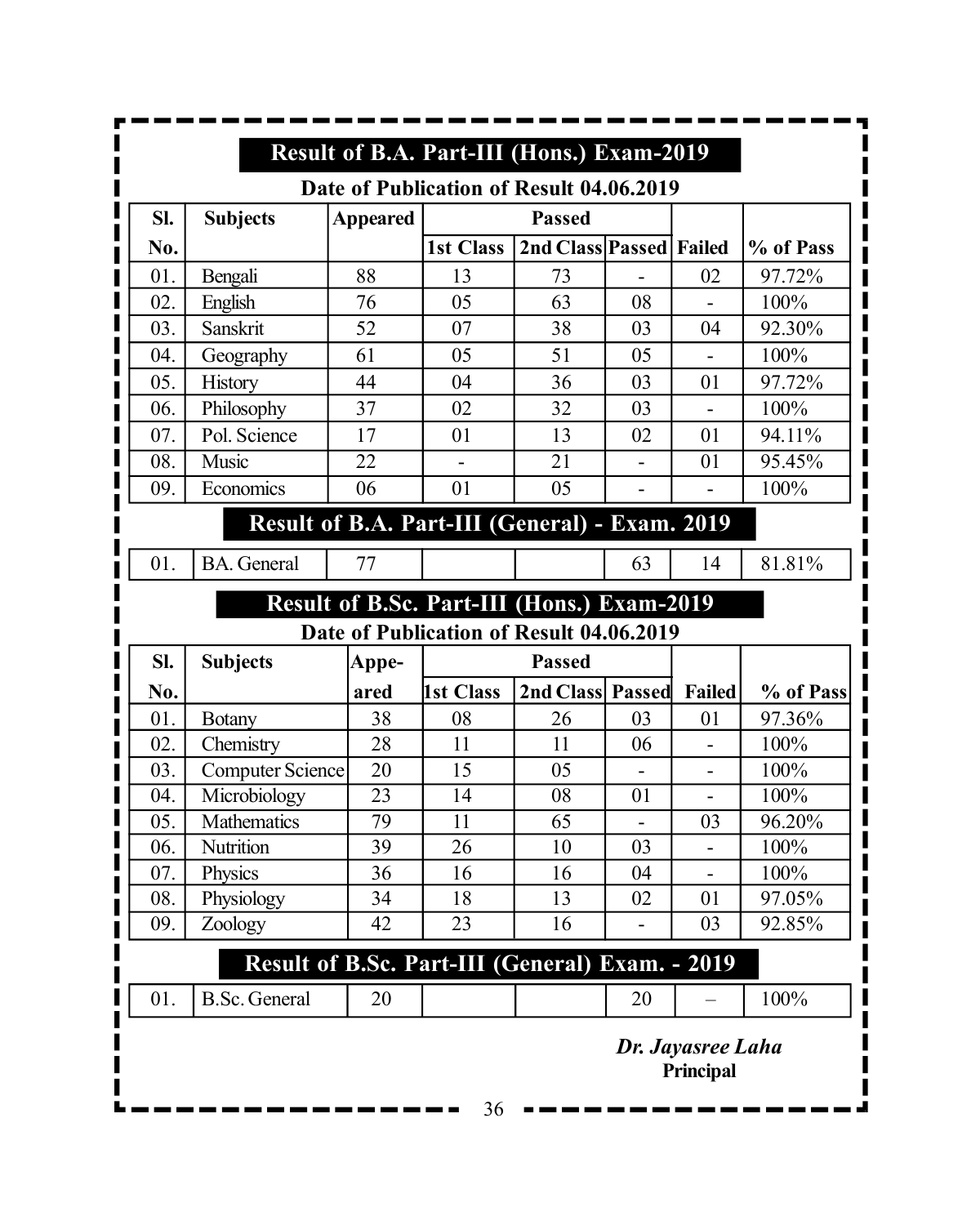|                     | <b>Result of BCA - 2018</b> |                                 |                                 |            |                        |  |  |  |
|---------------------|-----------------------------|---------------------------------|---------------------------------|------------|------------------------|--|--|--|
| <b>Semesters</b>    | No. of<br><b>Student</b>    | No. of<br>1 <sup>st</sup> Class | No. of<br>2 <sup>nd</sup> Class | Incomplete | <b>Success</b><br>Rate |  |  |  |
| 1 <sup>st</sup> Sem | 43                          |                                 | 35                              | 08         | 81.39%                 |  |  |  |
| $2nd$ Sem           | 60                          |                                 | 53                              | 07         | 88.33%                 |  |  |  |
| 3rd Sem             | 44                          |                                 | 44                              |            | 100%                   |  |  |  |
| $4th$ Sem           | 42                          |                                 | 42                              |            | 100%                   |  |  |  |
| $5th$ Sem           | 37                          |                                 | 37                              |            | 100%                   |  |  |  |
| $6th$ Sem           | 37                          | 04                              | 32                              | 01         | 97.29%                 |  |  |  |

## **Result of M.A./M.Sc. (1st Semester) - 2018**

|    | Sl. No. Subject            | <b>Appeared</b> | <b>Passed</b> | 1 <sup>st</sup> Class | % of Pass |
|----|----------------------------|-----------------|---------------|-----------------------|-----------|
| 1. | Bengali                    | 41              | 41            | 38                    | 100       |
| 2. | <b>Computer Science</b>    | 9               | 9             | 9                     | 100       |
| 3. | History                    | 18              | 18            | 15                    | 100       |
| 4. | Human Physiology           |                 | 7             | 7                     | 100       |
| 5. | <b>Applied Mathematics</b> | 18              | 18            | 17                    | 100       |
| 6. | Sanskrit                   | 24              | 23            | 17                    | 95.83     |
| 7. | Zoology                    | 27              | 27            | 27                    | 100       |

## **Result of M.A./M.Sc. (4th Semester) - 2018**

|    | Sl. No. Subject            | <b>Appeared</b> | <b>Passed</b> | 1 <sup>st</sup> Class | % of Pass |
|----|----------------------------|-----------------|---------------|-----------------------|-----------|
| 1. | Bengali                    | 48              | 46            | 44                    | 95.83     |
| 2. | <b>Computer Science</b>    | 13              | 11            | 11                    | 84.61     |
| 3. | History                    | 18              | 18            | 13                    | 100       |
| 4. | Human Physiology           | 11              | 11            | 11                    | 100       |
| 5. | <b>Applied Mathematics</b> | 19              | 17            | 17                    | 89.47     |
| 6. | Sanskrit                   | 15              | 15            | 9                     | 100       |
| 7. | Zoology                    | 27              | 27            | 27                    | 100       |
|    |                            |                 |               |                       |           |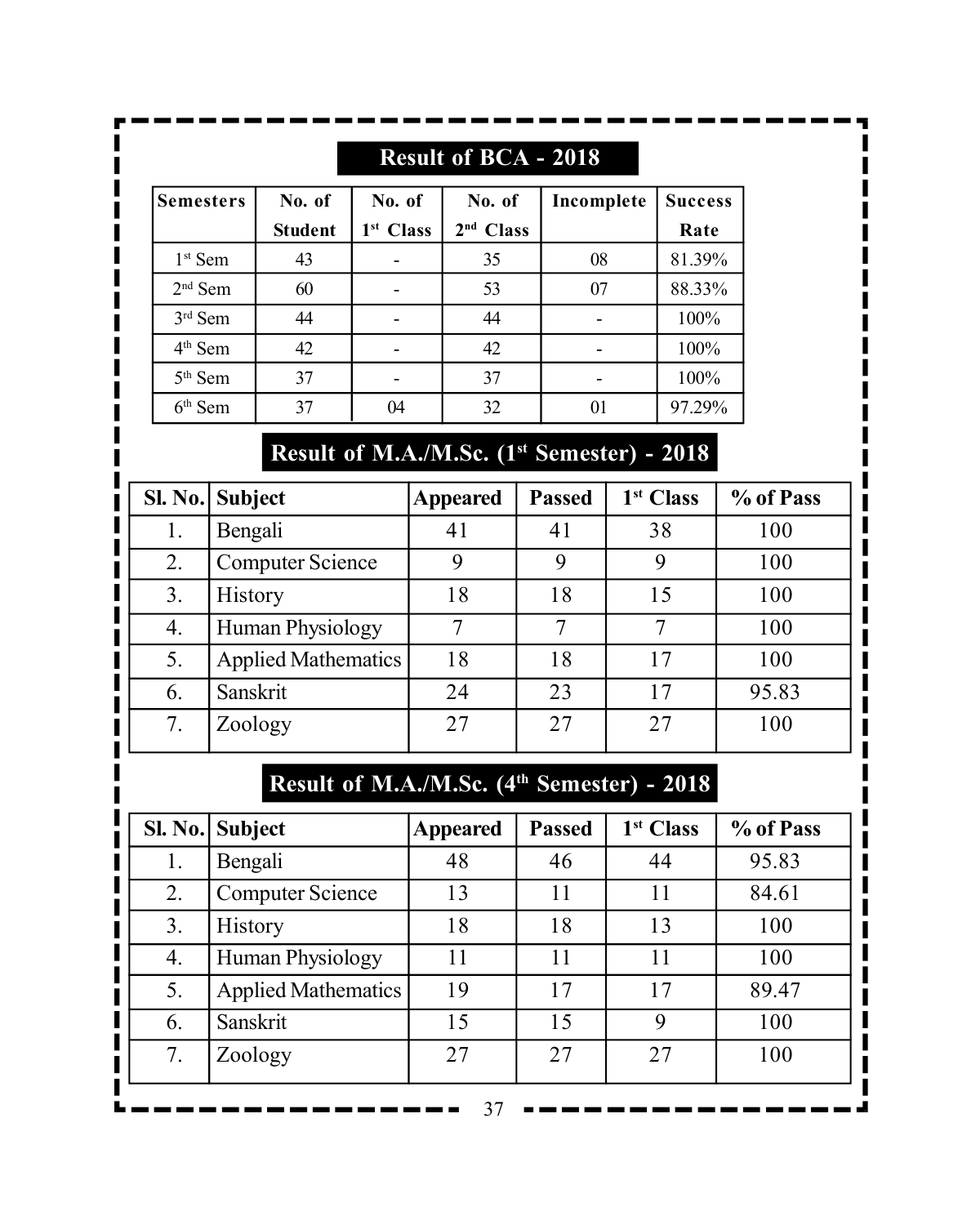|                | Result of M.A./M.Sc. (3rd Semester) - 2018 |                 |               |                       |           |  |  |  |  |
|----------------|--------------------------------------------|-----------------|---------------|-----------------------|-----------|--|--|--|--|
| SI. No.        | <b>Subject</b>                             | <b>Appeared</b> | <b>Passed</b> | 1 <sup>st</sup> Class | % of Pass |  |  |  |  |
| 1.             | Bengali                                    | 48              | 46            | 45                    | 95.83     |  |  |  |  |
| 2.             | <b>Computer Science</b>                    | 13              | 12            | 12                    | 92.30     |  |  |  |  |
| 3.             | <b>History</b>                             | 19              | 18            | 17                    | 94.73     |  |  |  |  |
| 4.             | Human Physiology                           | 11              | 11            | 11                    | 100       |  |  |  |  |
| 5.             | <b>Applied Mathematics</b>                 | 19              | 18            | 17                    | 94.73     |  |  |  |  |
| 6.             | Sanskrit                                   | 15              | 13            | 6                     | 86.66     |  |  |  |  |
| 7 <sub>1</sub> | Zoology                                    | 27              | 27            | 27                    | 100       |  |  |  |  |

# **Result of M.A./M.Sc. (2nd Semester) - 2018**

|    | Sl. No. Subject            | <b>Appeared</b> | <b>Passed</b> | % of Pass |  |
|----|----------------------------|-----------------|---------------|-----------|--|
| 1. | Bengali                    | 40              | 40            | 100       |  |
| 2. | <b>Computer Science</b>    | 9               | 9             | 100       |  |
| 3. | History                    | 18              | 18            | 100       |  |
| 4. | Human Physiology           |                 | $\tau$        | 100       |  |
| 5. | <b>Applied Mathematics</b> | 18              | 16            | 88.9      |  |
| 6. | Sanskrit                   | 23              | 23            | 100       |  |
| 7. | Zoology                    | 27              | 27            | 100       |  |
|    |                            |                 |               |           |  |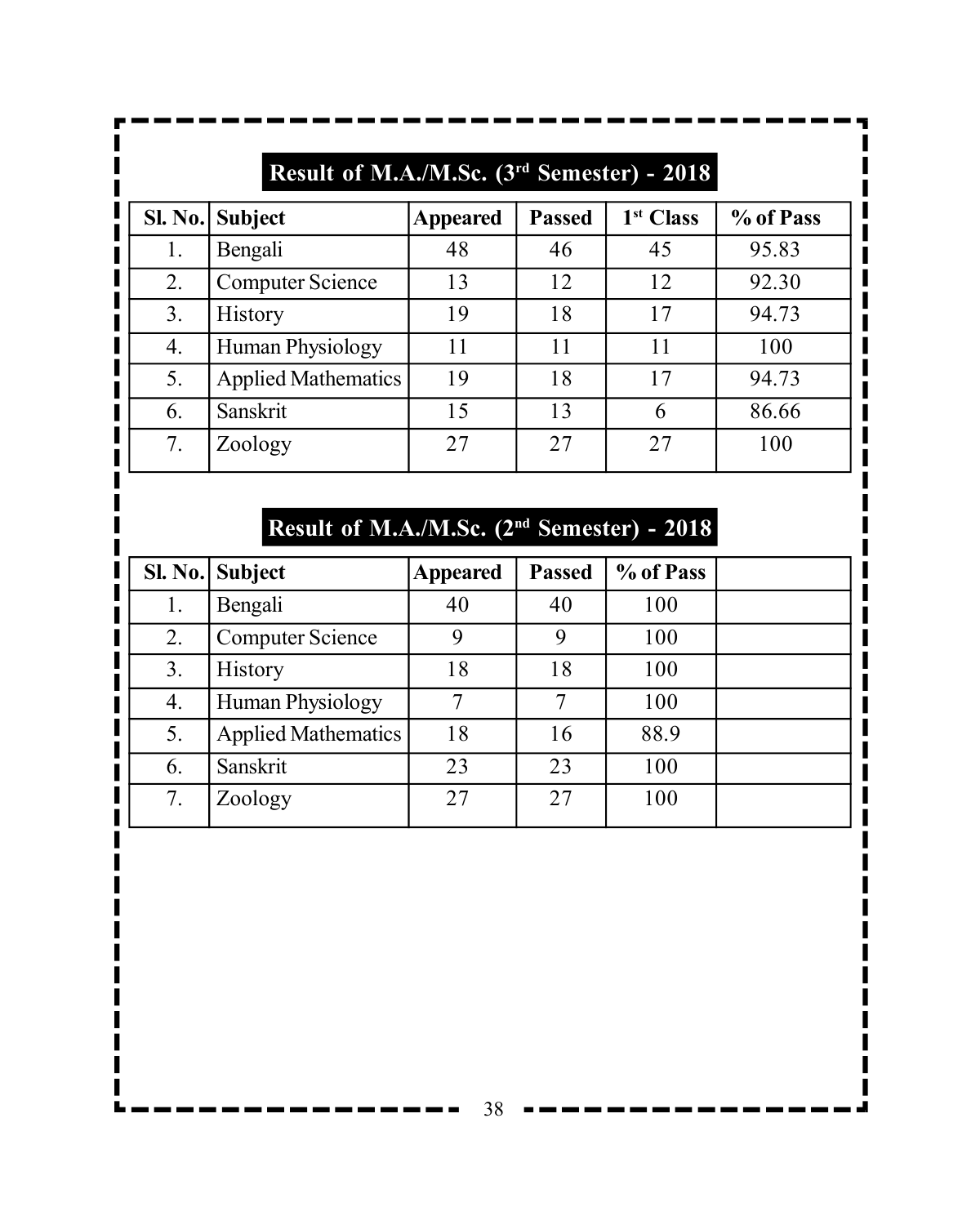## Raja N.L. Khan Women's College **Prize for 22nd August 2019**

## **BA Part-III Examination 2019**

#### **Bengali (Hons) :**

- 1. Manisha Manna 527
- 2. Aparna Bhowmik 518
- 3. Jyatinmayee Mahata 503
- 4. Munmun Mandal 503
- 5. Ishita Dinda 499
- 6. Srabani Jaldas 499
- 7. Ankita Bhunia 491
- 8. Piyali Bhattacharya 489
- 9. Ananya Das 488
- 10. Kuheli Das 480
	- 11. Mamata Barman 480
	- 12. Prity Chakraborty 480
	- 13. Sahanaz Parvin 480

### **Economics (Hons) :**

1. Parama Maity - 526

## **English (Hons) :**

- 1. Arpita Santra 503
- 2. Susmita Chatterjee 500
- 3. Dipanwita Dolai 480
- 4. Poulami Haldar 480
- 5. Sreya Roy 480

### **Geography (Hons) :**

- 1. Tulika Bhoumik 508
- 2. Satarupa Karmakar 490
- 3. Mouli Chanda 480
- 4. Nilam Mahapatra 480

## **History (Hons) :**

- 1. Supriya Ghosh 522
- 2. Bidisha Roy 519
- 3. Puja Mondal 501
- 4. Champa Mahata 480

## **Philosophy (Hons) :**

- 1. Kakali Mahata 480
- 2. Shilpa Pramanik 480

## **Pol. Sc. (Hons) :**

1. Mohesina Khatun - 505

### **Sanskrit (Hons) :**

- 1. Ayanika Kuila 578
- 2. Taniya Nag 548
- 3. Rimpa Dutta 529
- 4. Ranita Dutta 508
- 5. Susmita Bera 505
- 6. Basanti Jana 488
- 7. Monalisha Ghosh 480

#### **B.A. General**

1. Rupa Jana - 858

#### **B.Sc. General**

- 1. Monalisha Khatun 865
- 2. Anushree Jana 864
- 3. Dola Ghosh 852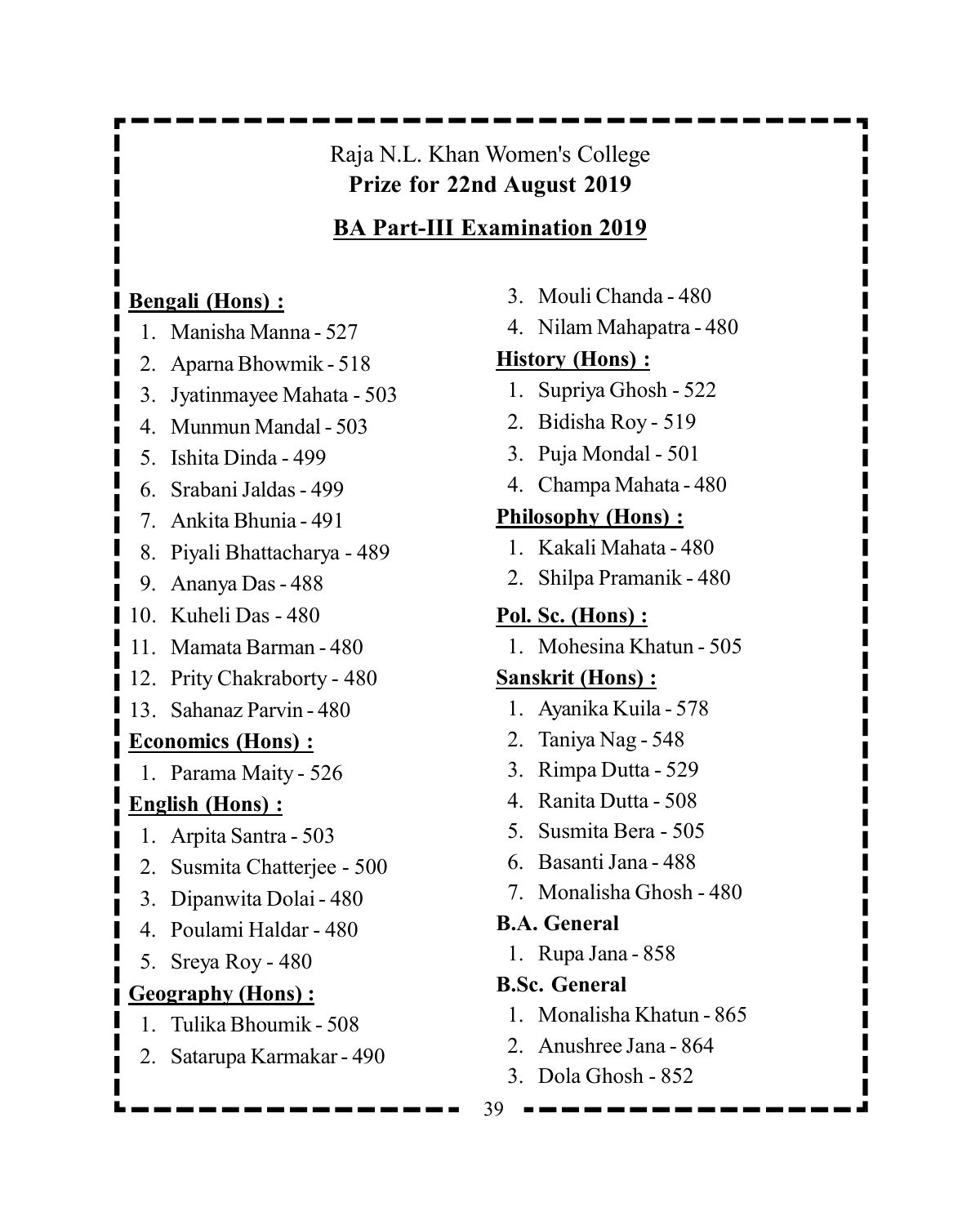## **B.Sc. Part-III 2019**

#### **Botany (Hons) :**

- 1. Sangita Maiti 554
- 2. Sutapa Ghosh 536
- 3. Usha Das 522
- 4. Puja Mandal 515
- 5. Subharthi Maity 501
- 6. Riya Mandal 486
- 7. Sk. Sahin Nasrin 480
- 8. Sumana Paul 480

#### **Chemistry (Hons) :**

- 1. Koyel Kuiti 616
- 2. Jhilam Samanta 566
- 3. Kathakoli Roy 563
- 4. Dora Das 543

П

- 5. Niva Ghosh 532
- 6. Priyanka Sarkar 525
- 7. Shreya Mahapatra 517
- 8. Siuli Jana 498
- 9. Aditi De 487
- 10. Anamika Saha 480
- 11. Triparna Seni 480

#### **Computer Science (Hons) :**

- 1. Moumita Das Mahapatra 545
- 2. Laboni Adak 535
- 3. Anamika Maity 530
- 4. Kritidipa Panda Mahapatra 526
- 5. Sujata Makar 524
- 6. Anindita Hensh 521
- 7. Arpita Nanda Goswami 521
- 8. Maitriyee Mahanty 518
- 9. Debapriya Kandar 503
- 10. Nandana Ghosh 500
- 11. Arundhuti Ghosh 495
- 12. Krishna Paul 492
- 13. Sampriti Adak 489
- 14. Sayantika Bera 480

#### **Geography (Hons) :**

1. Arpita Manna - 492

#### **Microbiology (Hons) :**

- 1. Nazifa Afroze 559
- 2. Pritha Pariya 549
- 3. Srabani Dey 547
- 4. Susmita Jana 534
- 5. Puja Paul 530
- 6. Sanam Kundu 503
- 7. Aditi Maiti 502
- 8. Raima Pal 500
- 9. Rama Rani Samanta 490
- 10. Debarati Mishra 483
- 11. Richika Bera 483
- 12. Jeba Bakhtiar 482
- 13. Rituja Bera 481
- 14. Swati Chowdhury 480

#### **Mathematics (Hons) :**

- 1. Swarupa Panja 567
- 2. Mou Jana 560
- 3. Sudipa Bhattachariya 550
- 4. Rupa Mesh 540
- 5. Payel Mandal 539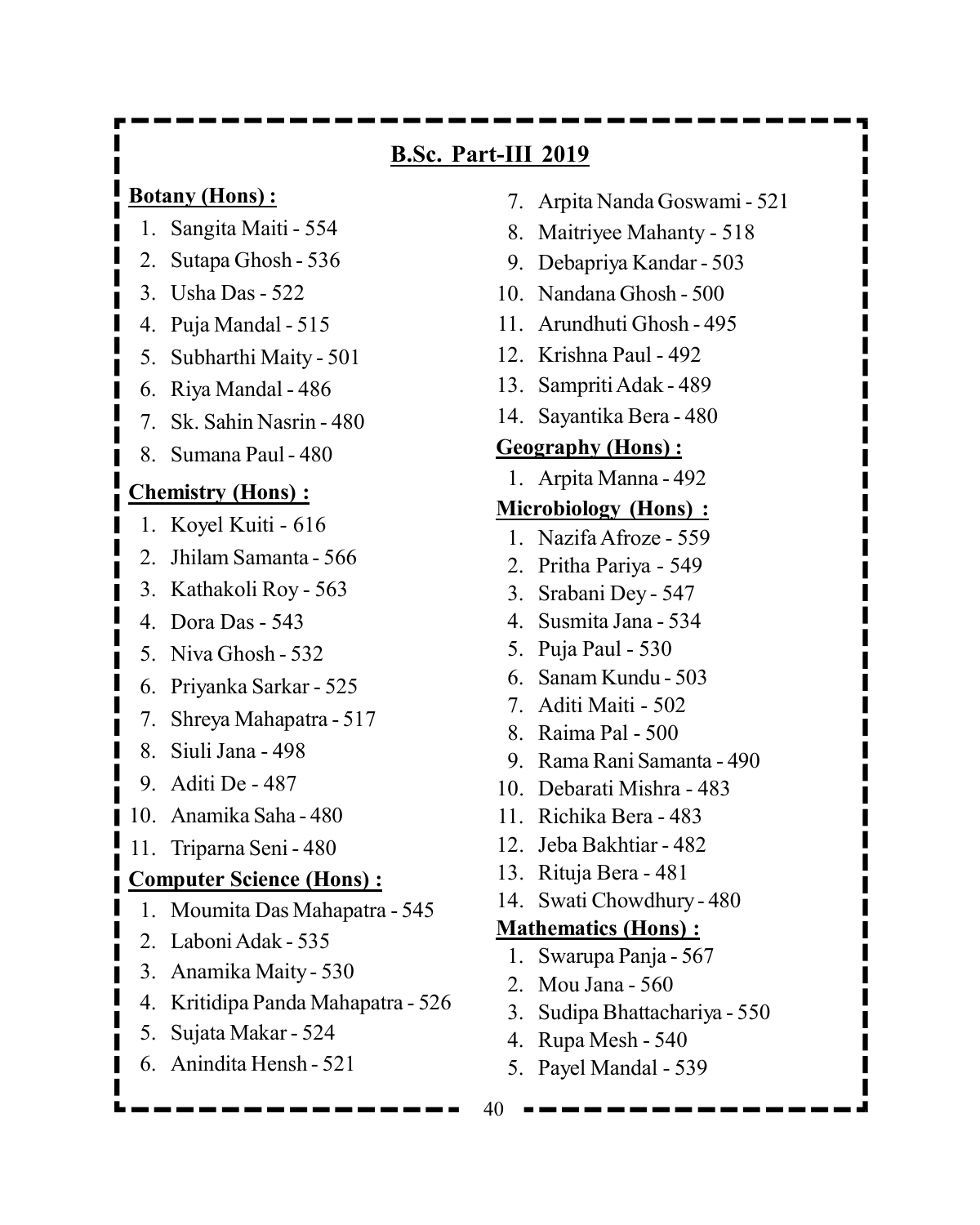6. Soumi Hazra - 518 7. Sudeshna Mandal - 516 8. Paramita Maity - 510 9. Dipsikha Sebait - 509 10. Tipti Ghosh - 506 **Nutrition (Hons) :** 1. Merina Maity - 597 2. Pinki Das - 593 3. Alo Dey - 592 4. Rinisha Paira - 580 5. Sukanya Adhya - 572 П 6. Susmita Adhikari - 571 7. Bidisha Basak - 569 8. Sumana Guha - 564 9. Aesha Kodal - 563 10. Subhashree Raha - 555 11. Banashree Maity - 553 12. Poulami Mal - 550 13. Madhubonti Sing Thakur - 545 14. Anusuya Nandi - 539 15. Shreyasi Patra - 526 16. Paramita Dhara - 523 17. Ruma Ghosh - 519 18. Soumita Roy - 516 19. Urmila Mandi - 501 20. Sujata Jana - 498 21. Riturupa Routh - 497 22. Sudakhsina Chattopadhya - 497 23. Sewashri Senapati - 496 24. Pallabi Kubari - 482

25. Trina Mallick - 482

26. Subhamita Bera - 480

#### **Physics (Hons) :**

- 1. Ankita Ghosh 591
- 2. Keya Saw 565
- 3. Shaswati Ghosh 554
- 4. Trishna Khan 543
- 5. Sayani Ghorai 540
- 6. Rima Garai 526
- 7. Ruma Shit 523
- 8. Payel Adak 514
- 9. Sarboni Goswami 512
- 10. Gargi Saw 510
- 11. Popi Ghosh 507
- 12. Poulami Kar 503
- 13. Anindita Goswami 501
- 14. Sudeshna Dey 498
- 15. Mira Ghosh 495
- 16. Sumana Kar 482

#### **Physiology (Hons) :**

- 1. Mouli Bhakat 576
- 2. Poulami Sarkar 576
- 3. Rima Chakraborty 576
- 4. Sarbani Maity 573
- 5. Rijha Maity 546
- 6. Sujata Pandit 537
- 7. Saugita Bijli 523
- 8. Falguni Bera 517
- 9. Soumi Samanta 512
- 10. Puja Chakraborty 511
- 11. Piu Pandit 509
- 12. Rijuta Sil 504

41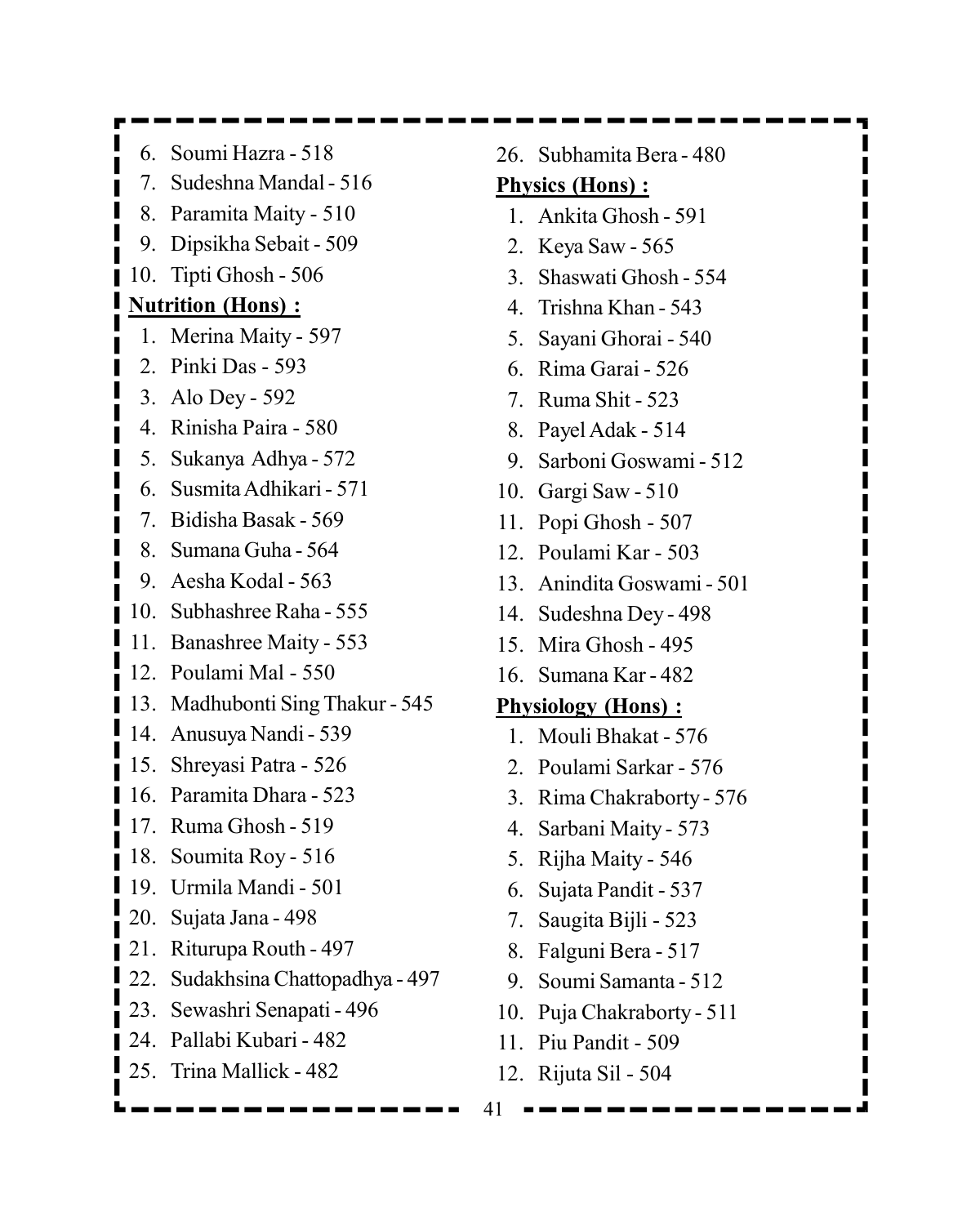13. Purbasha Digar - 501 14. Puja Acharya - 498 15. Megha Manna - 487 16. Tanushree Malakar - 484 17. Abriti De - 480 18. Susmita Dhal - 480 **Zoology (Hons) :** 1. Samapika Maity - 615 2. Purba Pahari - 590 3. Shreya Roy - 573 4. Saheli Samanta - 560 5. Kankana Majhi - 553 6. Priyanka Patra - 548 I 7. Pranati Maity - 545 8. Priti Bera - 532 9. Roumita Choudar - 532 10. Sanchita Samui - 529 11. Sudipta Ranjit - 512 12. Ananya Nanda - 508 13. Chayanika Mandal - 502 14. Aeshwarya Pandit - 501 15. Chaitali Mahanty - 497 16. Sharmistha Singha Mahapatra - 497 17. Bratati Mandal - 496 18. Sangita Singha - 496 19. Shrey Maity - 496 20. Sonali Bhunia - 496 21. Sudeshna Bera - 492 22. Puja Samanta - 483 23. Chhanda Shit - 480L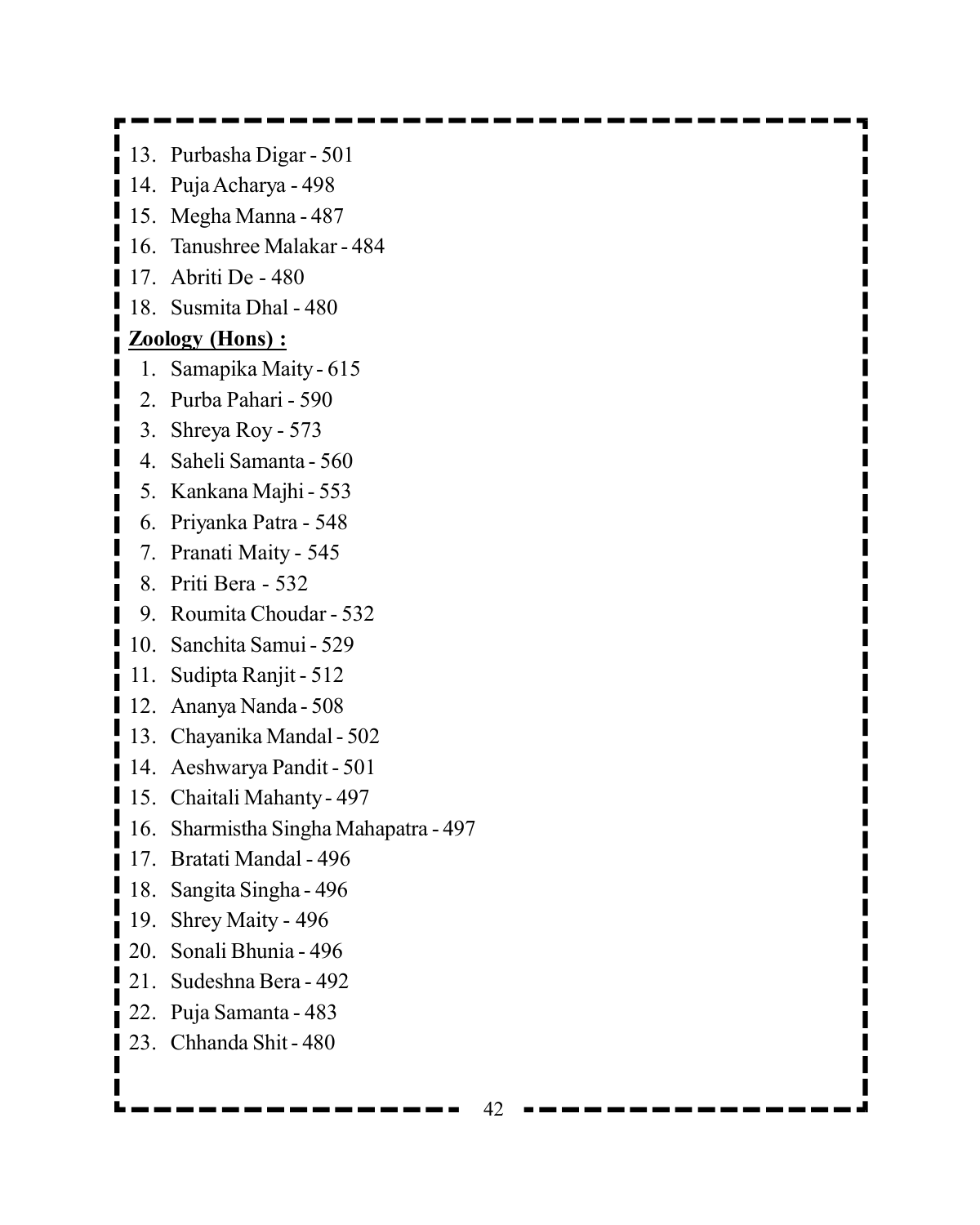| Highest Mark in B.A./B.Sc. Part-II Examination 2018 |                       |  |
|-----------------------------------------------------|-----------------------|--|
| Bengali $(H)$ :<br>1.                               | Manisha Manna (370)   |  |
| 2.<br>English $(H)$ :                               | Arpita Santra (313)   |  |
| Economics (H):<br>3.                                | Parama Maity (331)    |  |
| History(H):<br>4.                                   | Bidisha Roy (325)     |  |
| 5.<br>Political Sc. (H):                            | Mohesina Khatun (322) |  |
| Philosophy $(H)$ :<br>6.                            | Kakali Mahata (317)   |  |
| Music $(H)$ :<br>7.                                 | Dona Pari (308)       |  |
| 8. Sanskrit (H):                                    | Ayanika Kuila         |  |
| Botany $(H)$ :<br>9.                                | Sangita Maity         |  |
| Chemistry $(H)$ :<br>10.<br>Π                       | Koyel Kuiti           |  |
| Computer Sc $(H)$ :<br>11.                          | Moumita Das Mahapatra |  |
| 12. Geography $(H)$ :                               | Tulika Bhowmik        |  |
| Mathematics (H):<br>13.                             | Swapna Panja          |  |
| Microbiology $(H)$ :<br>14.                         | Srabani Dey           |  |
| 15. Nutrition (H) :                                 | Alo Dey               |  |
| ı<br>Physics $(H)$ :<br>16.                         | Ankita Ghosh (379)    |  |
| Physiology $(H)$ :<br>17.                           | Srabana Maiti         |  |
| Zoology (H) :<br>18.<br>п                           | Samapika Maiti        |  |
| BCA:<br>19.                                         | Sonia Khatun          |  |
| B.A. Gen. Part - II 2018 : Papiya Nandi             |                       |  |
| B.Sc. (Gen) Part - II 2018 : Susmita Pariya         |                       |  |
|                                                     |                       |  |
| <b>Highest Mark in B.A. Part-I Examination 2018</b> |                       |  |
| Bengali (H):<br>1.                                  | Ankita Pandob         |  |
| English $(H)$ :<br>2.                               | Tanushree Sau         |  |
| History(H):<br>3.                                   | Aradhana Das          |  |
| $Hindi(H)$ :<br>4.                                  | Kswathi Rekha         |  |

5. Education (H) : Rakhi Ojha

I П

6. Political (H) : Pallabi Mudi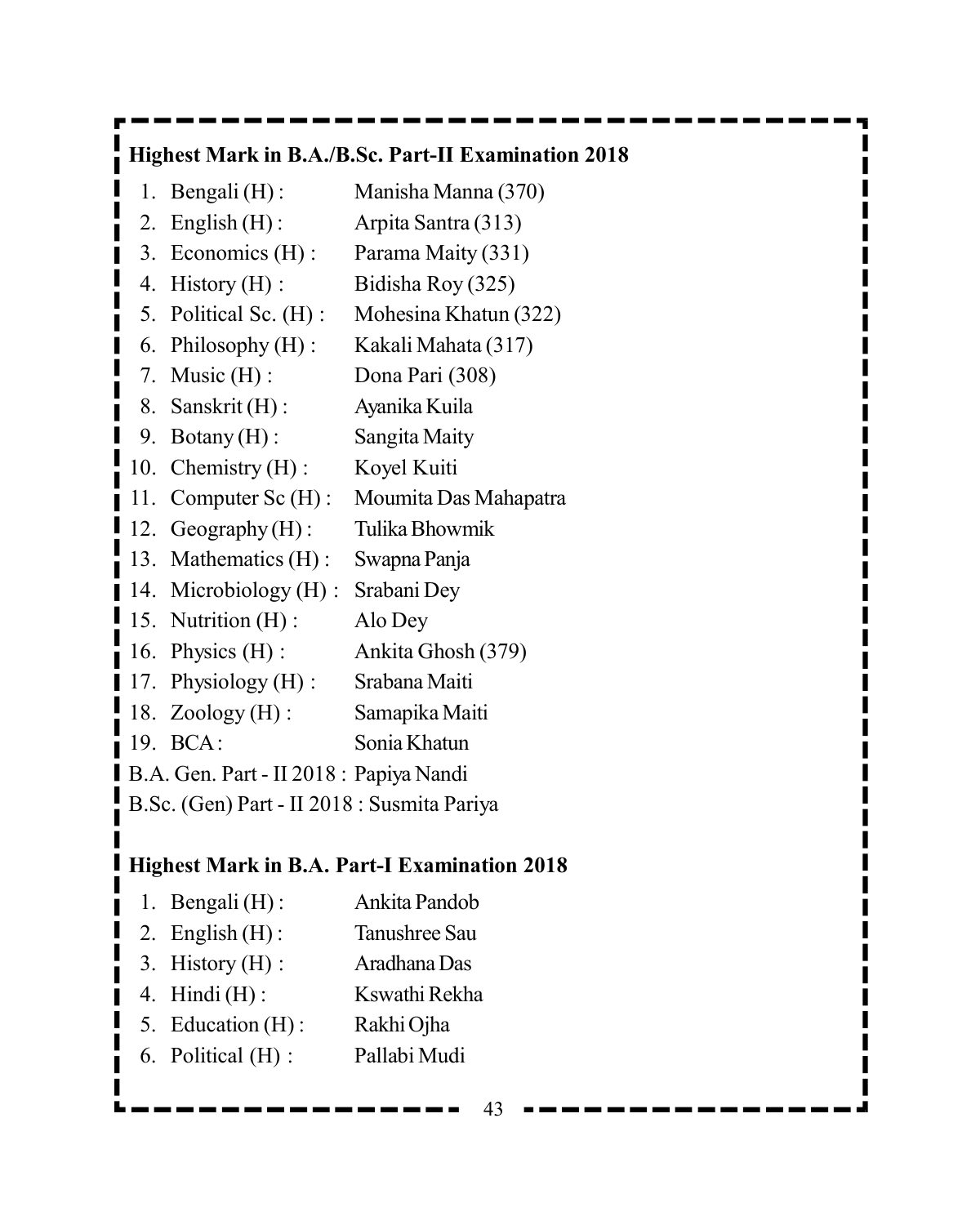- 7. Philosophy (H) : Sabnam Khatun
- 8. Music (H) : Shrijit Bhunia
- 9. Sanskrit (H) : Amala Mandi
- B.A. General Part-I 2018 : Sampa Mahata
- B.Sc. General Part-I 2018 : Payel Kolya & Sujata Maity

#### **Highest Mark in B.A./B.Sc. SEM-II Examination 2018**

- 1. Economics (H) : Anuradha Pakhira
- 2. Botany (H) : Sourina Bag & Poulami Hazra
- 3. Chemistry (H) : Anupama Ghanta
- 4. Computer Sc (H) : Piyali Bhunia & Soumili Sau
- 5. Geography (H) : Khushi Samanta
- 6. Mathematics (H) : Paramita Ghosh
- 7. Microbiology (H) : Deblina Sinha
- 8. Nutrition (H) : Suchita Hazra & Nabanita Pakhira
- 9. Physics (H) : Swagata Dutta (8.0)
- 10. Physiology (H) : Susama Rani Sau & Disari Bhowmik
- 11. Zoology (H) : Koyel Kar
- 12. BCA: Nourin Azam

#### **Highest Mark in B.A./B.Sc. SEM-II Examination 2018**

- 1. Economics (H) : Anuradha Pakhira
- 2. Botany (H) : Soma Maity & Subhasree Ghosh
- 3. Chemistry (H) : Anupama Ghata
- 4. Computer Sc (H) : Soumoli Sau
- 5. Geography (H) : Rubi Karmakar
- 6. Mathematics (H) : Payel Acharya
- 7. Microbiology (H) : Dipanwita Poria & Nilam Jana
- 8. Nutrition (H) : Suchitra Hazra
- 9. Physics (H) : Supriya Jana & Ranita Karak (8.69)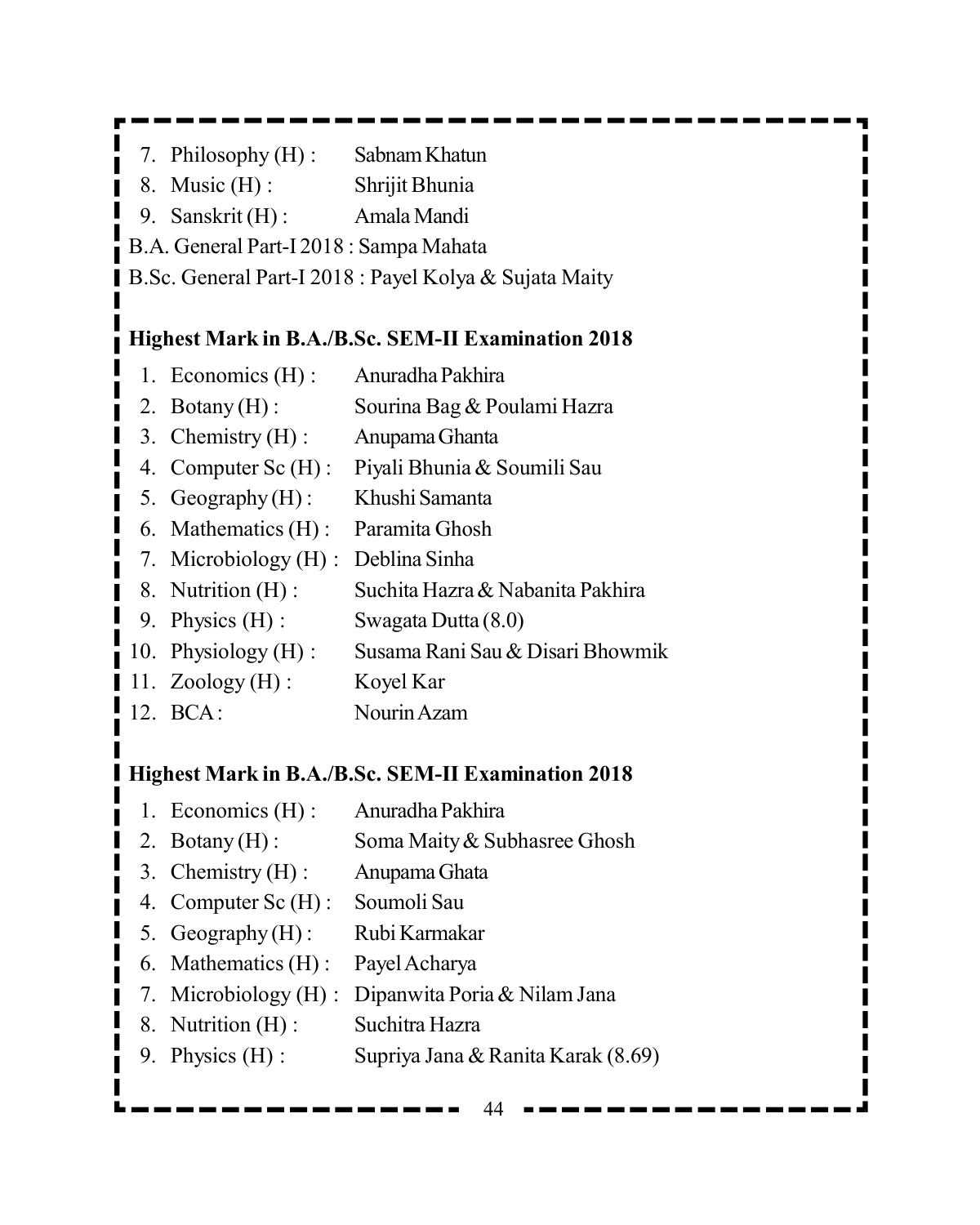| 10. Physiology (H) :                               | Amisha Rath                                       |
|----------------------------------------------------|---------------------------------------------------|
| 11. Zoology $(H)$ :                                | Soumita Gayen                                     |
| 12. BCA:                                           | Soumita Chakraborty                               |
|                                                    |                                                   |
|                                                    | Highest Mark in B.A./B.Sc. SEM-I Examination 2018 |
| 1. Bengali $(H)$ :                                 | Supriya Ghosh                                     |
| 2. English $(H)$ :                                 | Baisakhi Bera                                     |
| I<br>3. Economics $(H)$ :<br>I                     | Poulami Maity                                     |
| 4. History $(H)$ :<br>I                            | Tumpa Maity                                       |
| I<br>5. Hindi $(H)$ :                              | Sita Mahata                                       |
| I<br>6. Political Sc. $(H)$ :<br>I                 | Saswati Ghosh                                     |
| 7. Philosophy $(H)$ :<br>ı                         | Madhurima Ghosh                                   |
| I<br>8. Music $(H)$ :                              | Aparna Ghorai                                     |
| I<br>9. Sanskrit $(H)$ :                           | Mallika Mondal                                    |
| 10. Education $(H)$ :                              | Puja Sarkar                                       |
| 11. Botany $(H)$ :                                 | Ritwika Mahata                                    |
| 12. Chemistry $(H)$ :                              | Sayani Mandal                                     |
| 13. Computer Sc $(H)$ :                            | Jyoti Malik                                       |
| 14. Geography $(H)$ :                              | Aditi Hazra                                       |
| 15. Mathematics (H) :                              | Sangita Dara                                      |
| 16. Microbiology $(H)$ :                           | Hena Ghosh & Sonali Mallick (9.18)                |
| 17. Nutrition $(H)$ :                              | Aishwarya Pradhan                                 |
| 18. Physics $(H)$ :                                | Moumita Maity (8.18)                              |
| 19. Physiology $(H)$ :                             | Madhuri Mondal                                    |
| 20. Zoology $(H)$ :                                | Sabita Sau                                        |
| $\blacksquare$ 21. BCA:                            | Prapti Pal                                        |
|                                                    |                                                   |
| Highest Mark in B.A./B.Sc. SEM-II Examination 2019 |                                                   |
| 1. Bengali $(H)$ :                                 | Supriya Ghosh                                     |
| 2. English (H): Aliva Samanta                      |                                                   |
|                                                    |                                                   |
|                                                    | 45                                                |

د . ÷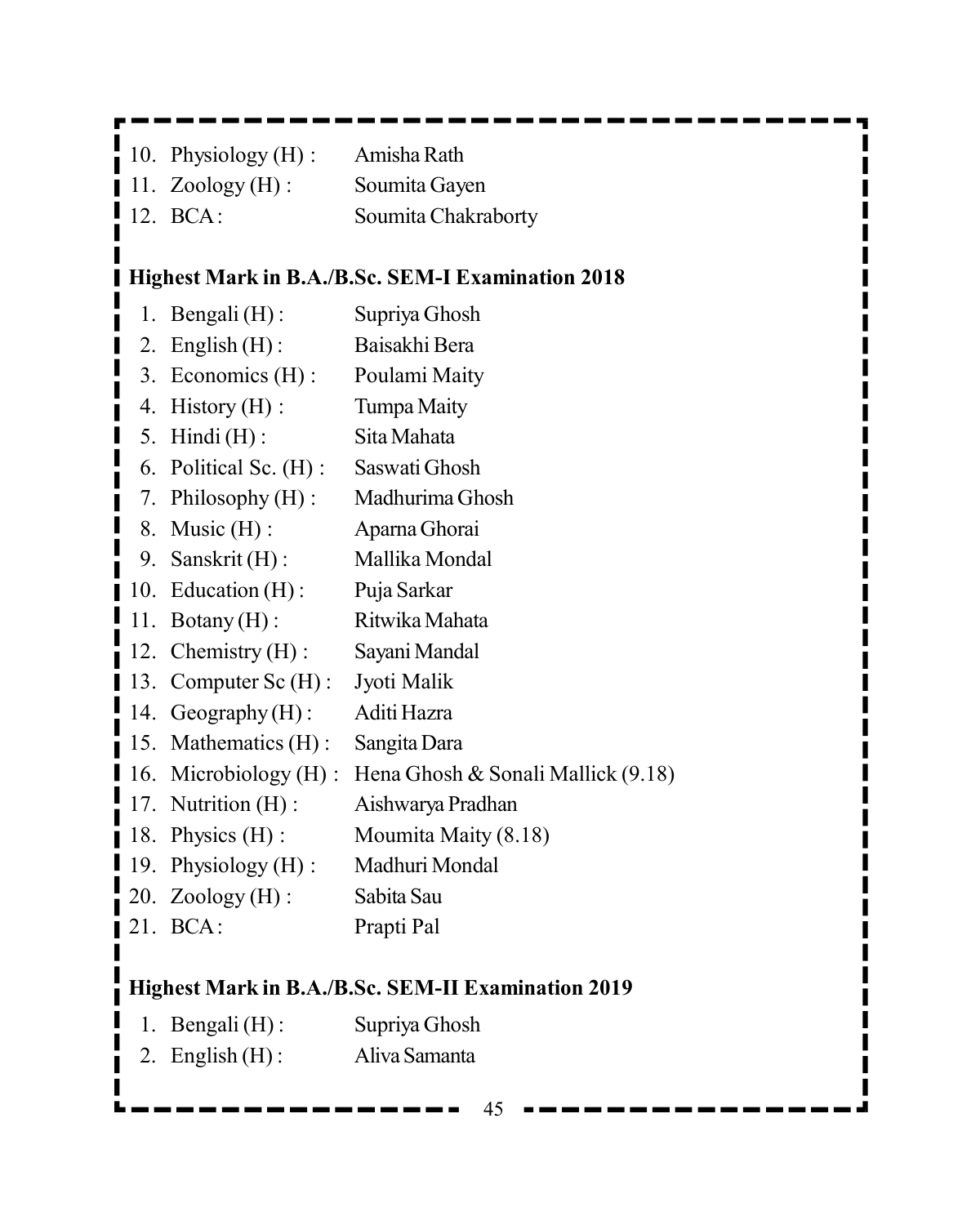|                    | 3. Economics $(H)$ :     | Amrita Chowdhury                                   |
|--------------------|--------------------------|----------------------------------------------------|
| 4.                 | History(H):              | Sujata Chakraborty                                 |
| 5.                 | $Hindi(H)$ :             | Sita Mahata                                        |
|                    | 6. Political Sc. $(H)$ : | Umme Rumman                                        |
|                    | 7. Philosophy $(H)$ :    | Madhurima Ghosh                                    |
| 8.                 | Music $(H)$ :            | Labani Bhunia & Payel Basu                         |
| 9.                 | Sanskrit $(H)$ :         | Mallika Mondal                                     |
| 10.                | Education $(H)$ :        | Puja Saha & Soumi Samanta                          |
| 11.                | Botany $(H)$ :           | Bidisha Mondal, Monalisha Maity & Ranjita Dandapat |
| 2.                 | Chemistry $(H)$ :        | Sayani Mandal                                      |
| $\blacksquare$ 13. | Computer Sc. $(H)$ :     | Jyoti Malik                                        |
| (4,                | $Geography(H)$ :         | Aditi Hazra                                        |
|                    | 15. Mathematics $(H)$ :  | Sunanda Pal                                        |
|                    | 16. Microbiology (H) :   | Hena Ghosh (9.60)                                  |
|                    | Nutrition $(H)$ :        | Ritu Pyne & Sangeeta Santra                        |
| 18.                | Physics $(H)$ :          | Moumita Maity (8.10)                               |
| 19.                | Physiology (H) :         | Susama Rani Sau & Disani Bhowmik                   |
|                    | 20. Zoology $(H)$ :      | Jhinuk Patra                                       |
|                    | BCA:                     | Prapti Pal                                         |
|                    |                          |                                                    |

## **PG SEM - IV 2019**

## **PG SEM - II 2019 (Topper)**

| Zoology:          | Sabita Pramanik |
|-------------------|-----------------|
| Bengali:          | Monorama Dolai  |
| History:          | Susmita Das     |
| Sanskrit:         | Riya Chowdhury  |
| Computer Science: | Dipika Das      |
| Mathematics:      | Sagarika Mondal |
| Physiology:       | Sudipta Patra   |
|                   |                 |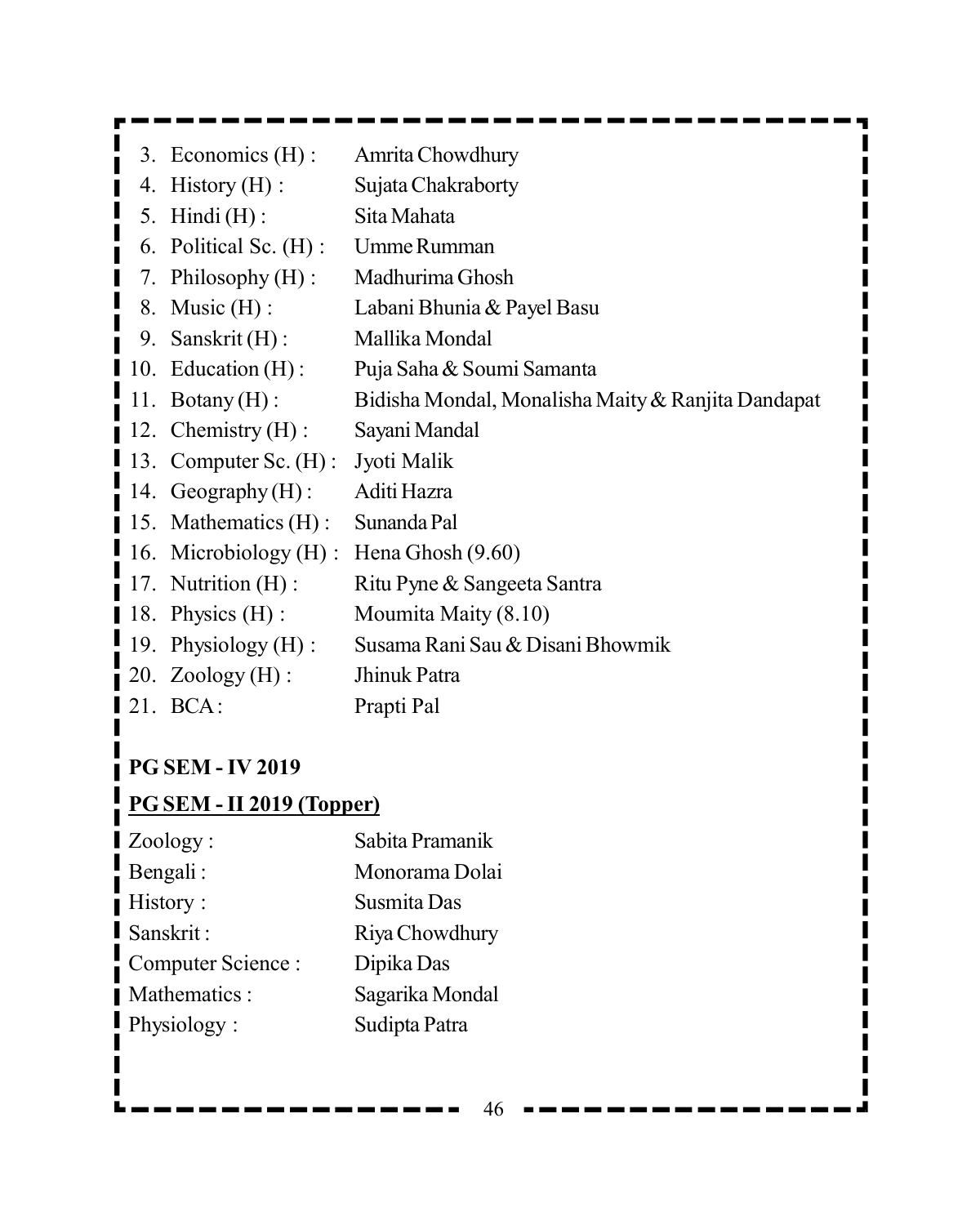## **PG SEM - I 2018 (Topper)**

| Zoology:          | Mou Ghosh          |
|-------------------|--------------------|
| Bengali:          | Priyanka Ghosh     |
| History:          | <b>Tumpa Maity</b> |
| Sanskrit:         | Sumitra Sau        |
| Computer Science: | Aparajita Dutta    |
| Mathematics:      | Moumita Patra      |
| Physiology:       | Ishita Basu        |

#### **PG SEM - II 2018 (Topper)**

| Moumita Patra  |
|----------------|
| Priyanka Ghosh |
| Ankita Sau     |
| Dipika Bera    |
| Ishita Basu    |
| Sumitra Sau    |
| Mou Ghosh      |
|                |

#### **PG SEM - III 2018 (Topper)**

| Sabita Pramanik             |
|-----------------------------|
| Moumita Nayek & Anamika Bid |
| Susmita Das                 |
| Puja Ghosh & Riya Chowdhury |
| Dipika Das                  |
| Sagarika Mandal             |
| Sudipta Patra               |
|                             |

#### **Best NSS Volunteer :**

#### **Best NCC Cadet :**

- 1. Suo Maharaba Khatun
- 2. Juo Priya Thapa
- 3. Juo Bhawna Chattri
- 4. Cadet Jyoti Gupta

## **Best Performer of the Extension Work 2018-2019 : Kalyani Ghata Best Library User of the year 2018-2019 : Jhuma Pramanik**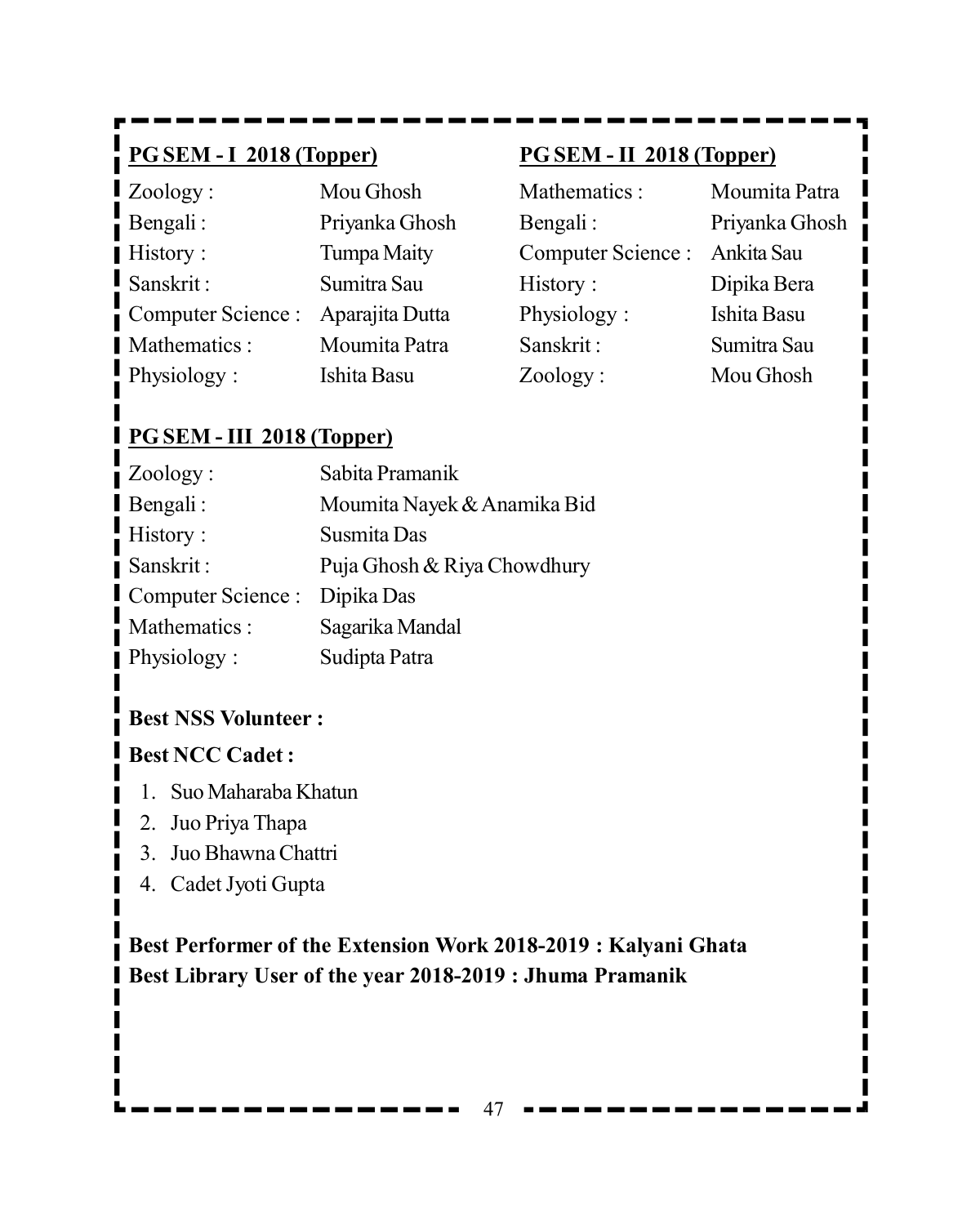# **Memorial Prizes : 2018 - 19**

- 1. Ratna Basu Memorial Prize.
- Donor : Binoy Bhusan Basu in Memory of his beloved Daughter. Purpose : Higher Marks in Bio-Science, General. Winner : **Anushree Jana - 864**
- 2. Ratna Basu Memorial Cup. Donor : Binoy Bhusan Basu in Memory of his beloved Daughter. Purpose : Sports Champion Winner : **Mamoni Bhunia** - SEM-III, Gen
- 3. Jagattarini Devi Memorial Prize. Donor : Prof. Roma Mukhopadhaya in Memory of her Mother-in-law. Purpose : Highest Marks in Bengali Honours. Winner : **Manisha Manna - 527**
- 4. Sarashibala Devi Memorial Prize. Donor : Prof. Roma Mukhopadhaya in Memory of her Grand-Mother-in-law. Purpose : Highest Marks in Bengali, General. Winner : **Rupa Jana**
- 5. Ray Shaeb Jagat Chandra Mondal Memorial Prize. Donor : Dr. Susila Mondal, Ex-Principal in Memory of his beloved Father. Purpose : Highest Marks in History Honours. Winner : **Supriya Ghosh - 522**

## 6. Saralabala Mondal Memorial Prize. Donor : Dr. Susila Mondal, Ex-Principal in Memory of her beloved Mother. Purpose : Highest Marks among all Honours Subjects in B.Sc. Winner : **Koyel Kuiti - 616** (Chemistry (H))

- 7. Dr. Makhanlal Roychowdhury Memorial Prize. Donor : Dr. Susila Mondal, Ex-Principal in Memory of Dr. Makhanlal Roychowdhury Purpose : Highest Marks among all Honours Subjects in B.A.
	- Winner : **Ayanika Kuila 578**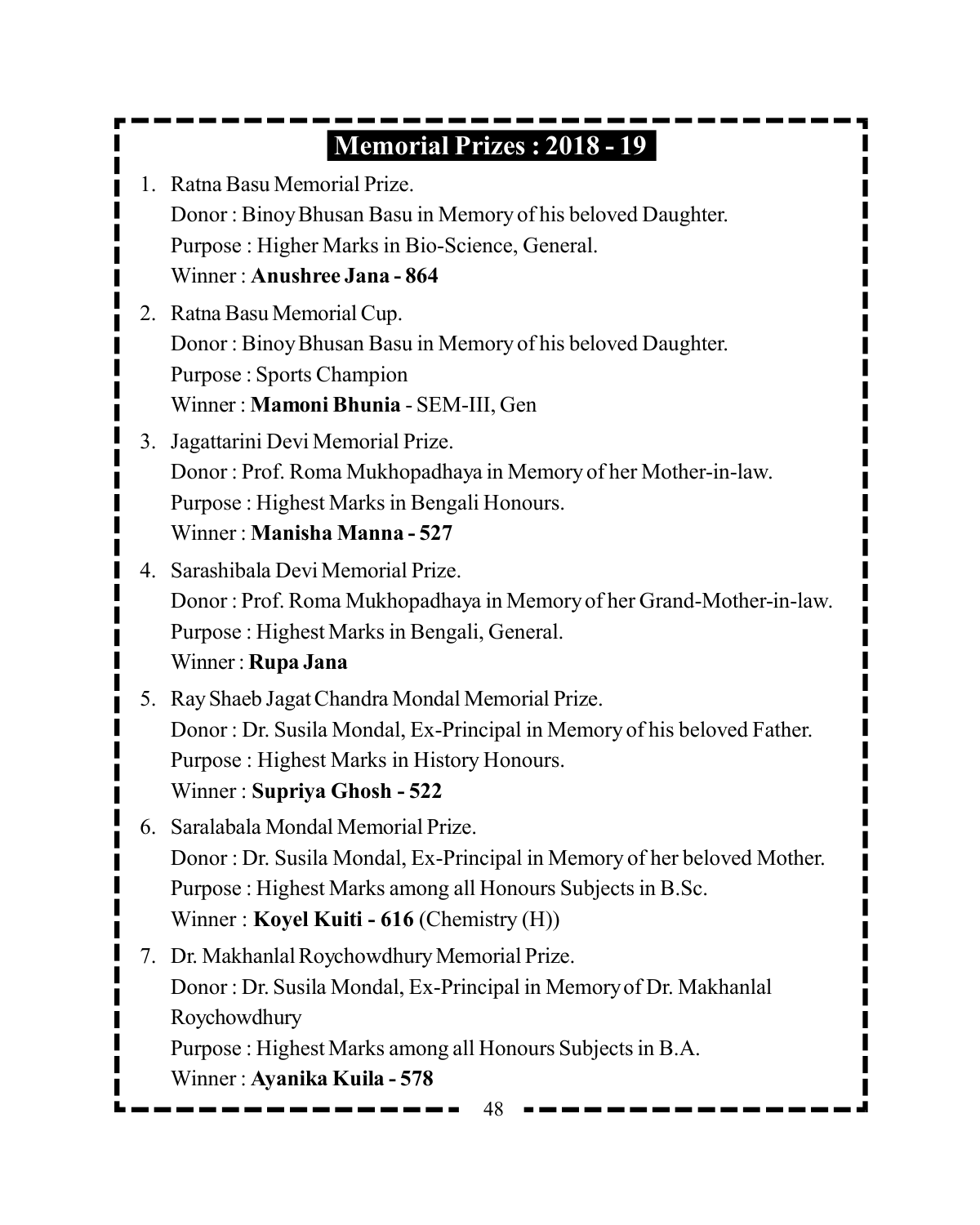- 8. Sister Nivedita Talent Prize. Doner : Manjuri Sahoo, Ex. Laboratory Instructor Purpose : Highest Marks in Chemistry Honours. Winner : **Koyel Kuiti - 616**
- 9. Seuli Misra Memorial Prize. Donor : Seuli's Father. Purpose : Highest Marks in Geography Honours. Winner : **Tulika Bhoumik - 508**
- 10. Dhirendra Nath Memorial Prize.
	- Donor : Prof. Gayaatri Roy in Memory of her Mother.
	- Purpose : Highest Marks in Physiology Honours.
	- Winner : **Mouli Bhakat, Poulami Sarkar** and **Runa Chakraborty** 576 [cash Rs. 75/-]
- 11. Radharani Devi Memorial Prize. Donor : Prof. Bharati Ghosh in Memory of her Mother. Purpose : Highest Marks in Philosophy Honours. Winner : **Kakali Mahata and Shilpa Pramanik - 480**
- 12. Radharani Devi Memorial Prize. Donor : Prof. Bharati Ghosh in Memory of her Mother. Purpose : Highest Marks in Philosophy Honours. Winner : **Rupa Jana**
- 13. Gunadhar Maiti Memorial Prize. Donor : Prof. Nishikanta Maity. Purpose : Highest Marks in Zoology Honours. Winner : **Samapika Maity - 615**
- 14. Gunadhar Maiti Memorial Prize. Donor : Prof. Nishikanta Maiti Purpose : Highest Marks in Zoology General. Winner : **Dola Ghosh**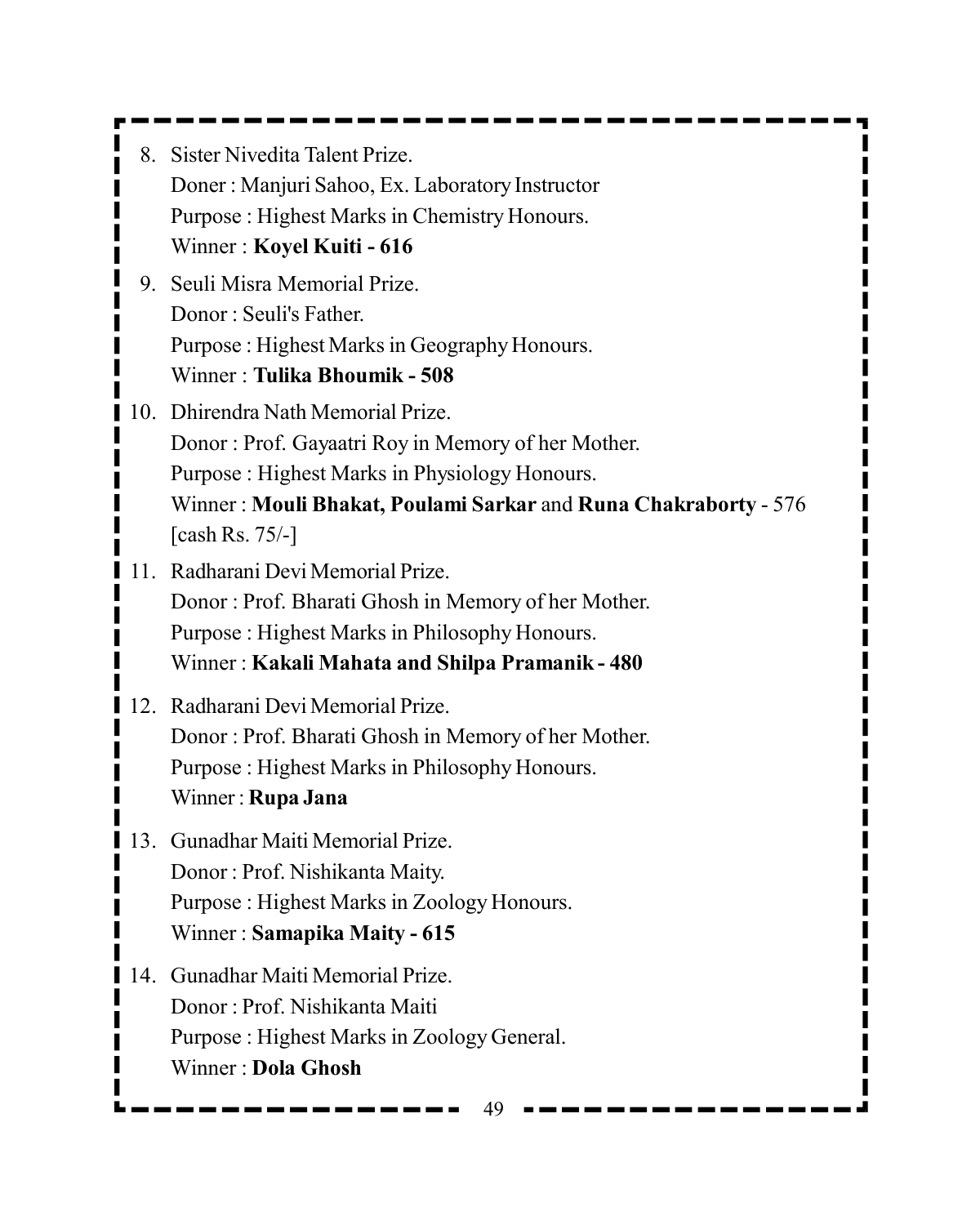- 15. Nalinakha Chattopadhaya Memorial Prize Donor : Dr. Annapurna Chattopadhaya in memory of her father. Purpose : 2nd Highest Marks in History Honours. Winner : **Bidisha Roy - 519**
- 16. Anandamoyee Chattopadhaya Memorial Prize. Donor : Dr. Annapurna Chattopadhaya. Purpose : 3rd Highest Marks in History Honours. Winner : **Puja Mondal - 501**
- 17. Gunadhar Maiti Memorial Prize. Donor : Smt. Malina Maiti in memory of her Husband. Purpose : Highest Marks in Music Honours. Winner : **Ipsita Lodh - 458**
- 18. Arjun Biswas Memorial Prize. Donor : Dr. K. Biswas in Memory of her father-in-law. Purpose : Highest Marks in Botany Honours - Part-1 (SEM-II). Winner : **Sourina Bag (2018) & Poulami Hazra (2019)**
- 19. Lalita Sundari Memorial Prize. Donor : Dr. K. Biswas in Memory of her mother. Purpose : Highest Marks in Botany Honours. Winner : **Sangita Maiti - 554**
- 20. Samerendra Nath Bardhan Memorial Prize. Donor : Dr. Amarendra Nath Bardhan in memory of his father. Purpose : Highest Marks in English Honours. Winner : **Arpita Santra - 503**
- 21. Smt. Aruna Bardhan Memorial Prize. Donor : Dr. Amarendra Nath Bardhan. Purpose : Highest Marks in Bengali Honours. Winner : **Manisha Manna - 527**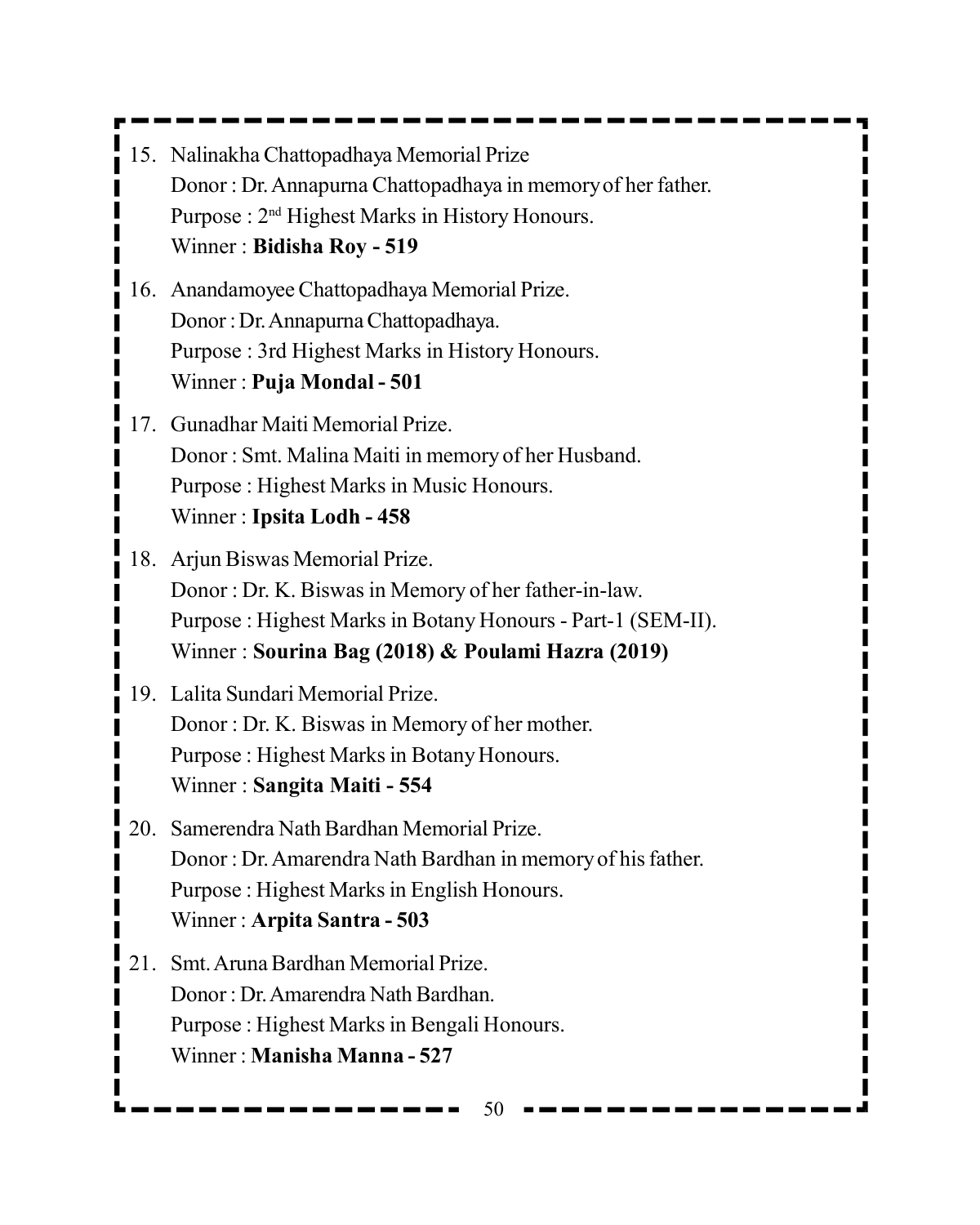- 22. Nirmal Chandra Das Memorial Prize. Donor : Smt. Manasi Das Purpose : Highest Marks in English Honours Winner : **Arpita Santra - 503**
- 23. Santa Bala Devi Memorial Prize. Donor : Smt. Manasi Das Purpose : Highest Marks in Music Hons. Winner : **Ipsita Lodh - 458**
- 24. Sri Tarasankar Bandopadhya Memorial Prize. Donor : Prof. Debjani Mukherjee in Momory of her Father in-law. Purpose : Highest Marks in English Hons., Part-I. Winner : **Tanushree Sau**
- 25. Mrs. Behara Memorial Prize. Donor : Prof. S. N. Behara in Memory of his beloved wife. Purpose : Highest Marks in Physics Hons., Part-I. (SEM-II) Winner : **Swagata Dutta (2018) & Moumita Maity (2019)**
- 26. Bimal Krishna Saha Memorial Prize. Donor : Dr. Susmita Saha in Memory of her Father. Purpose : Highest Marks in Bengali Hons. Winner : **Manisha Manna - 527**
- 27. Dr. Sushila Mandal Memorial Stipend Donor : Smt. Abha Chattapadhya Purpose : Poor and Meritorious Student in B.A. Part-I General. Winner : **Shiuli Jana (Roll no 1481)** [*cash Rs. 625/-*]
- 28. Donor : Prof. Mukti Saha Purpose : Poor and Meritorious Student in Mathematics. Winner : **Payel Mondal (539)** [*cash Rs. 750/-*]

51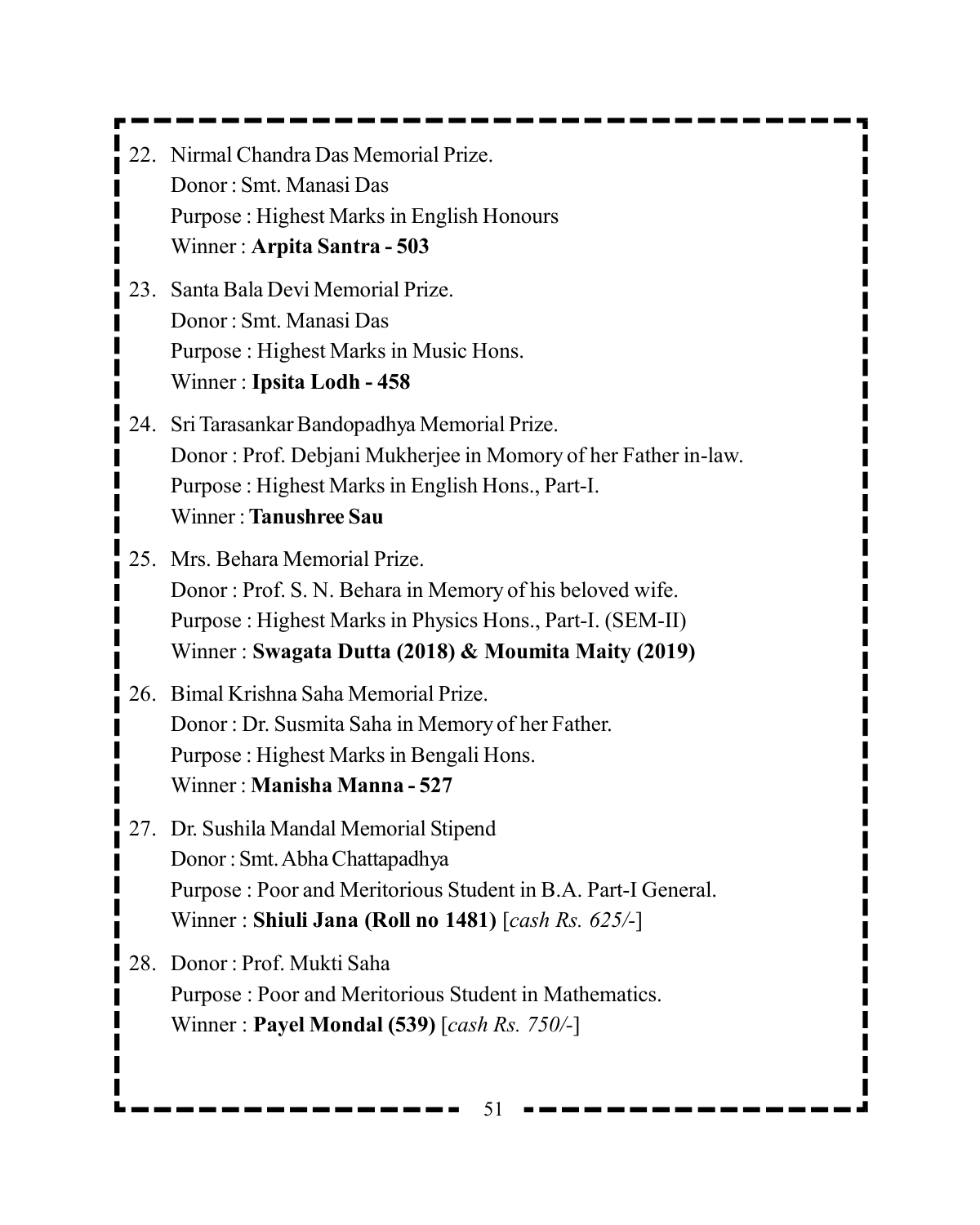|     | 29. Nishikanta Maity Memorial Prize.<br>Donor: Sandhya Rani Maity.<br>Purpose: Highest Marks in Zoology, PG.<br>Winner:                                                           |
|-----|-----------------------------------------------------------------------------------------------------------------------------------------------------------------------------------|
|     | 30. S.N.G.S. Stipend.<br>Donor: Manjuri Sahoo.<br>Purpose: Highest Marks in Chemistry Hons. Part-I. (SEM-II)<br>Winner: Anupama Ghanta 2018 & Sayani Mandal 2019 [cash Rs. 625/-] |
| 31. | Nandita Dasgupta Memorial Prize.<br>Donor: Dr. B. K. Dasgupta in Memory of his beloved Sister.<br>Purpose : Highest Marks in Sanskrit Hons.<br>Winner: Ayanika Kuila - 578        |
|     | Yogini Kanta Dasgupta Memorial Prize.<br>Donor: Dr. B. K. Dasgupta in Memory of his Father.<br>Purpose : Highest Marks in Mathematics Hons.<br>Winner: Swarupa Panja - 567        |
|     | 33. Sati Devi Dasgupta Memorial Prize.<br>Donor: Dr. B. K. Dasgupta in Memory of his Mother.<br>Purpose : Highest Marks in Bengali Hons.<br>Winner: Manisha Manna - 527           |
|     | 34. Phartha Sarathi Das Memorial Prize.<br>Donor: Bankim Chandra Das in Memory of his beloved Son.<br>Purpose : Highest Marks in Part-II B.Sc. General.<br>Winner: Susmita Pariya |
| 35. | Minaskhi Das Memorial Prize.<br>Donor: Dipankan Das in Memory of his beloved Sister.<br>Purpose : Champion in College Sports.<br>Winner: Mamoni Bhunia                            |

 $52 - -$ 

- -

Ō,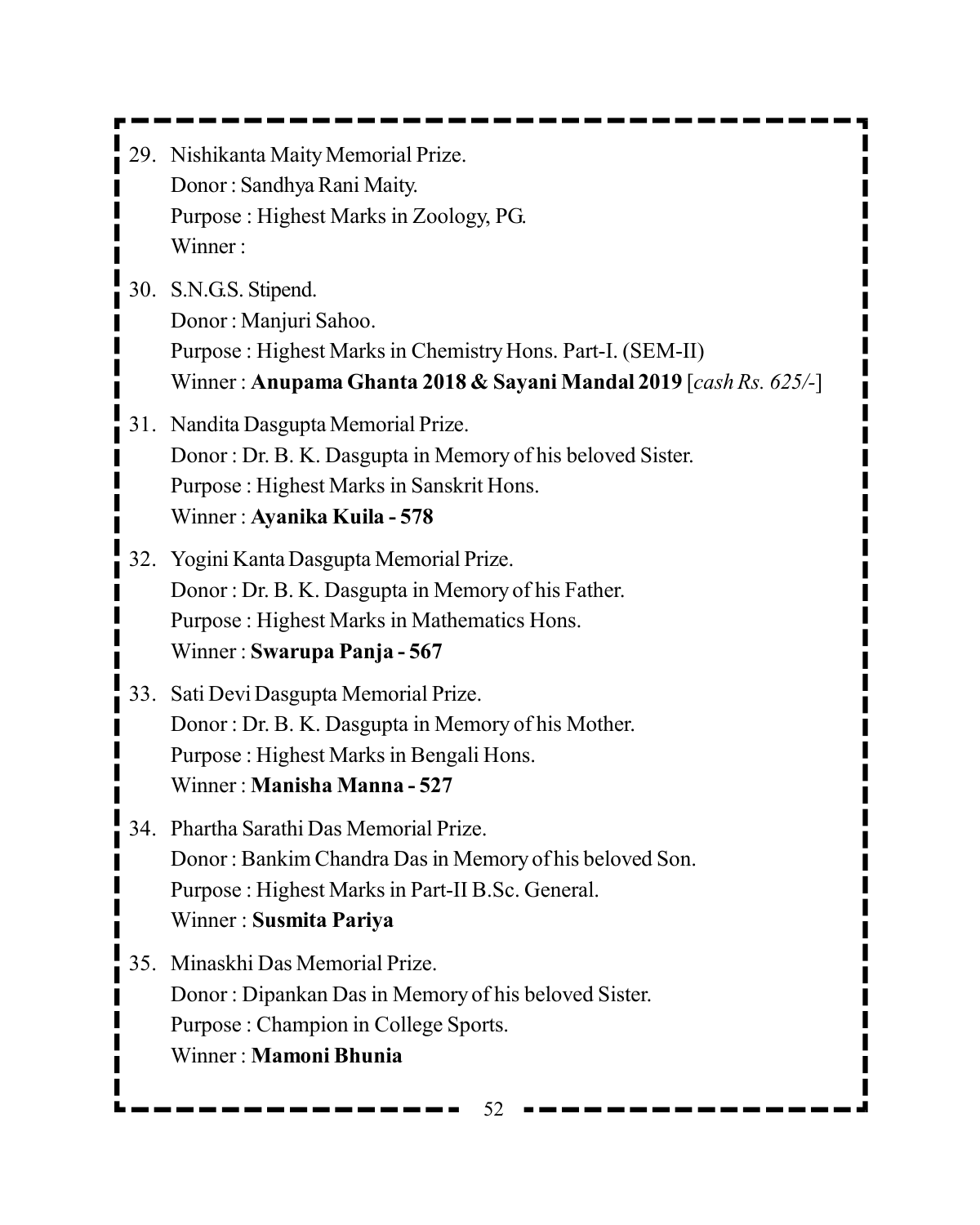- 36. Dr. Pankajakshya Bose Memorial Prize. Donor : Smt. Bandana Das Chowdhury in Memory of her Father for highest Marks in Botany (General). Winner : **Romaria Mallick**
- 37. Partha Sarathi Das Memorial Prize. Donor : B.C. Das in Memory of his beloved Son. Purpose : Highest Marks in B.Sc. Part-III General. Winner : **Monalisha Khatun - 865**
- 38. Karuna Kana Gupta Memorial Prize. Donor : Smt. Abha Chattapadhaya Purpose : Highest Marks in B.A. General. Winner : **Rupa Jana - 858**
- 39. Anjali Khan Memorial Prize. Donor : Abha Chattapadhya. Purpose : Highest Marks in B.Sc. General. Winner : **Monalisha Khatun - 865**
- 40. Lalmohan Singha Memorial Stipend Donor : Smt. Gouri Ghosh, Ex. Teacher, in memory of her beloved Father. Purpose : Stipend to Poor and Meritorious Student in Mathematics. Winner : **Payel Mondal (539)** [*cash Rs. 250/-*]
- 41. Kabiguru Rabindranath Thakur Memorial Prize Donor : Smt. Majuri Sahoo, Lab. Instructor. Purpose : Highest Marks in Chemistry Honours. Winner : **Koyel Kuiti - 616**
- 42. Acharya Prafulla Chandra Roy Talent Stipend Donor : Smt. Majuri Sahoo, Lab. Instructor. Purpose : Highest Marks in Physics Honours. Winner : **Ankita Ghosh - 591** [*cash Rs. 625/-*]